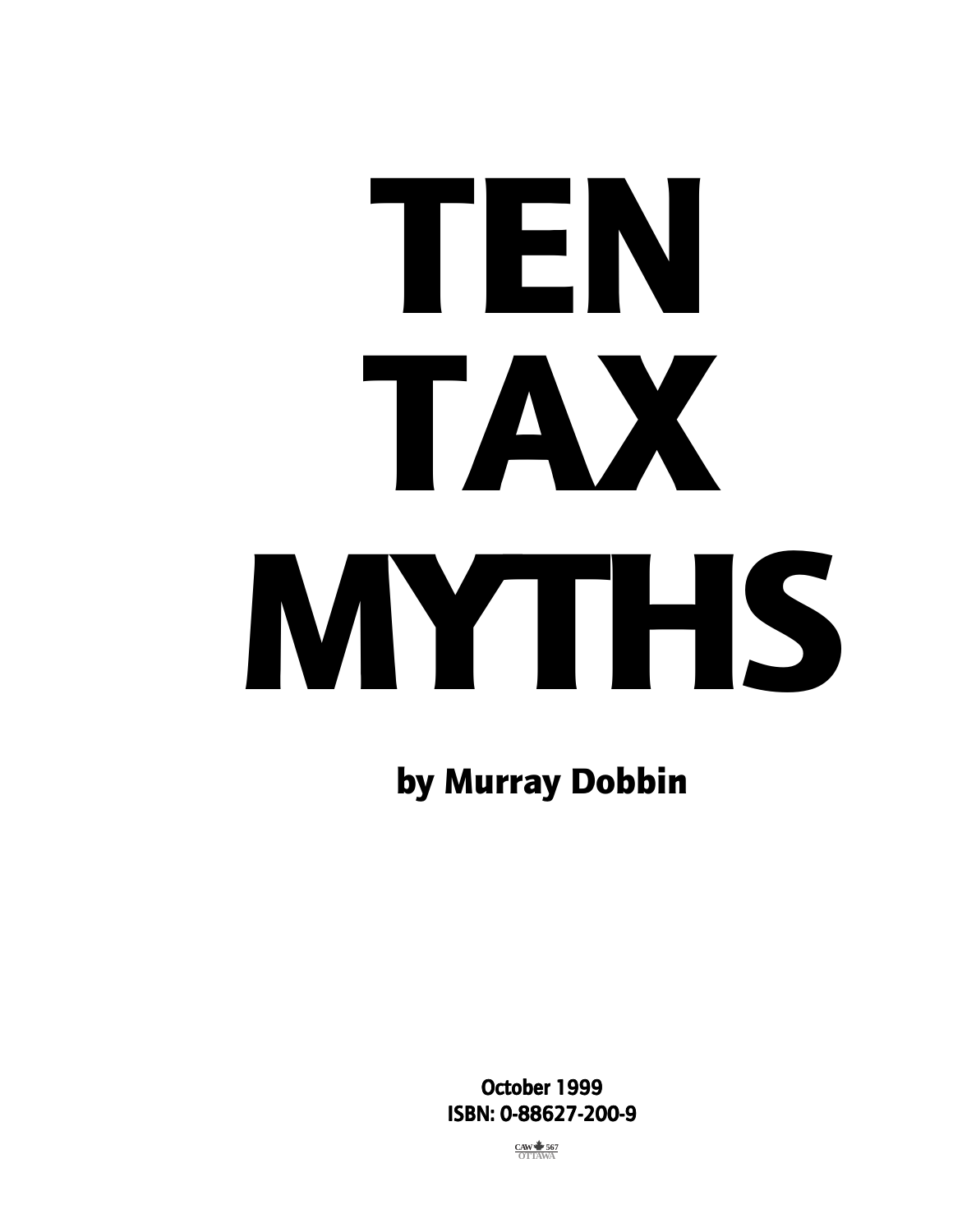# Ten Tax Myths by Murray Dobbin

# About the Author

Murray Dobbin is a B.C.-based writer and broadcaster, a CCPA Research Associate, and a member of the CCPA's Board of Directors. He is the author of several best-selling books, including his latest, now available in paperback, "The Myth of the Good Corporate Citizen."

> October 1999 ISBN: 0-88627-200-9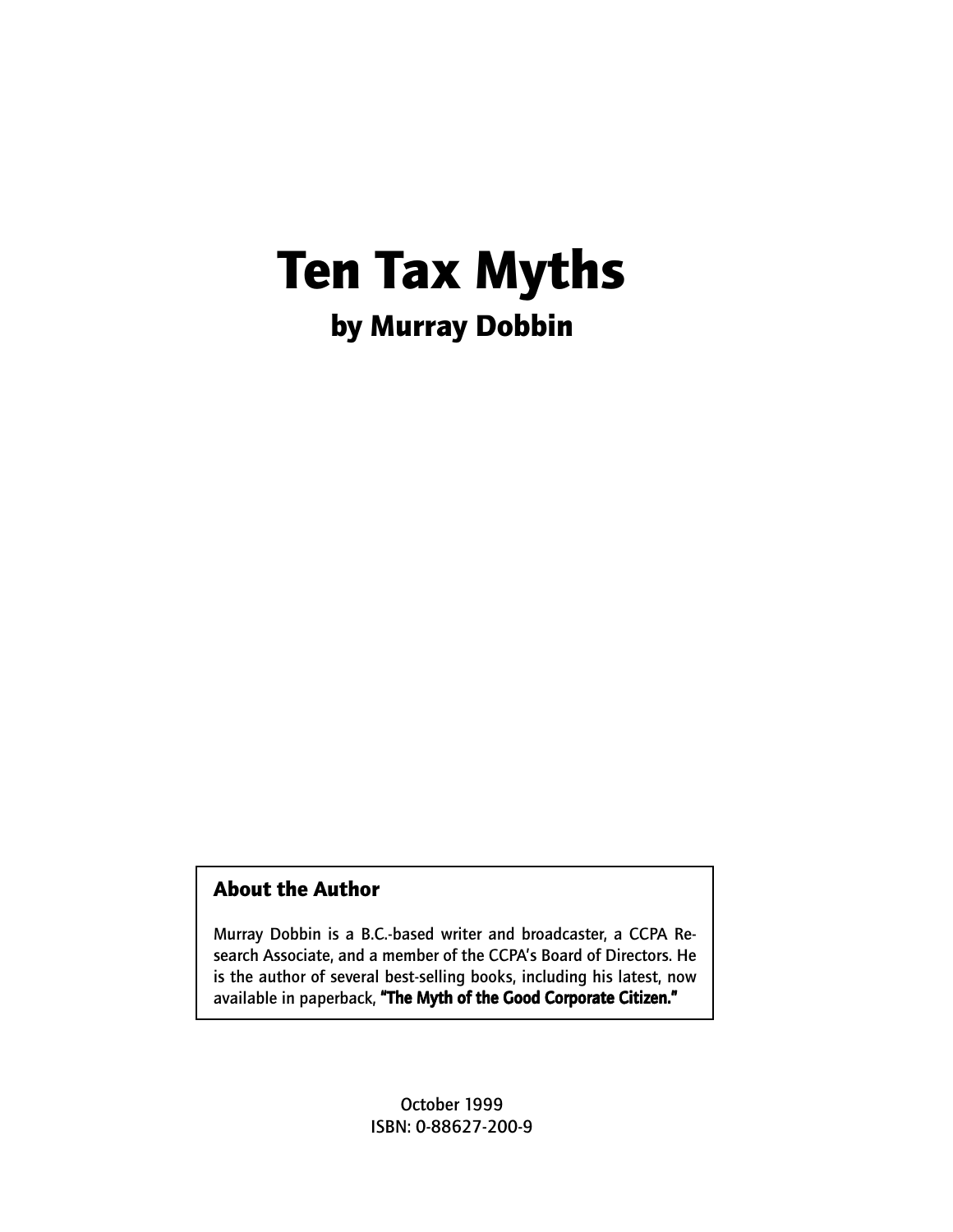# Introduction

"Taxes are the price of civilization." —U.S. Supreme Court Justice Oliver Wendell Holmes Jr. ❖ ❖ ❖

Canada's business élite and their influential academic and media allies have launched another campaign against social programs and democratic government. Earlier in the decade, government debts and deficits were misrepresented to convince Canadians they had no choice but to drastically scale back their hardwon social programs. Now, with the disappearance of the deficit in fiscal 1997-98, Canada's élite have conjured up a new campaign to advance their cause: tax cuts.

Couched in terms of job creation and "relief" for ordinary citizens, this campaign is designed to permanently lower government revenues and thus further weaken the ability to deliver social programs, redistribute income, and manage the economy in a way that benefits all of us and not just a privileged few.

The tax cut campaign rests on one of the most enduring myths in our society: the notion that "everybody" hates paying taxes. In truth, the vast majority of Canadians recognize that, if we want good government and the services it provides, we must pay taxes. The idea that we "hate" paying taxes makes about as much sense as saying we "hate" having to pay for restaurant meals, a new television set, or a vacation. It isn't a matter of liking it or disliking it. It is just a fact of life. If we want something, we have to pay for it, whether it's a public service or a private good.

And, in poll after poll and in every province, Canadians say they do want the things that their taxes pay for. They are even prepared to pay more taxes if they have to. Even in Alberta, where conventional wisdom suggests people are most suspicious of government and hostile to taxes, the vast majority of citizens polled by the Klein government repeatedly

said that Alberta's government surplus should go back into the Medicare and education programs slashed by the government. Only a handful said they wanted more tax cuts.

Canadians say this because they know that, if we are to have a civilized society, one not determined exclusively by the dictates of the private marketplace, we must be willing to pay for it. And they say this in spite of the relentless attack on government by neo-liberal and neo-conservative media commentators, political parties, and business think-tanks. What is remarkable is that, in the face of the efforts of all these powerful and well-funded organizations, Canadians' values have not fundamentally changed.

It is still necessary, however, for Canadians to know the facts about taxes so that they can counter the myths perpetuated by those who want to permanently downsize government. While Canadians generally understand that they must pay taxes, that the tax system is unfair, and that corporations don't pay their fair share, information on these and other tax questions is rarely to be found in the mainstream media. The truth is out there. But it's not always easy to find.

# The big tax scare: Another assault on equality

For over 15 years, Canada's business élite have been attacking the very idea of government as a positive force in society, as a democratic counter-balance to the unequal marketplace. This attack has been relentless in its intensity, and multi-faceted.

First, we were pummeled for years by what many referred to as "debt terrorism"—the belief that government debt was so serious that it threatened our very survival as a country. Every other national objective and social value had to be sacrificed to deal with it. While the deficit was a problem and the debt remains an issue, much of what was said on this sub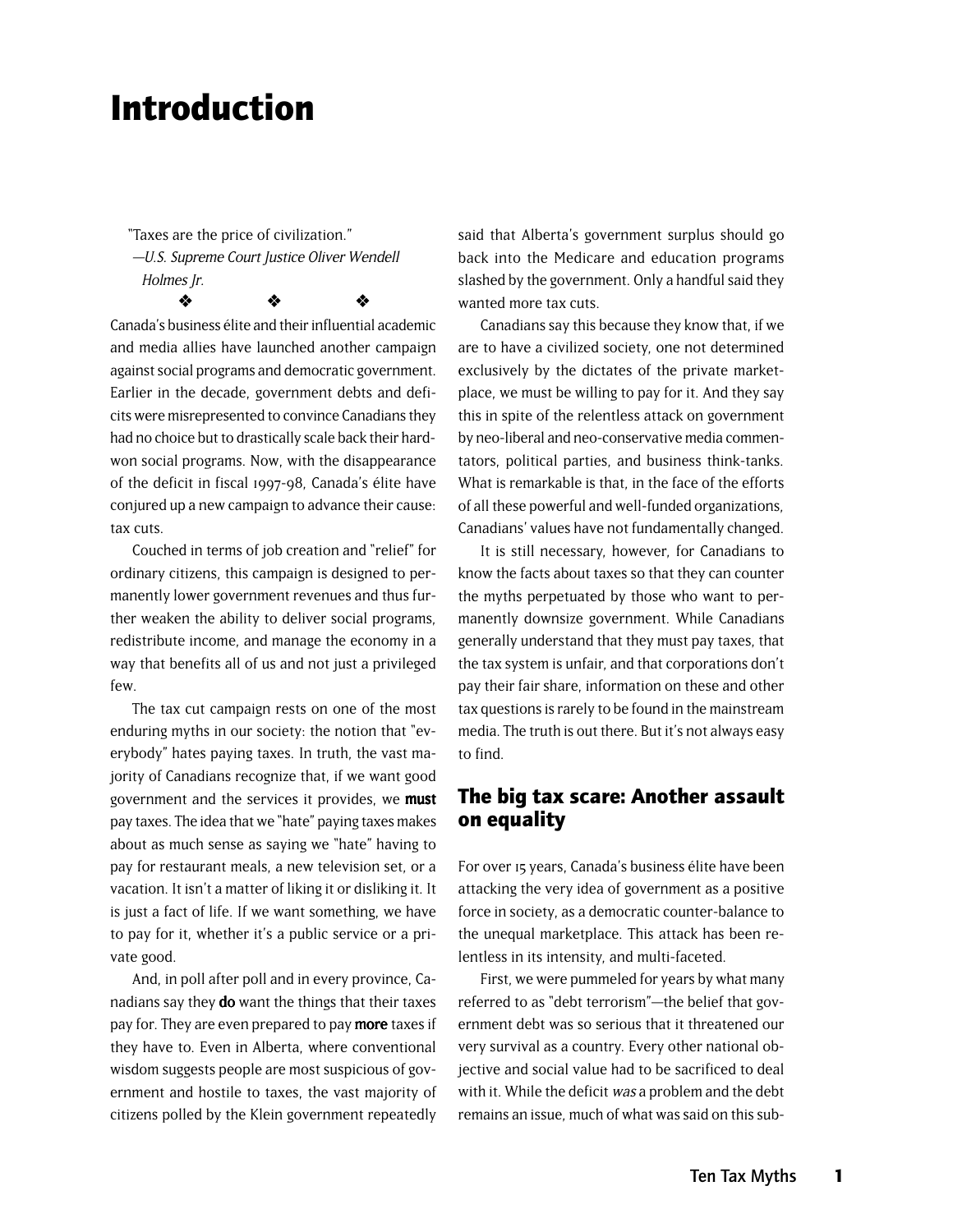ject was either false or misleading (see the CCPA's **10** Deficit Myths). The campaign was designed to lower Canadians' expectations of government.

To some extent, it succeeded. Many Canadians, while they maintained their conviction that government was a force for good and that it should provide for its citizens, came to accept the proposition that we could "no longer afford" good government. This is despite the fact that between 1979 and 1997 the wealth created in Canada (i.e., Gross Domestic Product, or GDP, per capita) increased by 50% in real terms. This suggests that we could afford far better social programs than we had in the 1970s if we had the political will to implement them. Instead, we saw them slashed throughout the first half of the 1990s.

The attack on government continued on several other fronts. One persistent theme expressed in the editorials of the Conrad Black and Thomson newspapers—and on television—was that public services were inferior, too expensive, and controlled by lazy, overpaid "bureaucrats." This attack, too, relied on deliberately misleading and often false declarations about Canadian social programs and educational standards (see the CCPA's "In Defence of Public Services").

The goal was transparent. If Canadians were led to believe that their social programs were no good, and that the public employees delivering them were somehow violating their public trust, they would no longer support those services.

Here the attack on government has been much less successful. While there has been a decrease in support for government in the most general sense, people have not been fooled. To the extent that the quality of Medicare and public education has been eroded, Canadians know that it is because the funding for these vital services has been cut to the bone. Support for those actually providing services, including teachers and nurses, remains high.

Now that the deficit problem has been successfully dealt with, those determined to reduce the role of government have been forced to take another tack. With the end of the deficit era, people's expectations are again reflecting their values. They want the surpluses spent on social programs. The neo-liberal counterattack to this renewed support for social spending is the call for across-the-board tax cuts.

If they are successful in this campaign, we will see a dramatic reduction in government revenues. Once made, these tax cuts will be extremely difficult to reverse and the government's capacity to fund programs and intervene in the economy could be permanently reduced. In effect, tax cuts are meant to bind the hands of any future government that wants to invest in Canada's social infrastructure. Such a government might have a mandate from the people, but will be hamstrung by a tax system unable to provide the revenue to carry it out.

The tax cut advocates cast their proposals in terms of relief for ordinary citizens, as well as job creation. There is an enormous hypocrisy in this sales pitch, given that these same forces have for over a decade supported the government's policy of keeping unemployment high to fight inflation. Even with inflation at or around 1%, the government still adheres to a policy determined by what it calls the Non-Accelerating Inflation Rate of Unemployment (NAIRU)—the so-called "natural rate" of unemployment.

In effect, this policy places low inflation (which primarily benefits the wealthy) ahead of low unemployment as a government priority. Currently, the Bank of Canada believes the NAIRU rate is between 8% and 8.5%. That means the economy and the money supply is controlled to keep unemployment from going below 8%. Business voices arguing that tax cuts are needed to create jobs, at the same time that they call for near-zero inflation/high unemployment, cannot be taken seriously. Tax cuts serve the same purpose as deficit-fighting: to reduce government revenues in order to reduce its social and economic role.

The debate over tax cuts versus reinvesting in our social programs promises to be the next big political fight in this country. The outcome of this battle will be determined by how many Canadian citizens are able to engage in the debate on the basis of strong, sound counter-arguments to the myths, distortions and outright falsehoods being used by the other side of the debate.

Ten Tax Myths is intended to equip citizens with the information and analysis needed to debunk the many myths about taxes being put forward by those determined to dismantle democratic government.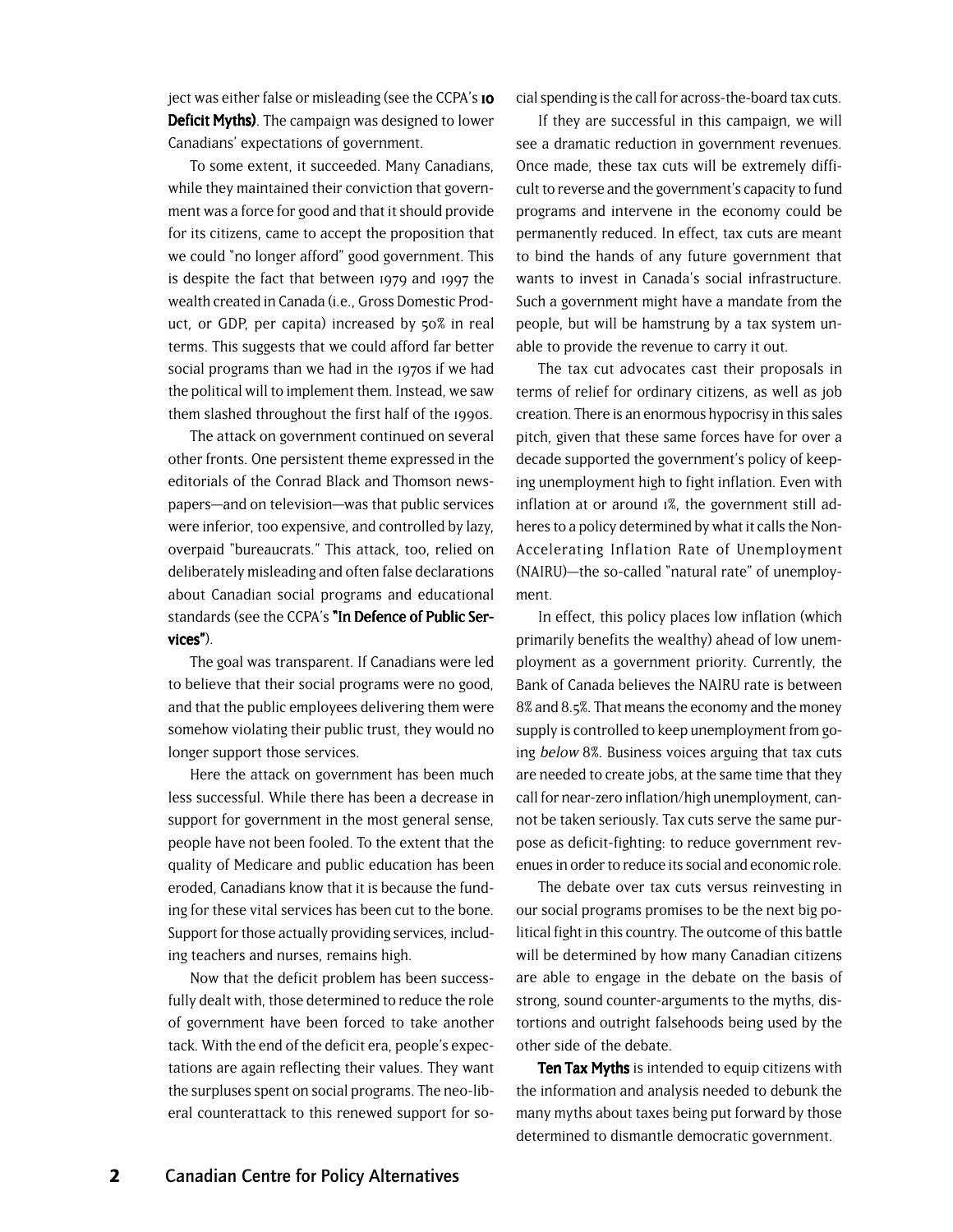# **Glossary of tax terms**

- regressive vs. progressive taxes: These terms refer to the relative impact of a given tax on low-income earners. The GST is criticized for being a regressive tax because it is not based on ability to pay and thus has a disproportionate effect on the poor. They pay the tax on all their income (because they spend all their income) while the wealthy pay it only on the portion of their income they spend. Graduated income tax is classified as progressive because it is based on the ability to pay.
- statutory tax rate: The rate at which an individual or corporation is taxed before tax deductions, special concessions or incentives are applied. The federal statutory corporate income tax rate is 28%, but few corporations pay this much tax on their net profits because they use many tax breaks and loopholes to reduce the amount actually paid.
- **effective tax rate:** This is the rate of tax actually paid, as opposed to the official (or statutory) tax rate. For example, the **statutory** corporate income tax rate, combining federal and provincial rates, averages 42%, but, after tax breaks and deferments, the **effective** rate drops to just 27.4%.
- payroll taxes: These taxes are paid by employees, employers, or both, and include such things as UI, Canada Pension Plan premiums, and workers' compensation.
- consumption tax: Just what it says, these taxes are collected whenever an individual (and sometimes companies) purchase goods or services. These include provincial sales taxes, the GST, and taxes on cigarettes, alcohol and fuel (these latter are called excise taxes).
- capital gains tax: Those who make money in the stock market, in real estate, or by selling a business for more than they paid for it, pay income tax on the money they made in these transactions. While there is no special, lower capital gains tax, those who make income this way only have to pay income tax on 75% of the capital gains they make.
- **marginal tax rate:** The marginal tax rate is the rate of income tax an individual pays on the last dollar he or she earned. If your taxable income is \$29,590 or less, you pay the lowest federal rate (17%) on all that income. Starting with the next dollar of income above \$29,590, you pay the next highest rate, 26%, and you pay that on all taxable income up to \$59,180. Every dollar of taxable income over \$59,180 is taxed at the top federal rate of 29%. Your marginal tax rate is the rate you paid on the last dollar you earned.
- tax brackets: Refers to the particular statutory tax rates for various income levels. Currently, Canada has three federal income tax brackets for individuals earning wages or salaries: 17%, 26% and 29%.
- flat tax: Refers to an income tax rate that is the same for all levels of income. There would be only one tax bracket, applying to everyone.
- bracket "creep" and tax "indexing": Up until 1985, the income threshold for moving from a lower into a higher tax bracket was indexed to inflation. This meant that, if your income just kept pace with inflation, you would not be pushed into a higher tax bracket. Let's say your income was \$30,000, the threshold at which you paid 15%, and above which you paid 20%. Let's also assume that

inflation for the year was 5% and your income just kept pace—increasing to \$31,500 with no increase in buying power. If personal taxes were fully indexed, the threshold for moving into the higher bracket would move you up to \$31,500 in the next tax year. You would still be paying the same tax rate (15%) because you had no "real" increase in income. But in 1985 indexing limited to inflation above 3%. Continuing our example, the threshold would only increase to \$30,600 and you would pay a higher (20%) rate on the amount over \$30,600, or \$900: a tax increase of \$45. This is bracket "creep"—the process by which a higher tax bracket creeps incrementally lower each year by an amount equal to inflation. Brackets have been creeping in this way since 1985, in effect increasing the effective tax rates paid by all Canadians.

- tax expenditures: In lay terms, these are called tax breaks, incentives, or, pejoratively, loopholes. They are government spending programs that are delivered through the tax system. Instead of handing a corporation a grant, a tax expenditure might allow a special tax deduction for research and development. The tax reduction is the equivalent of a government expenditure. Another very large tax expenditure is the RRSP deduction. It is a government "expenditure" because it is the equivalent of paying you the amount you save on your income tax.
- financial transactions tax: Such a tax, not implemented in Canada as yet but in place in several countries, would tax every domestic financial transaction from stocks and bonds to currency trades, just as goods and services are now taxed, though at a much lower rate.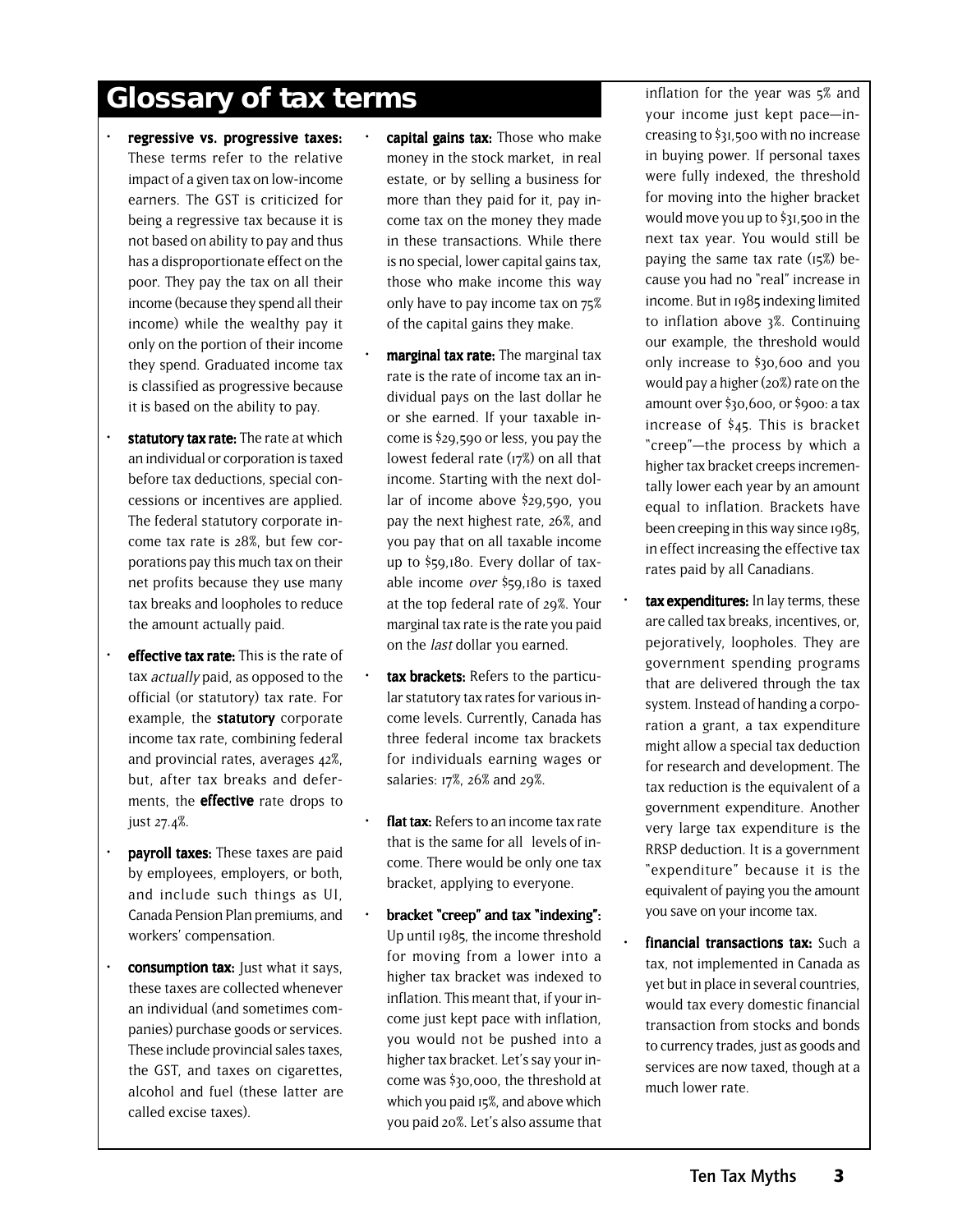# Myth 1<br>"Canadians are overtaxed."

T his declaration fits the classicmodel of propaganda: a deliberately oversimplified statement designed to elicit an emotional response instead of a rational one. It generates resentment at government, implies a whole range of bad intentions from irresponsible politicians and a "bloated" bureaucracy, and promotes isolation between government and citizens.

This blanket declaration begs many questions. Which Canadians are overtaxed? All, or just some? Overtaxed compared to what and whom? Other countries? Does it mean we are overtaxed compared to what we get for our taxes? Compared to what we used to pay in taxes? Overtaxed in relation to the revenue we need for good public services? Or might it mean, if we actually examine the situation, that low-income Canadians are overtaxed compared to wealthy Canadians and large corporations?

This deceptively simple statement that we are overtaxed is designed to make people jump to the simple answer: lower "our" taxes. Such a solution ignores all the above questions about public services, tax fairness, and the overall objectives of a tax system. That makes a real debate about taxes more dif-

ficult, allowing governments to reduce taxes on highincome earners and corporations without public opposition—which is exactly what happened in the 1980s.

The assumption implicit in the blanket statement is that tax levels, particularly on middle-income families, are still rising. This is simply not the case. To be sure, the total amount of personal income taxes collected by Ottawa and the provinces has been rising in recent years (although it is projected to fall in the next few years because of tax cuts introduced in the 1998 and 1999 budgets).

In 1995, the total personal income tax bill was about \$94 billion. In 1996, that figure rose to \$99 billion. This increase, however, largely reflects growth in the economy and the extra taxes collected from high-income individuals as a result of large increases in capital gains and dividend payments. As Table 1.1 reveals, while the total income assessed by Revenue Canada rose 3.6% between 1995 and 1996, the largest increase by far came in the form of taxable capital gains, the vast bulk of which were earned by people at the top of the income ladder.

# Table 1-1 The Rise in Tax Revenue

|                            | 1995        | 1996          | % change<br>$(1993-96)$ |
|----------------------------|-------------|---------------|-------------------------|
| <b>Total Number of Tax</b> | 20,514,590  | 20,805,980    | 1.4                     |
| Returns                    |             |               |                         |
| Employment income (\$)     | 346,341,166 | 354, 167, 957 | 2.3                     |
| Capital Gains (\$)         | 7,471,180   | 9,834,166     | 31.6                    |
| Taxable Dividends (\$)     | 9,312,338   | 10,335,607    | 11.0                    |
| All Income (\$)            | 530,085,394 | 549,101,590   | 3.6                     |

*Source: Author's calculations based on Revenue Canada data.*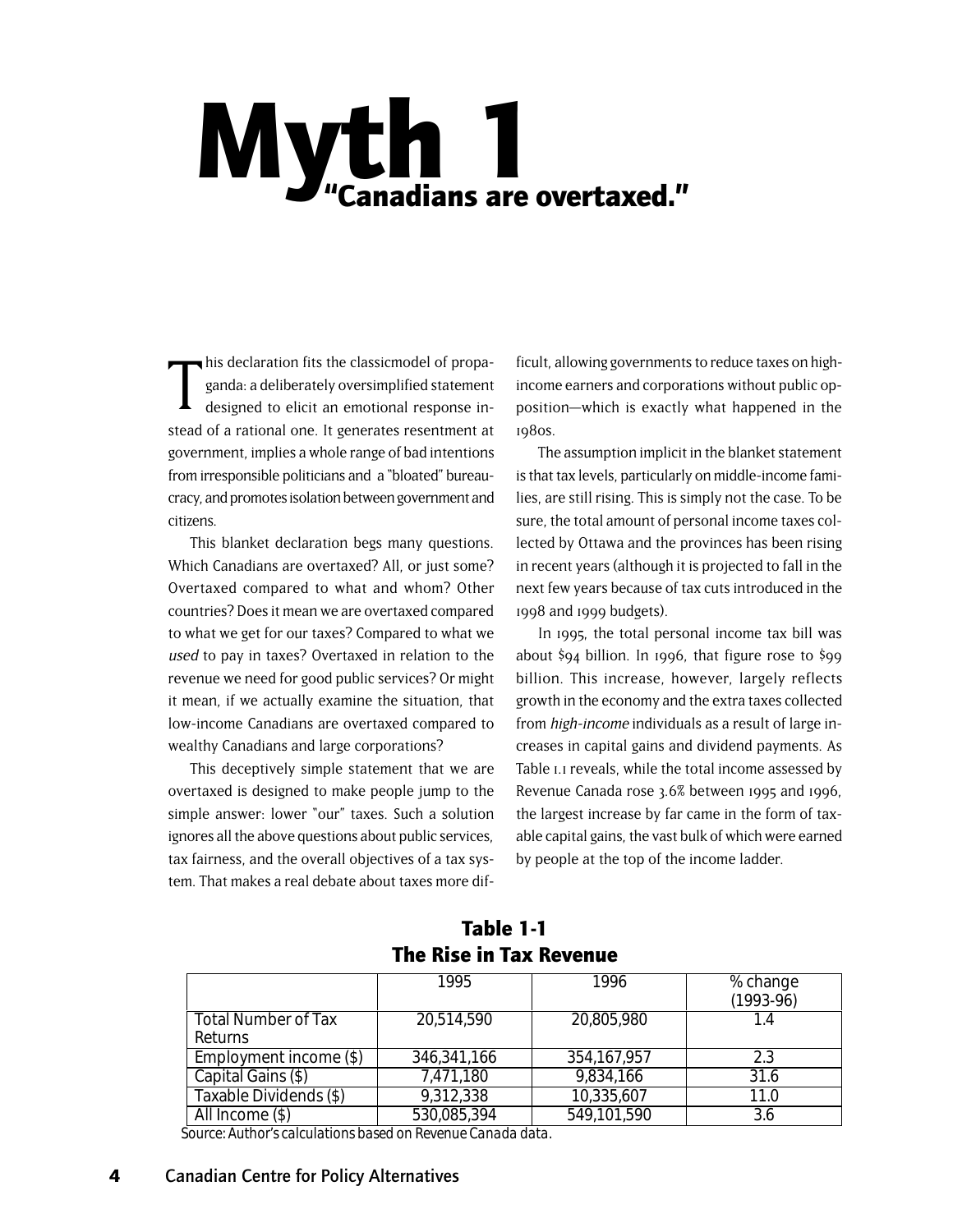|                          | Lowest<br>quintile |    | $\sqrt{2}$ nd quintile $\sqrt{3}$ rd quintile | 4th quintile | Highest<br>quintile |
|--------------------------|--------------------|----|-----------------------------------------------|--------------|---------------------|
| Food                     | 18                 | 15 |                                               |              |                     |
| <b>Shelter</b>           | 32                 | 24 |                                               | 10           |                     |
| Transportation           |                    | 14 |                                               | 13           |                     |
| Personal income<br>taxes |                    | 10 |                                               | 21           | 30                  |

### Table 1-2 Percentage of household budget spent on four major categories, 1997

*Source: Statistics Canada*

Employment income rose just 2.3%, a figure that barely kept ahead of the increase in the number of tax filers. In short, a disproportionate share of extra tax revenue has been coming from upper-income earners profiting from a booming stock market and larger bonuses. These developments have little effect on middle-income earners, yet that is precisely what many tax critics have presumed.

To further support their claim that Canadians are over-taxed, anti-tax crusaders routinely make reference to the "average taxpayer" to illustrate their argument. The right-wing Fraser Institute uses this approach to make the case that personal income taxes now make up the largest share of average household spending. And statistics do appear to show that, on average in 1997, Canadian families spent 21 cents of every dollar on personal income taxes, followed by 20 cents for shelter, 12 cents for transportation, and 11 cents for food.

There is a problem, however, in using averages this way, which is easily explained by the following example. Suppose four families with \$30,000 incomes each pay \$4,500 in income tax—or 15% of their incomes. Now, add in a wealthy family with \$250,000 in income that pays \$92,500, or 37% of its income. Using an approach based on averages, one would conclude that these five families pay an average 30% of their income on taxes (total tax payments of \$110,500 divided by total income of \$370,000 equals 30%). The trouble is that the 30% figure is completely misleading. The majority of people (the four middleincome families) pay 15% of their income in income tax, not 30%.

So, based on averages, Canadians appear to spend more on personal income taxes than any other expenditure, but the truth is that most of us do not. Table 1.2 illustrates the percentage of household bud-

gets spent on food, shelter, transportation, and personal income taxes. Rather than using averages, however, the data are broken down into five equalsized income groups or quintiles, ranging from the 20% of households with the lowest income to the 20% with the highest income.

Using this approach, we find that, for 40% of Canadian households, income taxes represent the smallest share of expenditures. For the third or middle quintile, shelter remains the largest expenditure. In fact, it is only for the top two income groups that taxes are the major household expenditure. When critics use averages to describe taxes paid by Canadians, it produces skewed results that ascribe tax rates to the average person that are in fact paid only by taxpayers at considerably higher income levels.

Nevertheless, there is no question that some Canadians are overtaxed. Tens of thousands of lowincome Canadians end up with income tax bills. Between 1980 and 1990, the average income tax rates increased for all quintiles, but the largest proportionate increase was for the lowest quintile—an increase of 43% (from 2.3% to 3.3%). Consequently, the overall progressivity of Canada's income tax system, when measured as the ratio of the effective rate payable by the top quintile to that payable by the bottom quintile, declined from 1980 to 1990. It has only been in the 1990s that the ratio has widened again.

What about wealthy Canadians? Are they overtaxed? It's true that wealthier Canadians pay a greater share of their taxable income in taxes—that, after all, is the principle of progressive taxation. Revenue Canada figures for the 1996 tax year show that those Canadians with taxable income above \$250,000 paid on average about 37% of that in federal and provincial income taxes. Canadians with taxable incomes of between \$30,000 and \$40,000,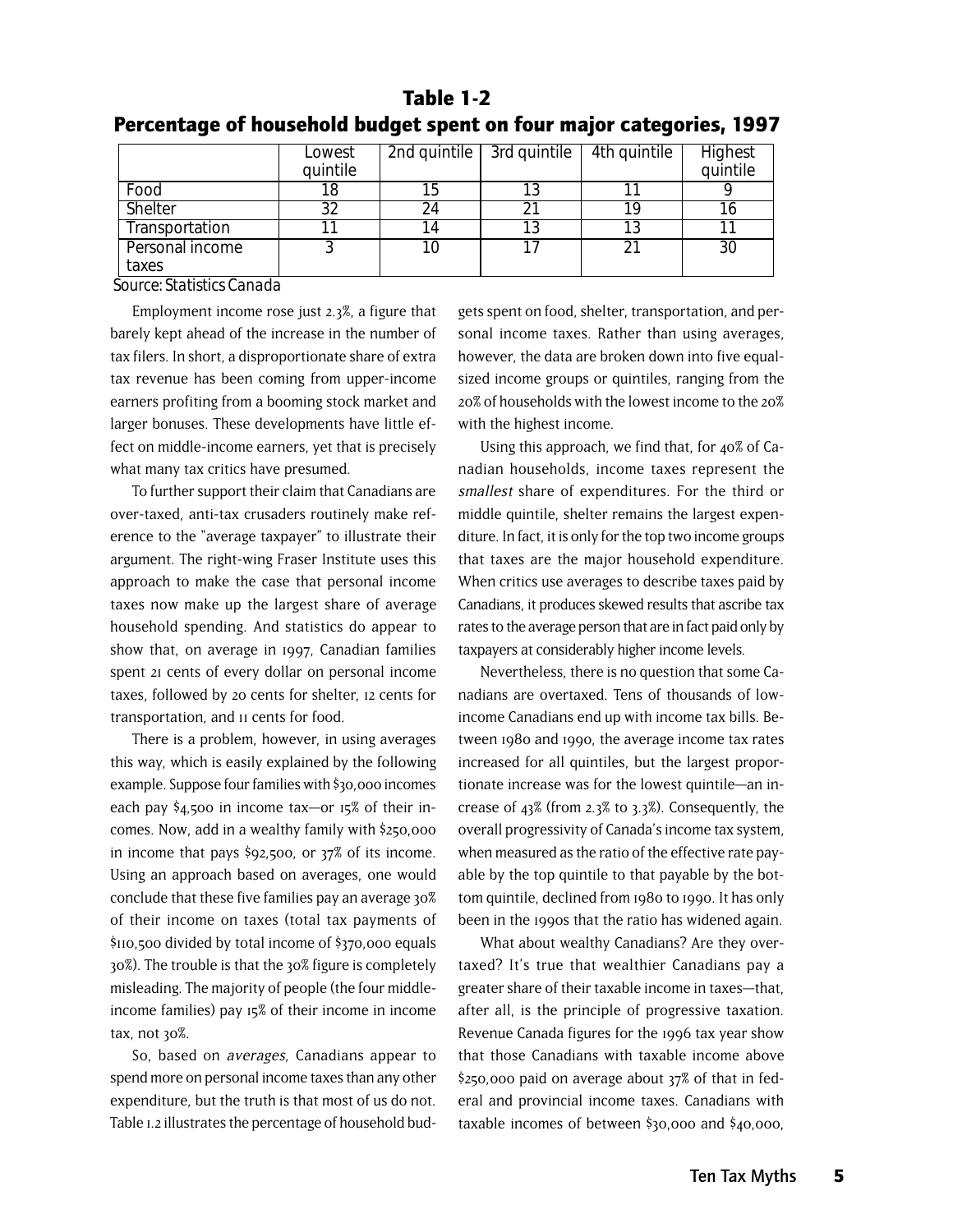| Year | Lowest | Second | <b>Third</b> | Fourth | <b>Highest</b> | Ratio of top quintile to<br>bottom                                                          |
|------|--------|--------|--------------|--------|----------------|---------------------------------------------------------------------------------------------|
| 1980 | 2.3    | 9.7    | 14.0         | 16.2   | 19.8           | 8.6                                                                                         |
| 1985 | 2.3    | 9.4    | 14.3         | 17.4   | 21.4           | 9.3                                                                                         |
| 1990 | 3.3    | 12.0   | 17.5         | 20.5   | 25.5           | 7.7                                                                                         |
| 1993 | 2.6    | 10.6   | 16.6         | 20.0   | 25.1           | 9.7                                                                                         |
| 1997 | 3.1    | 11.4   | 17.5         | 21.1   | 26.0           | 8.4<br>Course Chatteries Concede Income of Chaterian distributions business in Concede 1007 |

### Table 1-3 Effective Income Tax Rates by Quintiles, 1980-1997

*Source: Statistics Canada, Income after tax, distributions by size in Canada, 1997.*

by contrast, paid just over 15% of their income in taxes.

However, this doesn't give us the complete story, since these rates are based only on taxable income. Many wealthy Canadians have income from sources not taxed, such as inheritances and gifts. In fact, Canada eliminated its inheritance tax in 1970. When you include these other sources of income and wealth, then wealthy Canadians are clearly undertaxed when compared to other groups.

As a broad-based share of all sources of income, Canadians with income over \$300,000 paid just 14.4% of that in personal income tax. That's only slightly more than what people earning \$50,000 paid.

Are corporations overtaxed? Corporate lobbyists complain loudly that governments are undermining their profitability through taxes. But this is far from the truth. The corporate tax rate fell dramatically throughout the 1950s and 1960s, and has remained fairly stable since the 1970s. Perhaps most importantly, Canadian corporate income taxes compare favourably with those of other countries, including the United States.

Are we overtaxed with respect to the other developed countries to which we normally compare ourselves? The question is far more complex than commonly assumed. International tax comparisons raise countless problems. Tax rates are notoriously difficult to measure on a strictly comparative basis, since numerous tax expenditures, credits, shelters and write-offs can significantly lower the amount of tax actually paid. Consequently, many researchers measure effective tax rates, most commonly by calculating total tax revenue as a share of GDP.

By this approach, Canada comes in right in the middle of the pack—higher than some, but lower than others. Nevertheless, even with this approach, problems continue to abound. What is classified as a tax in one country might be classified as a user fee in another. The costs of what is provided as a publiclyfunded service in one nation may have to be borne privately in others. Some countries even include in their revenues taxes paid by governments themselves, such as sales taxes on purchases.

Problems arise even when we compare ourselves to the United States. While the overall tax burden is higher in Canada, it does not necessarily mean that all Canadians are left with less disposable after-tax income than their American counterparts. The OECD records that the disposable income of families earning the average industrial wage, expressed as a percent of gross pay, is actually higher in Canada than in the United States.

Other data confirm this. In 1995, the median family in Canada had \$30,200 to spend after taxes, compared with \$29,500 for the median U.S. family (both in Canadian dollars). The Canadian family is even better off than the \$700 difference because it has already paid for health care in its taxes, while the American family may have to pay private premiums or bear the costs of sizeable medical bills if it is among the 43 million Americans without health insurance.

Moreover, the other burden faced by American families is the cost of education. Most private colleges charge tuition fees of US\$25,000. State schools charge considerably less, but still average more than tuition at Canada's colleges and universities.<sup>1</sup>

How do we determine if we are overtaxed? How much tax revenue does Canada require to meet the needs expressed by the majority of its citizens? This is a complex question tied to issues of Canadians'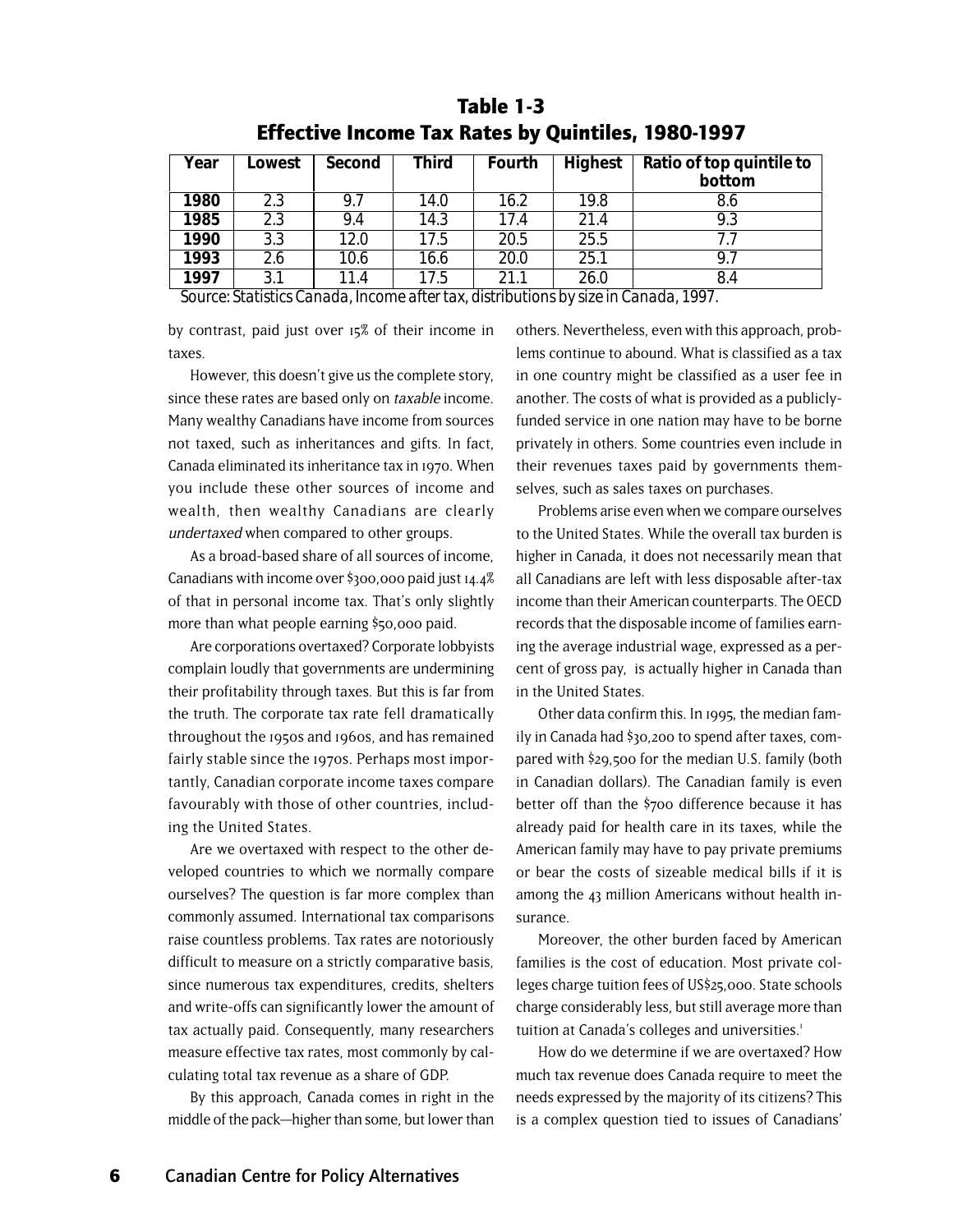values, their commitment to community, their strong support for Medicare and public education, the protection of the environment, and decent pensions. And, in answering the question of how much revenue do we need to pay for desired public services, we must ask: just how should we raise that revenue?

Most Canadians have always displayed a strong commitment to the principle of fairness, and that principle must be key to any tax system designed to meet the needs of society and community. That principle of fairness was enshrined historically in the principle of taxing people based on their ability to pay—i.e., a progressive tax schedule that charged increasingly higher tax rates as income increased.

Much of our revenue leaks out of the system by means of what are called tax expenditures—incentives, breaks and tax shelters. Many of these tax breaks are provided disproportionately to wealthy individuals and corporations. As Table 1.4 shows, those earning over \$80,000 a year, while making up just 2.9% of all tax-filers, claimed 21.5% of all RRSP and RPP deductions and 83% of all capital gains deductions in 1996.

Ordinary working Canadians are paying more and getting less because regressive changes in the tax system in the 1970s and 1980s reduced revenues to such an extent that Canada began to build up significant annual deficits. Businessmen were allowed to deduct the cost of expensive lunches as business expenses; developers are still allowed to claim a depreciation expense, even though their buildings are appreciating in value; corporations are able to depreciate their capital assets faster for tax purposes than they do for purposes of their own financial statements.

The Bank of Canada's ill-considered high interest rate policies in the 1980s caused those deficits to balloon because the government had to pay those high rates on the money they borrowed to service the deficits.

The interest on that debt is being paid largely from working Canadians' taxes and goes almost exclusively to financial institutions and wealthy investors. Ironically, wealthy Canadians gain at both ends of this so-called debt crisis. They gain, first, by having their taxes lowered (helping to cause the crisis by lowering government revenues) and secondly, by reaping the investment benefits of interest payments on the bonds the government had to sell to make up for the lost revenue.

As we will see in the remainder of this study, the Canadians who are truly overtaxed are poor and working Canadians whose tax burden has increased dramatically over the past 15 to 20 years. Here are just some of the numbers that show how low-income Canadians have seen their tax burden increase.

- The principle of progressive taxation based on ability to pay is virtually dead in Canada after 20 years of neo-liberal tax reform. Taking all taxes into account, Canada now has a nearly flat tax system, with everyone paying a similar percentage of their income in taxes.
- In part because of the tax system, wealthy Canadians have gained an ever-increasing share of the

| Income Level  | % of all tax filers | % of total RRSP and<br><b>RPP deductions</b> | % of total capital<br>gains deduction |
|---------------|---------------------|----------------------------------------------|---------------------------------------|
| Less than 20K | 52.4                | 5.6                                          | 1.2                                   |
| \$20K - 40K   | 27.8                | 27.7                                         | 4.1                                   |
| \$40K - 60K   | 12.6                | 31.4                                         |                                       |
| \$60K-80K     | 4.4                 | 17.6                                         | 5.3                                   |
| \$80K - 100K  | 1.3                 | 11.0                                         | 5.1                                   |
| \$100K - 150K | 0.9                 | 5.9                                          | 14.4                                  |
| \$150K - 250K | 0.4                 | 29                                           | 24.9                                  |
| $$250K +$     | 0.3                 |                                              | 38.5                                  |

# Table 1.4 RRSP/RRP and Capital Gains Deductions, 1996

*Source: Calculations based on Revenue Canada data.*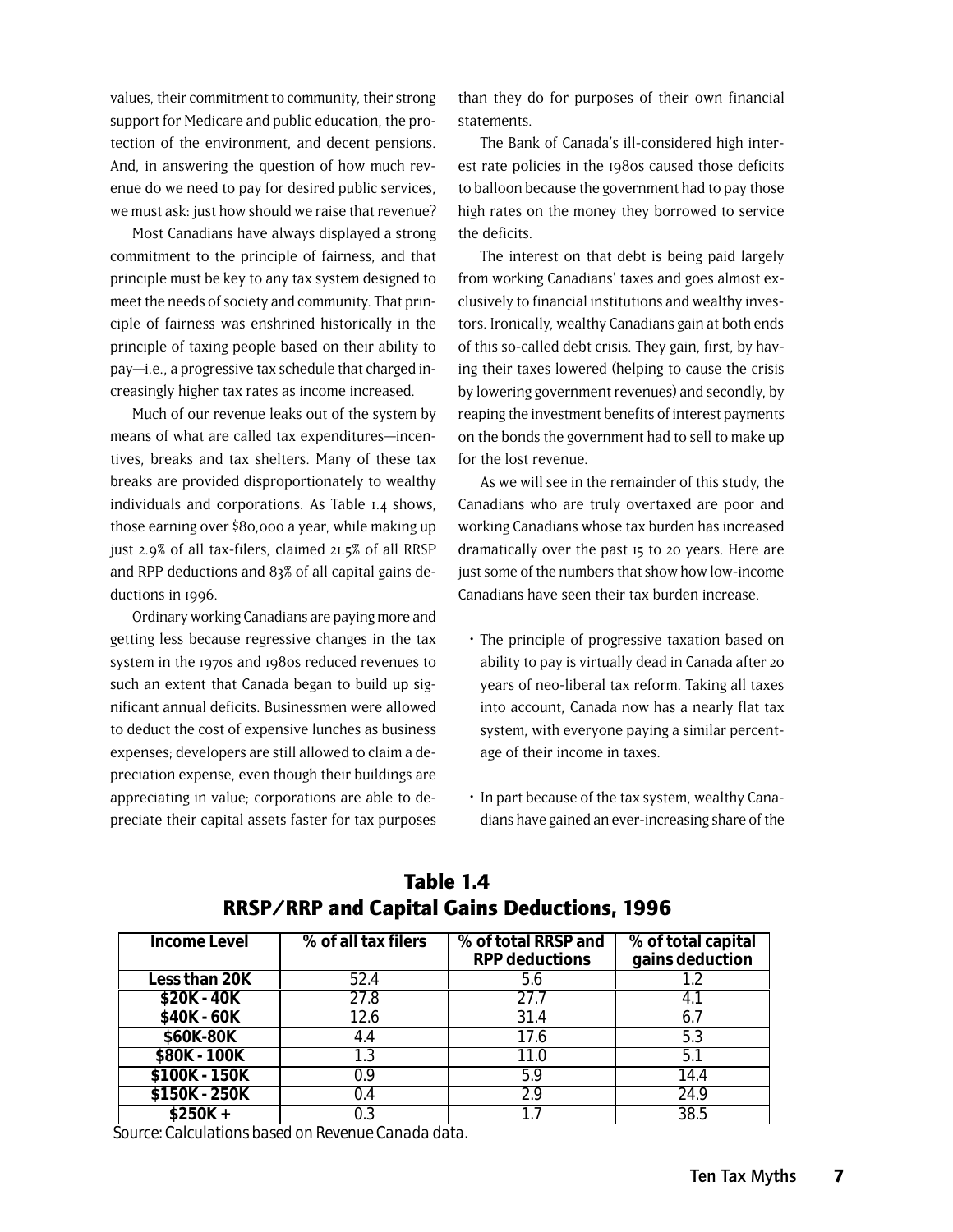total national income since the early 1970s. In 1993, the top 30% of income earners in Canada took home \$14.3 billion more income than they would have, had their percentage share of national income stayed the same as it was in 1973. Virtually all of this extra income was transferred from the bottom 50% of income earners.<sup>2</sup>

 • One way of looking at the fairness of the tax system is to examine the distribution of wealth. A progressive tax system is supposed to even out incomes over time by taxing high incomes at a relatively higher rate. But Canada's unbalanced system has allowed the high-income earners to become extremely wealthy, and the gap keeps growing. Although statistics Canada has not conducted a wealth survey since 1984, according to

recent estimates, the wealthiest 1% of Canadians owned 25% of all wealth and close to 40% of all financial wealth (i.e. stocks, bonds, etc.).3

Are Canadians overtaxed? It depends. On what we want taxes to pay for, on how fair we want our society to be, on how we stack up to the other developed nations we normally compare ourselves to, on what the actual effect of various taxes is on economic growth and sustainability.

It depends, ultimately, on what values we choose to have as a people and how we incorporate those values into public policy. The question should be reformulated: "Does our tax system reflect the values, aspirations and needs of the majority of Cana- ues, aspirations and needs of Canadians and their communities?"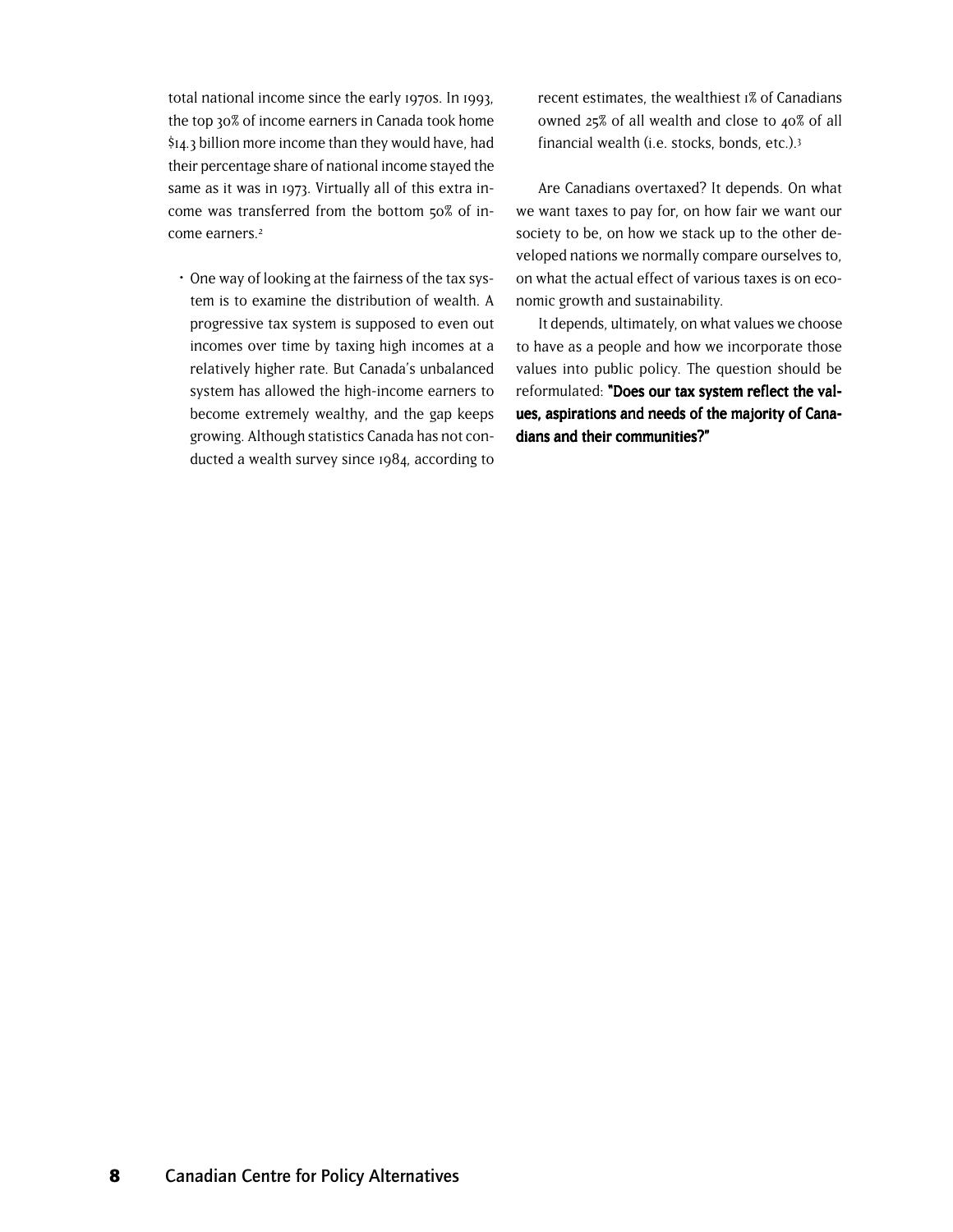# Myth 2<br>"We have one of the highest tax rates among the 29 countries in the OECD the Organization for Economic Cooperation and Development—and the G-7."

This allegation has been repeated over and over again by business representatives and conservative media pundits, to the point that it is now the conventional wisdom. While it shows that business thinks it appropriate to compare Canada to other OECD countries, the claim itself is completely false and always has been. As Table 2.2 illustrates, Canada places very close to the middle of the OECD countries, no matter what kind of tax is compared—a ranking that has been steady for many years. If we compare ourselves to European countries, we collect a lower percentage of our GDP in tax revenue.

 • The OECD's 1998 report (based mostly on 1996 figures) shows that Canada's total tax revenue equals 36.8% of its GDP. That's just below the average for the entire OECD, but below the European average of 42.4%. Fourteen countries collected more than Canada, and 14 countries, including the U.S., collected less.

- As a share of GDP, Canada collected a higher portion of its total tax revenue from individuals than the OECD average: 13.9% compared with 10.1%. This means that Canada relies more on the personal income tax system for its revenues, and less on regressive levies like sales taxes and social security contributions.
- Our payroll taxes—e.g., UI and Canada Pension Plan contributions—are about 25% less than the OECD average, and are the lowest of any of the G-7 countries.
- Canada collects less of its revenue from taxes on goods and services—provincial sales tax, the GST, gasoline, liquor and tobacco taxes—than the OECD average, 9.1% versus 12.3%. Of the G-7 countries, only the U.S. and Japan collect less.
- The OECD figures do not take into account Canada's public investments in health and education. A study by Standard and Poors DRI found

| Personal | Corporate | Social                  | Taxes on  | <b>Other Taxes</b> | <b>Total Tax</b> |
|----------|-----------|-------------------------|-----------|--------------------|------------------|
|          |           | Security                | Goods and |                    | Revenue          |
|          |           |                         | Services  |                    |                  |
| 13.9     | 3.3       | 5.9                     | 9.1       | 4.6                | 36.8             |
| 10.7     | 2.7       | 6.7                     | 4.9       | 3.5                | 28.5             |
|          |           |                         |           |                    |                  |
| 11.0     | 3.2       | 11.2                    | 13.3      | 3.7                | 42.4             |
|          |           |                         |           |                    |                  |
| 10.1     | 3.1       | 8.4                     | 12.3      | 3.8                | 37.7             |
|          |           |                         |           |                    |                  |
|          |           | Income Tax   Income Tax |           |                    |                  |

### Table 2.1 Tax Revenue as a share of GDP, 1996

*Source: OECD Revenue Statistics, 1965-1996.*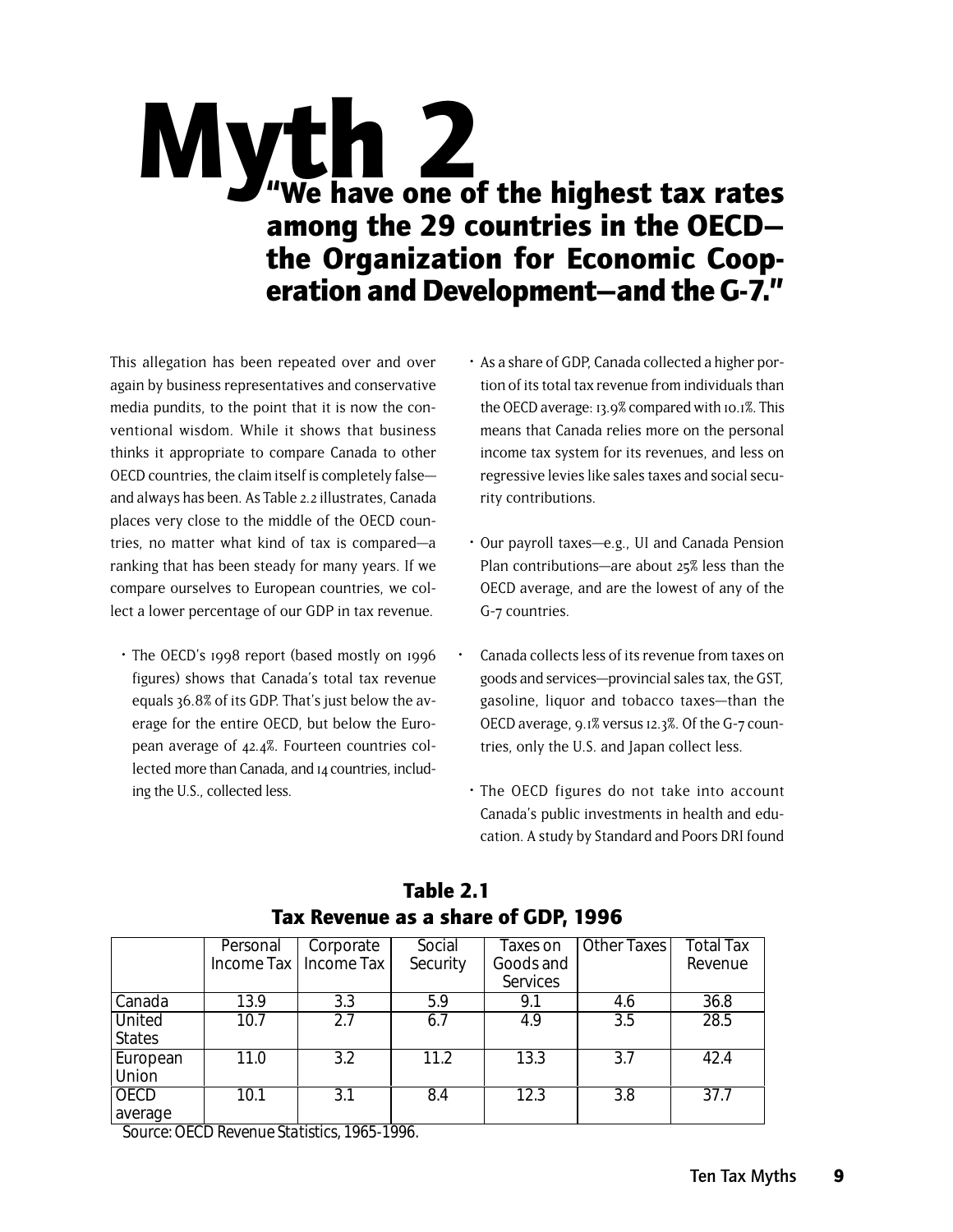|                                                                                     | <b>Total Taxes</b><br>(% of GDP) | <b>Highest</b><br>Personal<br><b>Income Tax</b><br>Rate | Lowest<br>Personal<br><b>Income Tax</b><br>Rate | Average<br>Disposable<br>Income<br>(% of gross pay) |
|-------------------------------------------------------------------------------------|----------------------------------|---------------------------------------------------------|-------------------------------------------------|-----------------------------------------------------|
| France                                                                              | 45.7                             | 54.0                                                    | 41.7                                            | 78.6                                                |
| Italy                                                                               | 43.2                             | 46.0                                                    | 37.0                                            | 74.5                                                |
| Germany                                                                             | 38.1                             | 55.9                                                    | 58.2                                            | 77.9                                                |
| <b>New Zealand</b>                                                                  | 35.8                             | 33.0                                                    | 33.0                                            | 83.8                                                |
| <b>CANADA</b>                                                                       | 36.8                             | 54.1                                                    | 46.1                                            | 81.8                                                |
| <b>UK</b>                                                                           | 36.0                             | 40.0                                                    | 31.0                                            | 76.5                                                |
| Japan                                                                               | 28.4                             | 65.0                                                    | 50.0                                            | 90.4                                                |
| <b>USA</b>                                                                          | 28.5                             | 46.6                                                    | 39.5                                            | 81.7                                                |
| <b>Mexico</b>                                                                       | 16.3                             | 35.0                                                    | 34.0                                            | 98.6                                                |
| <b>OECD</b>                                                                         | 37.7                             | 47.8                                                    | 35.1                                            | 85.1                                                |
| Average<br>$\overline{\phantom{a}}$<br>$\sim$ $\sim$ $\sim$ $\sim$<br>$\sim$ $\sim$ | $\sim$                           |                                                         |                                                 |                                                     |

Table 2.2 How Canada Compares Internationally (1996)

*Source: OECD in Figures, 1998.*

that, "[o]nce private medical and education expenditures are added to total government receipts, the difference between Canada and the United States disappears."4

- In terms of high marginal tax rates on individuals, Canada again places close to the middle, with 10 countries having higher marginal rates on high income earners. The OECD only measures taxes on income, not wealth, and thus does not take into account inheritance taxes which all but three OECD countries impose on upper-income individuals. About half of these countries also have a yearly tax on net worth. Canada has neither of these taxes, and as a result our mid-range marginal income tax rate actually exaggerates the tax burden placed on high-income earners because their accumulated wealth is never taxed.
- Disposable income after taxes is a good measure of the tax paid by individuals. Measuring this figure for a family with two children, Canada's average disposable income is 81.8% of total income. Again, this is just slightly below the OECD average of 85.1%, and higher than the U.S. Fifteen countries have a higher disposable income as a percentage of total income, and 13 have lower.

While these OECD figures are useful to know, given the frequent repetition of this tax myth, they are not particularly meaningful unless we also compare what we get for those taxes. For example, while our governments collect a higher portion of GDP than does the U.S., we get a great deal more in government services, most significantly universal, publiclyfunded Medicare. Americans pay an enormous amount for their profit-oriented medical care system (whose overall per capita cost is 50% higher than ours to account for the high administrative costs and the profits being made).

The same is true of education, although Canada is headed in the wrong direction in education spending. A meaningful comparison of taxes paid would add the costs of Medicare to the average American family's tax bill.

We pay less in taxes as a percentage of GDP than do people in most European countries, but they in turn enjoy social programs of far greater generosity and comprehensiveness for their higher taxes. Most of the more developed countries in Europe have social programs that Canadians can only dream of: Universal, publicly-funded child care; maternity leave with full or nearly full pay for all working mothers; weeks of legislated time off to care for sick children; up to twice the number of weeks of paid vacation; well-funded universities with low or no (as in Britain, even under Thatcher) tuition fees. Our UI program now ranks below even that of the U.S., and is one of the most miserly of the OECD countries.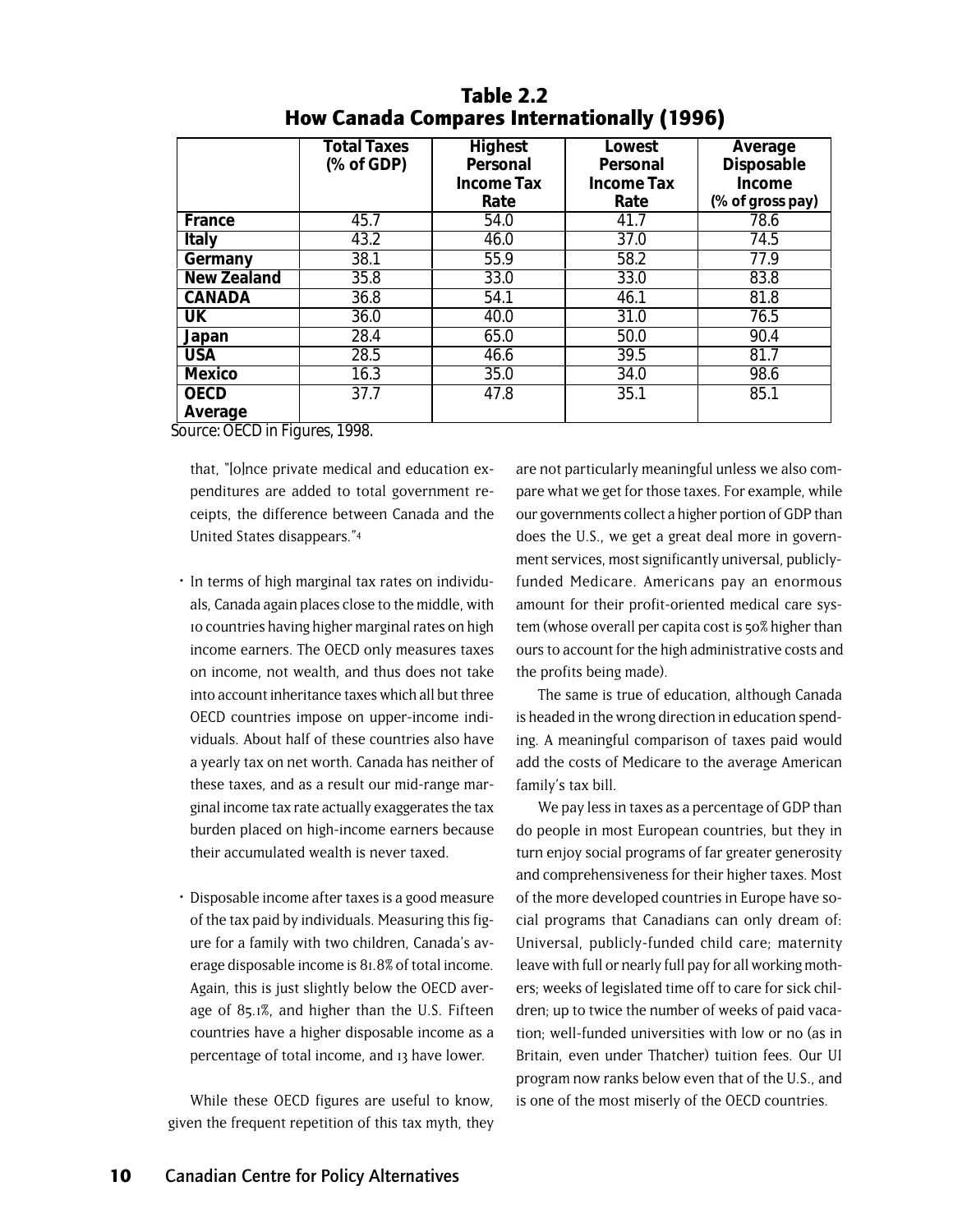# **Myth 3**<br>"Taxes on corporations in Canada are too high, especially compared to those in the U.S., discouraging foreign investment and even driving corporate investors from the country."

 $\prod_{\text{in a}}$ his argument fails to stand up to scrutiny, for three reasons.

 First, it assumes that taxes are a major factor in a company's decision regarding whether or not to invest. Surveys of CEOs making actual decisions on where to invest and locate show that taxes rank from 5th to 7th place in terms of priority, behind things like an educated labour force, access to resources and markets, electricity costs, land costs, borrowing costs, labour costs, the strength of the local currency, and social infrastructure and quality of life. As we will see below, Canada does extremely well in these categories compared to our competitors.

Secondly, even if taxes were a critical factor in investment decisions, we still compare very favourably in terms of our actual tax rates on corporations. When examining virtually every kind of tax that is regularly identified as slowing down investment or preventing job creation, Canada's taxes are very competitive, particularly with those in the U.S., to which we are most often compared unfavourably.

Thirdly, the attack on taxes is very often aimed at their alleged negative impact on foreign investment. Yet this argument uncritically accepts the assumption that all foreign investment is good for Canada, all the time. This simply isn't supported by the evidence. Foreign investment can enhance areas of the economy that need development, or it can simply capture the domestic market and send prof-



Source: "The Competitive Alternative: A Comparison of Business Costs in Canada, Europe and the United States," KPMG, published by Prospectus Inc., October 1997.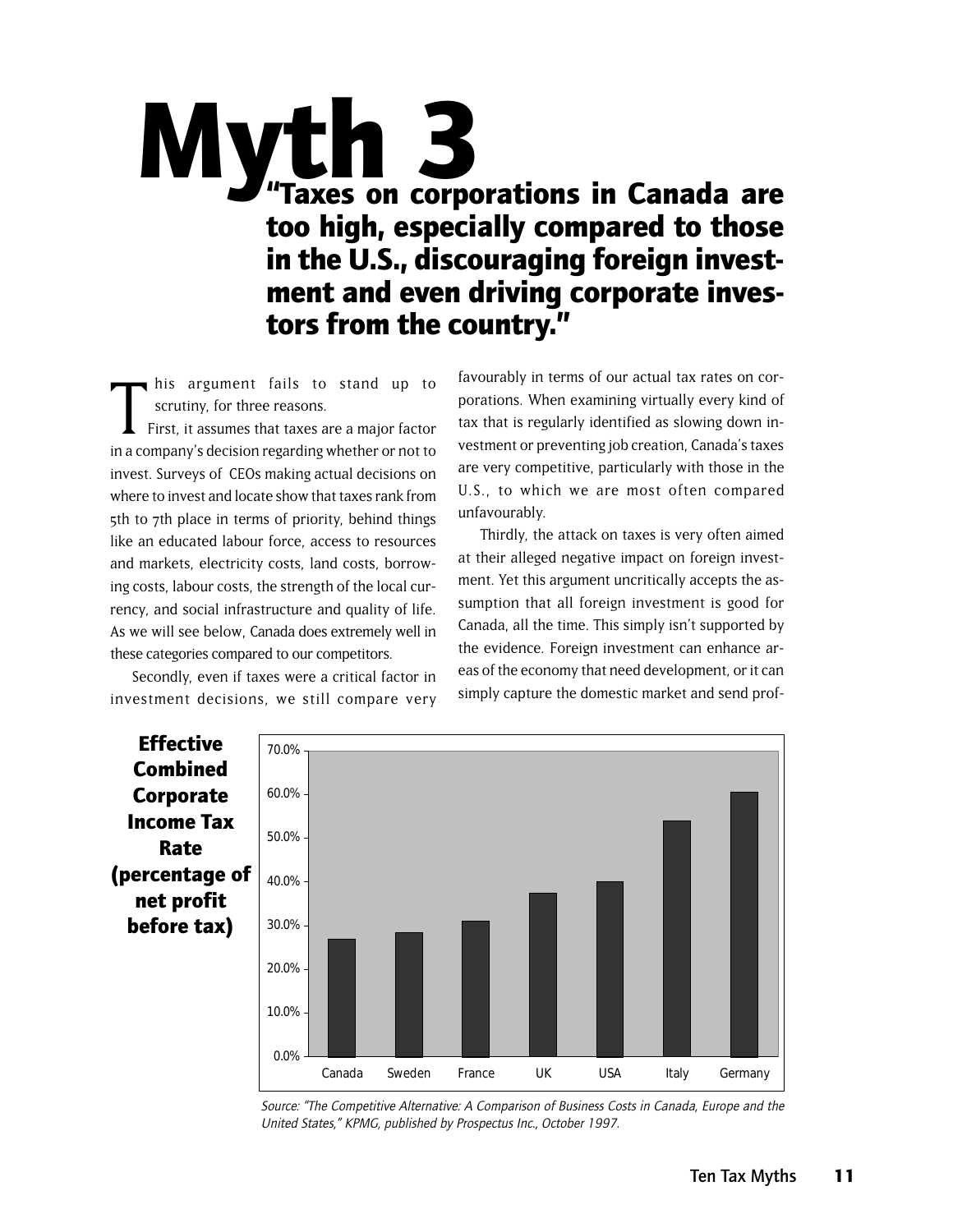its out of the country. In profitable domestic sectors, it can even drive local investors out of business, as Wal-Mart has done.

Trying to make Canada "attractive" to foreign investors by lowering taxes can mean we lose both ways. We undermine our ability to collect the tax revenue we need for social programs, and we encourage predatory investment in which foreign corporations simply buy up existing Canadian operations.

- A number of studies undertaken by the Canadian international accounting and management consulting firm, KPMG, reveal that taxes affecting corporations in Canada are extremely competitive with those in other developed countries. The 1997 KPMG study, "The Competitive Alternative," compared the costs of doing business in Canada, the U.S., the U.K., France, Germany, Italy and Sweden.<sup>5</sup> It showed that Canada had the lowest effective corporate income tax rate—i.e., the tax rate actually paid after all the tax breaks and credits were deducted. Canada's rate (which included federal and provincial taxes) was 27.4%. The U.S. rate was 40%, good for fifth place and nearly 50% higher than Canada's. Sweden was second lowest with 28.5%.
- Germany and France had high rates of corporate taxation (60.5% and 54% respectively). But neither of these countries is considered "uncompetitive" with Canada or the U.S. in attracting investment. This demonstrates the point argued earlier: that corporate income tax levels

are well down the list of factors considered by corporations when they are deciding whether or not to invest.

- The same KPMG study showed that two other taxes that are often the target of criticism by corporate think-tanks and business associations are relatively low in Canada. Payroll taxes—nearly always described as "job killers" because they are paid regardless of how well a company is doing are actually low in Canada, both as a percentage of all tax revenue and in comparison with our major competitors. In particular, they are 30% lower than they are in the U.S.
- The third type of tax that affects corporations is local property taxes, and here, too, Canada is very competitive. In the KPMG study, Canada had the lowest property taxes among the five countries that levy such taxes. The Canadian average was \$2.16 per square foot, compared to the next cheapest, the U.S. Its property tax rate averaged \$2.92, 35% higher than Canada's.
- The OECD's 1997 analysis lumped all other taxes, including capital taxes, together under "other" and in this category Canada was slightly higher than the OECD average, but virtually identical to our main competitor, the U.S.

### Foreign Direct Investment

Over the past 20 years, the Canadian government, mimicked by most provincial governments, has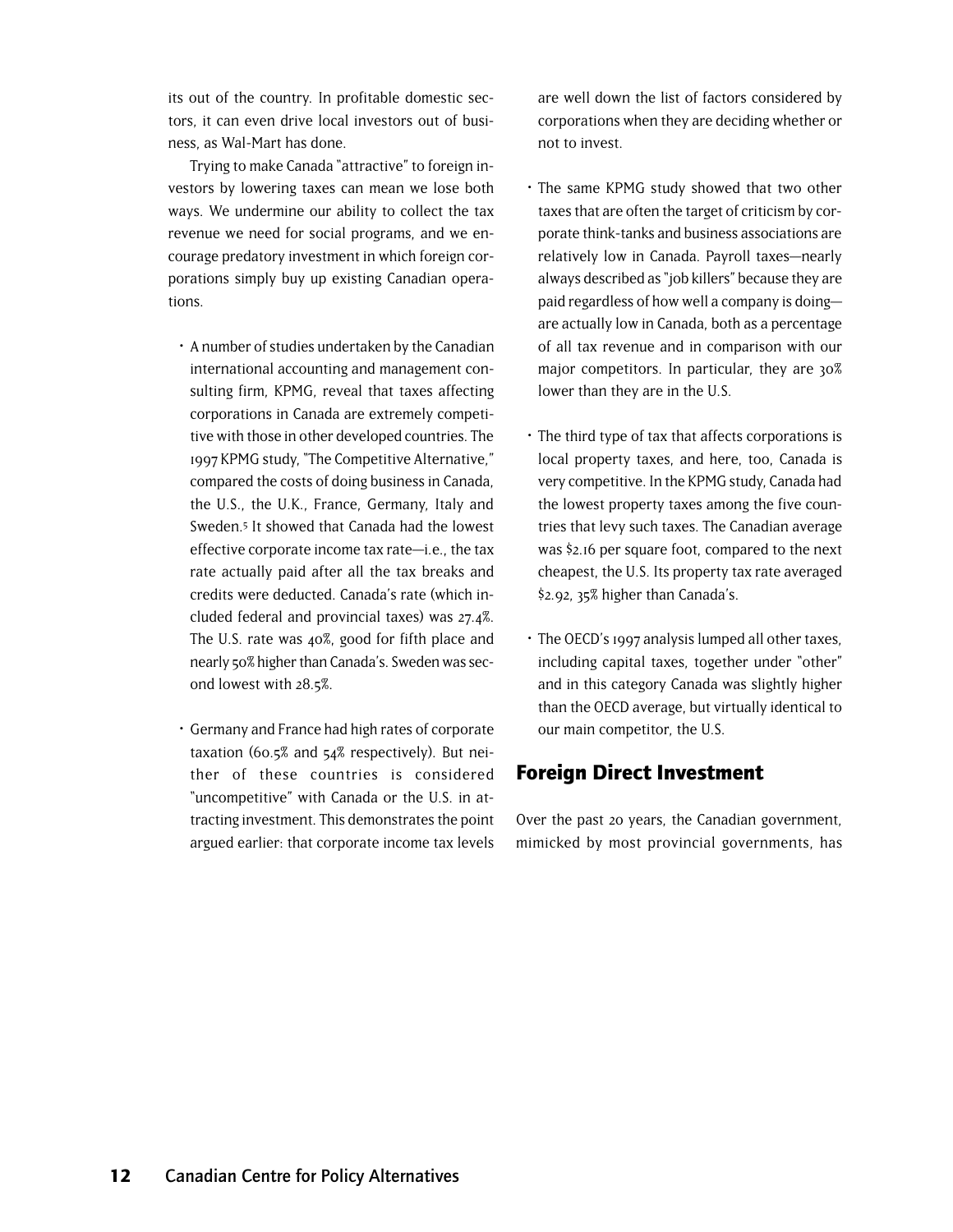transformed the Canadian economy in an effort to compete in the global economy. Both Tory and Liberal governments have followed a policy of deliberately high unemployment to keep inflation and labour costs down, have allowed minimum wages to drop well below the poverty line, and have gutted the UI program so that fewer than 36% of those who pay premiums are actually eligible for UI when they lose their jobs. And they have signed free trade deals.

All of this was in an effort to "create the conditions" for private enterprise to invest. And now they want to lower taxes, too. It is hard to believe that this will bring the promised prosperity, any more than the other measures listed above. In fact, Canadian workers are far worse off now than they were 15 years ago and have seen their real (after inflation) incomes actually decline over that period.

If we examine the impact of foreign direct investment (FDI), this trend is not surprising. One figure used repeatedly among advocates of being "open for business" is the claim that, for every billion dollars in foreign investment, Canada gains 45,000 jobs over the succeeding five years. But this figure is simply not credible. It ignores too many questions, most importantly, what kind of foreign investment? Foreign direct investment can include new plant and equipment, buying up existing factories, or buying shares in publicly-traded companies.

Figures from Industry Canada's Investment Review Division (IRD) suggest that FDI in Canada actually creates very few jobs. Examining the actual investments made by foreign corporations, the IRD identified \$21.2 billion in foreign investment in Canada in 1997, the second highest on record. This

suggests, first of all, that Canada is having no trouble attracting foreign investment. But, more importantly, the analysis shows that 97.5% of that investment was directed at "acquisitions"—i.e., the takeover of existing Canadian companies. Just 2.5% was invested in new productive capacity. Over a 12-year period, from 1985 to 1997, 93.4% of the \$183.6 billion in foreign investment went to acquisitions.<sup>6</sup>

In most cases, such acquisitions actually result in a **decrease** in jobs as the new owners pay for the cost of their acquisition by laying off workers. But, in any case, even using the analysis of those promoting FDI, only \$530 million of the \$21.2 billion was new—creating under 24,000 new jobs over five years, fewer than 5,000 jobs a year. This is a minuscule number, given that there are about one-and-a-half million Canadians out of work, and especially insignificant given the decline in our standard of living that is the indirect cost of trying to attract such investment.

We are asked to accept the notion that taxing corporations is somehow counterproductive, without recalling that corporations get a lot for the taxes they pay: an educated, healthy, secure work force; one of the best communications system in the world, much of it public or publicly subsidized; a very large domestic market; easy access to the U.S. market, the largest in the world; and political and social stability. These are things that corporations cannot buy at any price in many countries in the world. Why should they get them for free or at a discount here in Canada?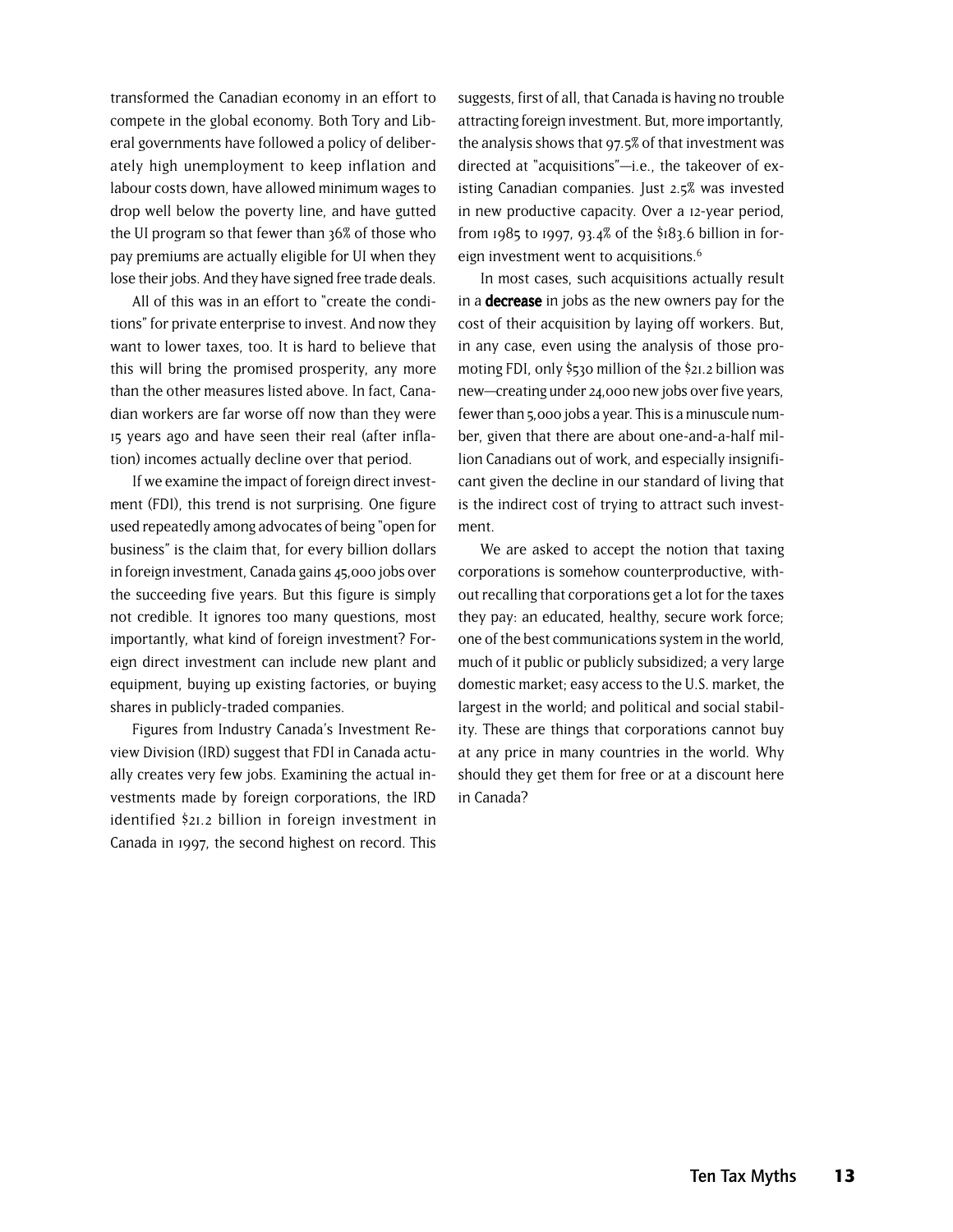# Myth 4 of living of ordinary Canadian working people has decreased over the past 20 years, and rising taxes are largely to blame."

There is no question that poor and low-income<br>Canadians are unfairly taxed, compared to<br>wealthy Canadians and large corporations.<br>But, in examining inequality in Canada, it is not prihere is no question that poor and low-income Canadians are unfairly taxed, compared to wealthy Canadians and large corporations. marily the tax system that impoverishes people. While the income tax structure is far less progressive than it was in the 1960s and 1970s, it still has the effect, along with government transfers, of modestly evening out incomes in Canada (see Table 4.1). Without income taxes and transfers, the gap between the top and bottom 20% of income earners would be four times greater than it is.

The principal source of the decreasing living standards is the decline in personal income, largely as a result of the poor labour market. Average after-inflation personal disposable incomes were no higher in 1997 than they were in 1980. In fact, they declined by over 7% between 1990 and 1997. While this drop is routinely ascribed to higher taxes, Table 4.2 shows that it has been the decline of before-tax incomes that is the principal factor behind the fall in disposable income.

Average personal taxes per capita rose by just \$177 in real terms between 1990 and 1997—hardly grounds for a tax revolt. Meanwhile, in the face of growing unemployment, reduced wages, and government cutbacks to UI and income assistance, before-tax income plunged by \$1,129.

The lowered standard of living of Canadian workers is actually the result of a deliberate policy of governments to lower the wage and salary rates of Canadians in order to weaken the power of labour vis-à-vis capital. Policies maintaining high levels of unemployment mean that millions of

workers compete for an inadequate number of jobs, and they compete by accepting less pay that they would in an economy closer to full employment.

Systematically reducing labour costs is also part of the government's strategy to become "internationally competitive" by restructuring the Canadian economy along the lines of free trade and liberalized investment rules. This strategy has made it easier for capital and goods (and good jobs) to move freely across borders.

This effort to suppress wages and salaries, and to weaken social programs that support working people, goes back to the mid-1970s. Years of strong union organizing and aggressive collective bargaining meant that working people had actually made major gains and shared a bigger slice of the economic pie. That meant there was less for the owners of capital—corporations and their shareholders. Profits slipped and there was a determination by influential corporate leaders to reverse the trend and recapture capital's historic share of wealth.

The means chosen to reach this goal was the pursuit of what has become known as "labour flexibility." Corporations began a concerted move away from providing the traditional job—40 hours a week, 9 to 5, on weekdays—and towards temporary, just-in-time, and part-time jobs, and to sub-contracting by large firms. And they successfully pressured governments to pass legislation and regulations that made such "flexibility" possible.

Free trade and NAFTA have restructured the economy to such an extent that Canada now has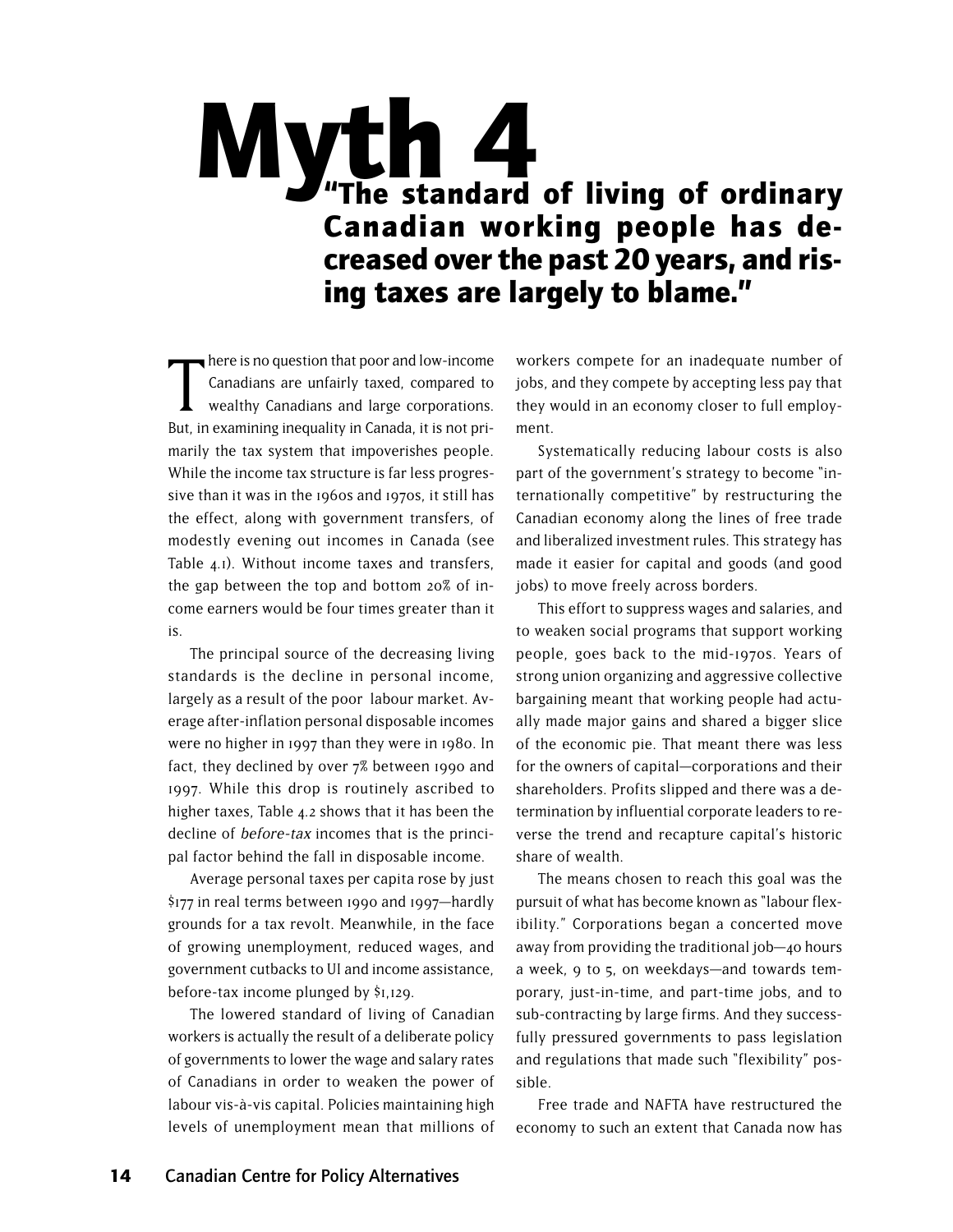the highest proportion of low-paid jobs of any of the 29 industrialized countries. While literally millions try to put together a series of temporary and part-time jobs to survive, others are overworked through forced overtime. The Canadian economy is increasingly characterized by a good job/bad job phenomenon.

The impact is especially dramatic when it comes to young workers, particularly young men. According to a study by the Centre for Social Justice, young men's earnings are declining relatively and absolutely, regardless of education level, geographic area, or the industry they work in. This trend continued even during the boom period of the 1980s and when the economy came out of recession in the min-1990s.

 • The relative market incomes of the top 10% and bottom 10% in Canada have gone through a staggering change in the past 25 years. In 1973, the top 10% of families with children under 18 earned an average income 21 times higher than the those 10% at the bottom (\$107,000 compared to  $\frac{1}{5}$ , 200 in 1996 dollars). By 1996, the top 10% made 314 times as much...(an average \$136,737 compared to an average market income of less than \$435).7

- In just seven years, between 1989 and 1996, the number of firms using part-time workers rose from 33% to 50%. Part-timers made up 29% of the average firm's work force, three times the figure for 1989. In 1997, 20% of workers worked part-time, compared to half that percentage in the mid-1970s. $8$
- In 1995, just over half of Canadian workers were employed in traditional 35-hours-perweek jobs, compared to 67% in the mid-1970s.
- Part-time and temporary workers lose out, not only because of lower pay and financial insecurity, but because under current labour standards laws employers are not obliged to pay them fringe benefits such as paid holidays, maternity leave, sick leave, and the other benefits that full-time employees might enjoy, such as health and pension benefits.
- In 1996, 5.4 million Canadians earned less than \$10,000 in the private market economy.
- Canada has the second highest incidence of low-paid jobs—23.7%—among the 29 industrialized nations of the OECD), second only to the

# Table 4.1 Family Income Shares, Before and After Taxes and Transfers, 1997

|                                | <b>Market Income</b> | <b>Income After Tax and</b><br><b>Transfers</b> |
|--------------------------------|----------------------|-------------------------------------------------|
| <b>Lowest Quintile</b>         | 21                   | 7.4                                             |
| <b>Second Quintile</b>         | 10.1                 | 13.2                                            |
| <b>Middle Quintile</b>         | 177                  | 18.1                                            |
| <b>Fourth Quintile</b>         | 25.8                 | 23.9                                            |
| <b>Highest Quintile</b>        | 44.3                 | 37.5                                            |
| <b>Ratio of Highest/Lowest</b> | 21.1                 | 5:1                                             |

*Source: Statistics Canada, Income after tax, distributions by size in Canada, 1997.*

| Table 4-2                                                    |  |
|--------------------------------------------------------------|--|
| Household Incomes, Spending, and Saving (\$1,992 per capita) |  |

|                           | Personal<br><b>Income</b> | Personal<br>taxes | Consumer<br>Spending | Saving    | Saving<br>Rate |
|---------------------------|---------------------------|-------------------|----------------------|-----------|----------------|
| 1990                      | \$22,491                  | \$5,107           | \$15,450             | \$1,934   | 11.1%          |
| 1997                      | \$21,362                  | \$5,284           | \$15,816             | \$262     | 1.6%           |
| Change                    | $-$1.129$                 | $+$ \$177         | $+$ \$366            | $-$1.672$ | $-9.5$ pts.    |
| Proportion of decline in  |                           |                   |                      |           |                |
| savings accounted for by: | 68%                       | 11%               | 22%                  |           |                |

*Source: Jim Stanford, Paper Boom (Ottawa: CCPA/Lorimer), 1999.*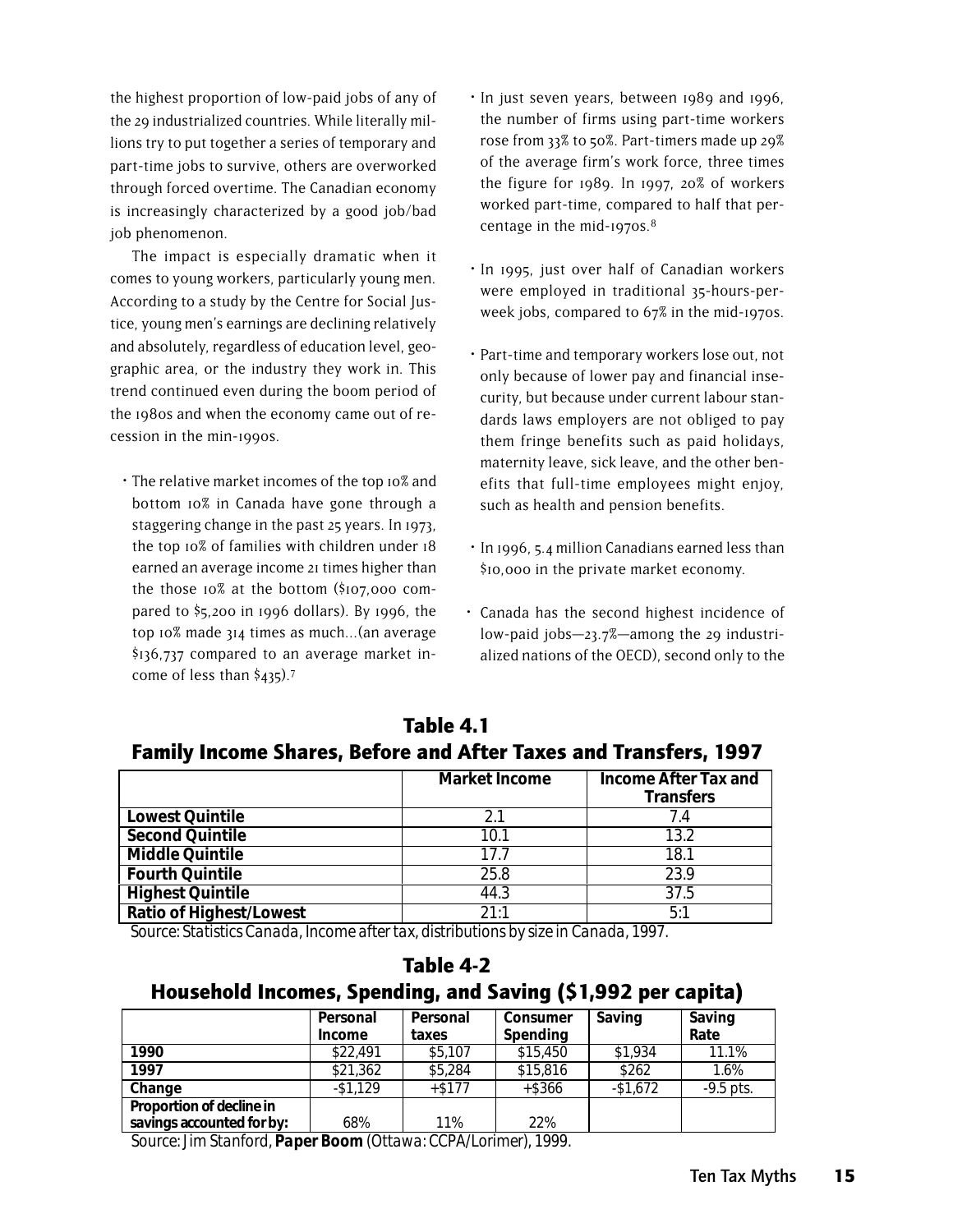U.S. at 25%. The comparable figure for New Zealand is 16.9%, France and Germany 13.3%, Italy 11.9%, and Sweden 5.2%. (Low-paid is defined as less than two- thirds of the median earnings for all full-time workers.)9

 • Workers in the bottom 20% of income earners saw their average market income drop from \$7,817 in 1984 to \$5,325 in 1994, an astonishing 31.9% decrease. In the next fifth, incomes declined from  $$29,276$  to  $$26,291$ . The third fifth lost some income, as well. If this 60% of the Canadian work force had maintained its 1984 share of national income, they would have had an additional \$5.2 billion in 1993.10

While employers have been putting an evertighter squeeze on employees, governments have aided and abetted this process by not adjusting labour laws to protect this new just-in-time work force. For example, they could pass laws requiring employers to provide benefits on a pro-rated basis to part-time workers, as an incentive to hire full-time workers. They could make overtime voluntary, opening up jobs for the unemployed, and implement a shorter official work week, thus lowering the overtime threshold.

Not only have governments not made these positive changes, but they have actually made life even more insecure for wage-earners by gutting existing laws on welfare, minimum wage and UI, which are intended to give working people a measure of economic security not provided by the unregulated private labour market.

- In 1978, the minimum wage levels in every province and in the federal jurisdiction provided an income above the poverty line—up to 118% (in Saskatchewan). By 1994, not a single minimum wage in Canada provided an income above the poverty line. The best was 89% in Ontario; the worst, the federal government, was at 53%.<sup>11</sup>
- Welfare rates in Canada have become cruelly low and, despite the image of the U.S. as having worse social programs, Canada has now surpassed the U.S. for punitive welfare rates. Almost one-third of U.S. states are more generous than our most generous provinces.12
- Unemployment Insurance, a major safety net for people losing market income, has also been slashed to levels below those in many U.S. states. On average, just 36% of those who pay into the fund are now eligible to collect when they lose their jobs, compared to 74% in 1989. The benefit levels for some workers is as low

|                      | The "Golden Age" |           | The Age of "Permanent Recession" |
|----------------------|------------------|-----------|----------------------------------|
|                      | 1950-1960        | 1981-1997 | 1990-1997                        |
| Real interest rates, |                  |           |                                  |
| short term (%)       | 0.9              | 5.6       | 5.1                              |
| Real interest rates, |                  |           |                                  |
| long term (%)        | 1.6              | 6.5       | 6.8                              |
| Change in gov't      |                  |           |                                  |
| program spending     | $+16.3$          | $+1.1$    | $-2.5$                           |
| (as % of GDP)        |                  |           |                                  |
| Average annual       |                  |           |                                  |
| real GDP growth      | 4.7              | 2.4       | 1.8                              |
| $(\%)$               |                  |           |                                  |
| Average annual       |                  |           |                                  |
| employment           | 2.8              | 1.1       | 0.5                              |
| growth (%)           |                  |           |                                  |
| Average              |                  |           |                                  |
| unemployment         | 5.4              | 9.8       | 10.0                             |
| rate $(\%)$          |                  |           |                                  |

Table 4.3 The Permanent Recession

*Source: Jim Stanford, Paper Boom (Ottawa: CCPA/Lorimer),1999.*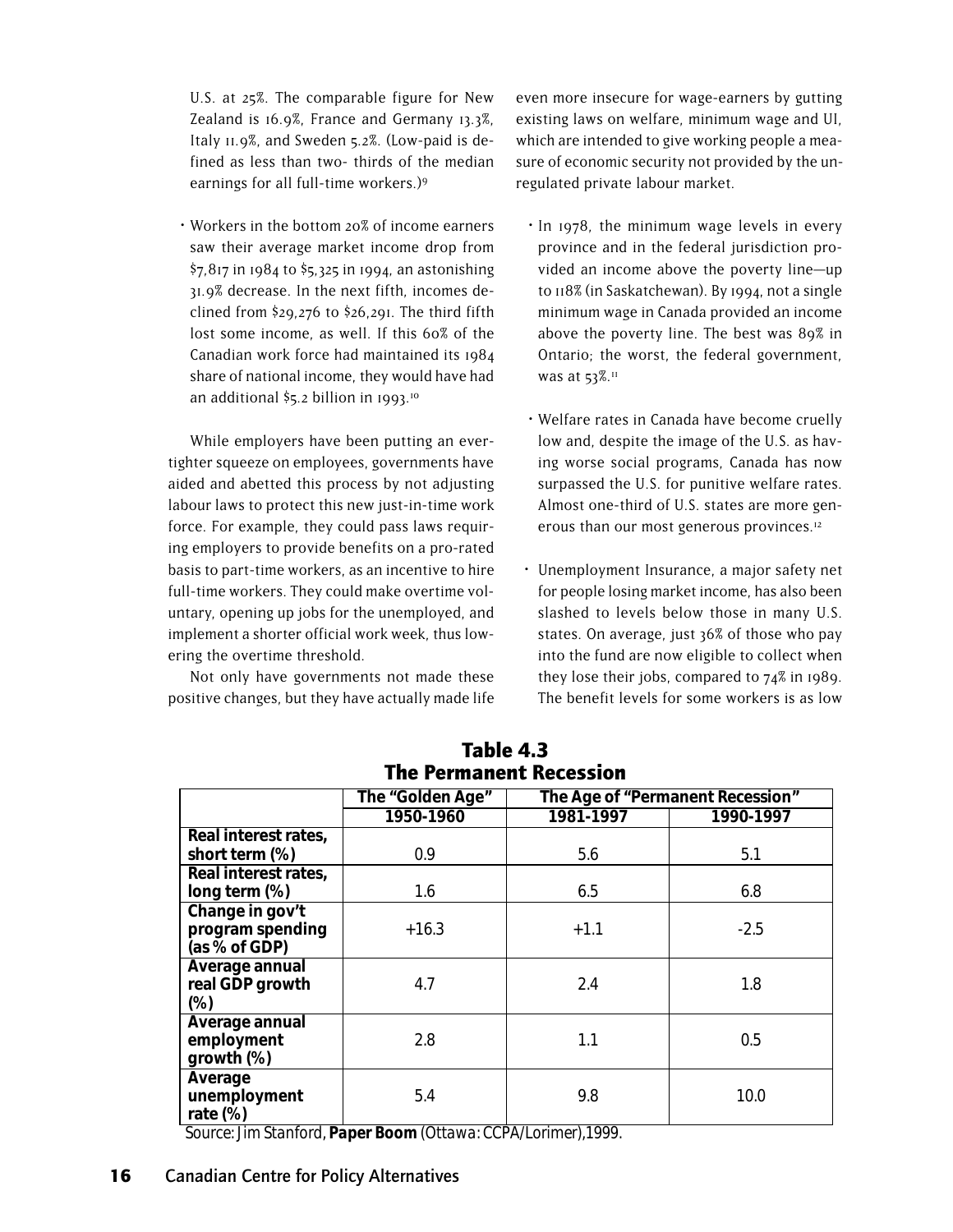# Table 4.4 Average Family Income Before Transfers (Families with Children) (\$1996)

|                   | 1973    | 1984    | 1990    | 1996    | $\overline{\%}$<br>change<br>1973-90 | $\overline{\%}$<br>change<br>1990-96 |
|-------------------|---------|---------|---------|---------|--------------------------------------|--------------------------------------|
| <b>Bottom 5th</b> |         |         |         |         |                                      |                                      |
| Decile 1          | 5,204   | 2,062   | 2,760   | 435     | $-47$                                | $-84$                                |
| Decile 2          | 19,562  | 14,930  | 16,599  | 11,535  | $-15$                                | $-31$                                |
| Middle 5th        |         |         |         |         |                                      |                                      |
| Decile 5          | 40,343  | 42,495  | 46,477  | 42,829  | $+15$                                | -8                                   |
| Decile 6          | 46,136  | 49,664  | 54,561  | 51,494  | $+18$                                | -6                                   |
| Top 5th           |         |         |         |         |                                      |                                      |
| Decile 9          | 71,611  | 79,628  | 88,426  | 86,497  | $+23$                                | $-2$                                 |
| Decile 10         | 107,253 | 123,752 | 134,539 | 136,737 | $+25$                                | $+2$                                 |

*Source: Centre for Social Justice*

as 25% of lost income, a far cry from the 70% the program was originally designed to pay.<sup>13</sup>

 • Cuts to medicare, education and municipal services, and sky-rocketing tuition fees for postsecondary education, mean that services that were once almost completely public are becoming increasingly privatized, taking money out of the pockets of working people and their children.

Taxes do play a role in the decreased standard of living of low-income Canadians. Families earning \$10,000 should not be paying any income tax. Bracket creep, whereby inflation pushes people into a higher tax bracket, even when real income down not go up, has hurt millions of working people. But the general decline in living standards is caused primarily by corporate pressure on wages, Ottawa's high unemployment policy, massive cuts to social programs and the social safety net, and free trade deals that allow companies to threaten to leave the country if their employees don't accept management's demands for wage freezes and rollbacks.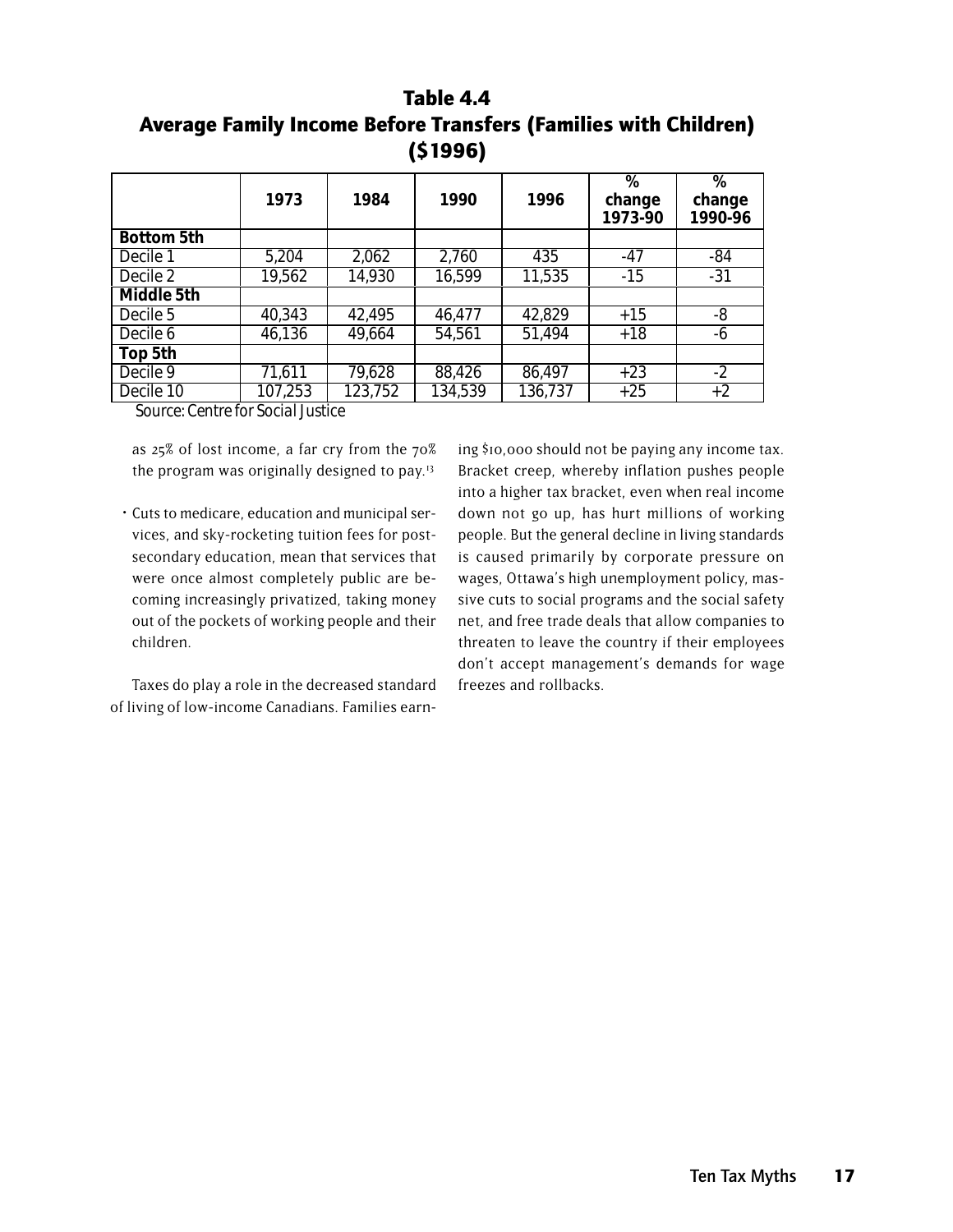# Myth 5<br>"Canada needs a flat tax. Our current income tax system penalizes high-income people. This results in a 'brain drain' to the U.S., and it discourages wealthy individuals from investing."

 $\prod_{\text{boir}}$ n fact, Canada's income tax system is not very progressive any more, which means that high-income people are not being taxed excessively, or even appropriately. After years of regressive tax changes, the income tax system now has just three personal tax brackets— 17%, 26% and 29% (the provinces add between 45-52% of these rates). The highest marginal rate combining both (as well as various surtaxes) is 53.7% in Newfoundland. This compares to 10 different tax brackets and a top marginal rate of 80% on very high incomes in the 1960s. Tax reform by the Mulroney government raised the lowest rate and decreased the highest rate when it reduced the number of brackets from 10 to three in the mid-1980s.

As noted above, when all taxes (income, GST, payroll, property, sales tax) are taken into account, Canada already has a virtually flat tax system. In other words, everyone pays nearly the same rate of tax, regardless of income. We can illustrate this by looking at some concrete examples.

Let's take the case of three families of four living in British Columbia. All three families have two income earners. One family earns \$30,000, the second \$55,000, and the third \$90,000. The two-income family with \$30,000 is assumed to have each spouse earning \$15,000; the family with \$55,000 is assumed to have one spouse earning \$35,000 and the other \$20,000; and the family with \$90,000 is assumed to have one spouse earning \$50,000 and the other \$40,000.

It is further assumed that each family pays CPP and UI premiums, as well as federal and provincial income taxes based on basic personal credits, applicable provincial credits, and typical major deductions at each income level. Each family owns a home and pays property tax amounts based on the Canada Mortgage and Housing Corporation review of prop-

|                           | \$30,000 income | \$55,000 income | \$90,000 income |
|---------------------------|-----------------|-----------------|-----------------|
|                           |                 |                 |                 |
| <b>Federal income tax</b> | 2,347           | 6,191           | 13,176          |
| Prov'l income tax         | 1,162           | 3,065           | 6,522           |
| <b>Child Benefits</b>     | (766)           |                 |                 |
| Net property tax          | 1,168           | 1,168           | 1,168           |
| Prov'l sales tax          | 480             | 724             | 969             |
| <b>Fuel tax</b>           | 165             | 165             | 165             |
| <b>Net GST</b>            | 266             | 1,086           | 1,454           |
| <b>Health premiums</b>    | 691             | 864             | 864             |
| CPP                       | 736             | 1,536           | 2,138           |
| ΕI                        | 885             | 1,623           | 2,106           |
| <b>TOTAL TAXES</b>        | 7,134           | 16,422          | 28,562          |

# Table 5-1 Taxes Paid by Three Families, British Columbia, 1998

*Source: Calculations based upon Revenue Canada and Government of British Columbia, Budget Reports 1999*

### 18 Canadian Centre for Policy Alternatives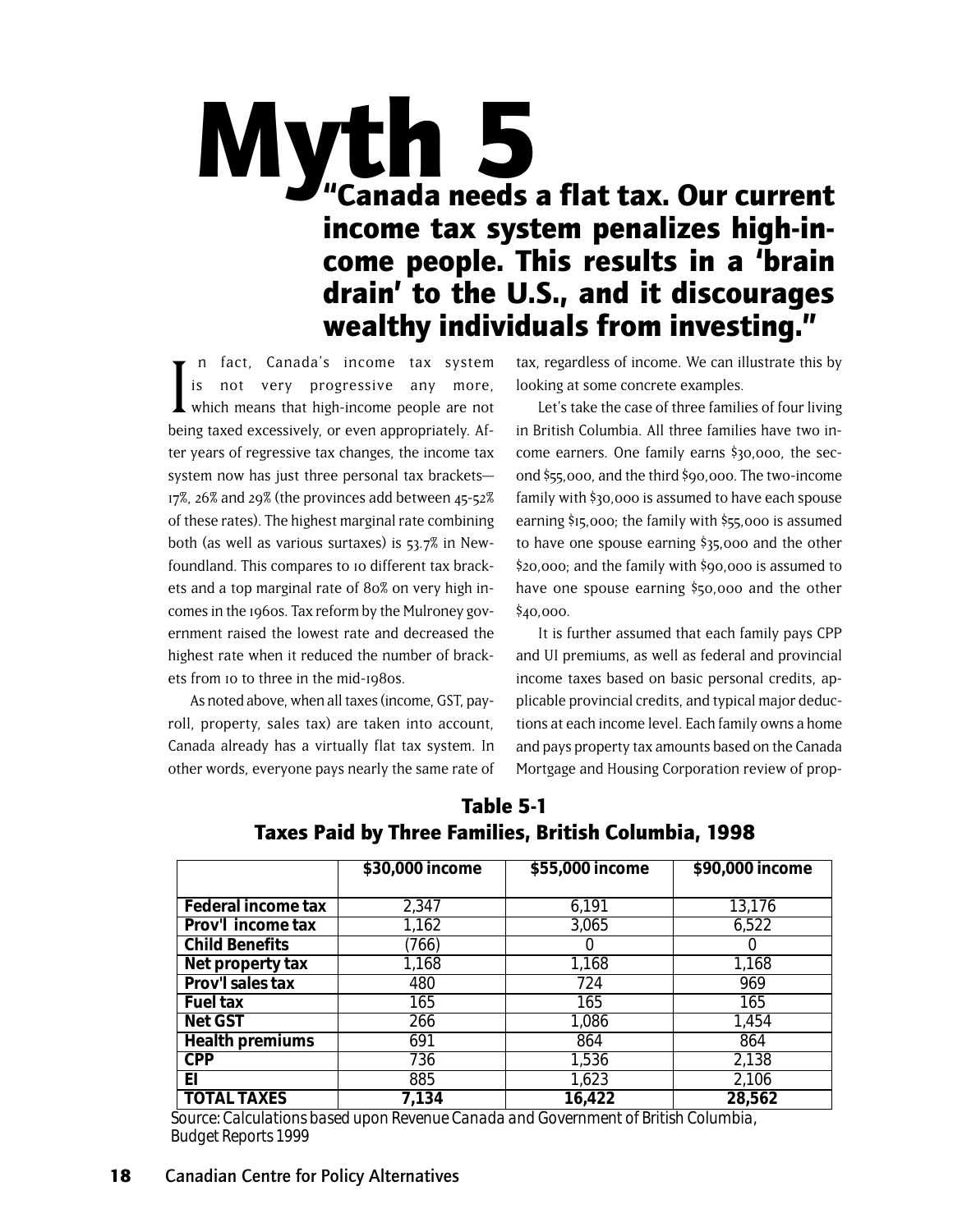|                        | \$30,000 | \$55,000 | \$90,000 |
|------------------------|----------|----------|----------|
| Net income taxes       | 9.1%     | 16.8     | 21.9     |
| Sales and fuel         | 3.0%     | 4.O      | ን ዓ      |
| taxes                  |          |          |          |
| <b>Property taxes</b>  | 3.9%     | 2.1      | 1.3      |
| Social Security and    |          |          |          |
| <b>Health Premiums</b> | 7.7%     | 7.3      | 5.7      |
| <b>Total taxes</b>     | 23.8%    | 29.9     | 31.7     |

# Table 5-2 Taxes as a Share of Family Income, 1998

*Source: As in Table 5.1.*

erty taxes buyers are likely to pay in major cities in each province. Sales and fuel tax estimates (including sales tax on meals, liquor and accommodation) are calculated based on expenditure patterns from Statistics Canada's 1996 Survey of Family Expenditures. GST estimates are reduced by the GST credit, where applicable. The total tax bill for each family is shown in Table 5.1.

Table 5.2 presents the taxes paid by the three families as a share of their total income. From this, it can be seen that the personal income tax system is relatively progressive—i.e., that the effective rates at which tax is applied rises along with income. On the other hand, sales and fuel taxes as a share of total income remain the same among all three families, while property taxes and social insurance premiums are clearly regressive. Consequently, when all taxes and premiums are added up, the overall progressivity of the personal income tax system is muted.

Yet there are proposals in Canada for a completely flat income tax system that would make an already inequitable situation even worse. The Alberta government announced in March, 1999, that it would phase in such a system by the year 2002. It would be the first provincial government to decouple its income tax system from the federal government's system. Currently, provinces base their tax system on a percentage of the federal income tax.

Alberta's planned flat tax system would impose a flat provincial rate of 11% on all income earners. Critics have pointed out that middle-income earners, who pay most of the tax revenue, get very little relief, while the wealthiest Albertans gain a great deal. A single person earning \$30,000 will get a tax break of \$16 a year, whereas a single person earning \$250,000 will get a break of over \$6,000.

While the Alberta government says the plan will knock 78,000 low-income people off the tax rolls, this could be done without introducing a flat tax. Most of the \$600 million in sacrificed revenue from the new tax structure will find its way into the hands of high-income earners.14

An examination of the arguments put forward by flat-tax promoters shows that none of them stand up to any sustained scrutiny. According to Osgoode Hall Law professor Neil Brooks, flat tax proponents claim to want greater simplicity, but the section of the Income Tax Act that sets out tax rates is "one of the most straightforward: it is scarcely a dozen lines...[O]nce someone's taxable income is calculated on their tax return, a Grade 3 student can calculate the tax owing, no matter how many rates there are."15

Another argument made in favour of a flat income tax rate is that it would reduce tax evasion. As Brooks points out, this is just a subtle form of blackmail. The rich are in effect saying that, if you force us through the will of the majority to pay taxes we think are too high, we will engage in criminal activity to get our way. Giving in to blackmail is hardly a sound basis for public policy.

Even so, the argument itself is false and implies that a so-called "fairer" flat tax is less likely to be avoided. In fact, it is the GST—a flat 7% tax—that is the most evaded in the country.

The argument flat-taxers use to make their proposal sound progressive is that it will lead to increased economic prosperity for everyone. This is the old "trickle-down" theory that has been thoroughly discredited by both prominent economists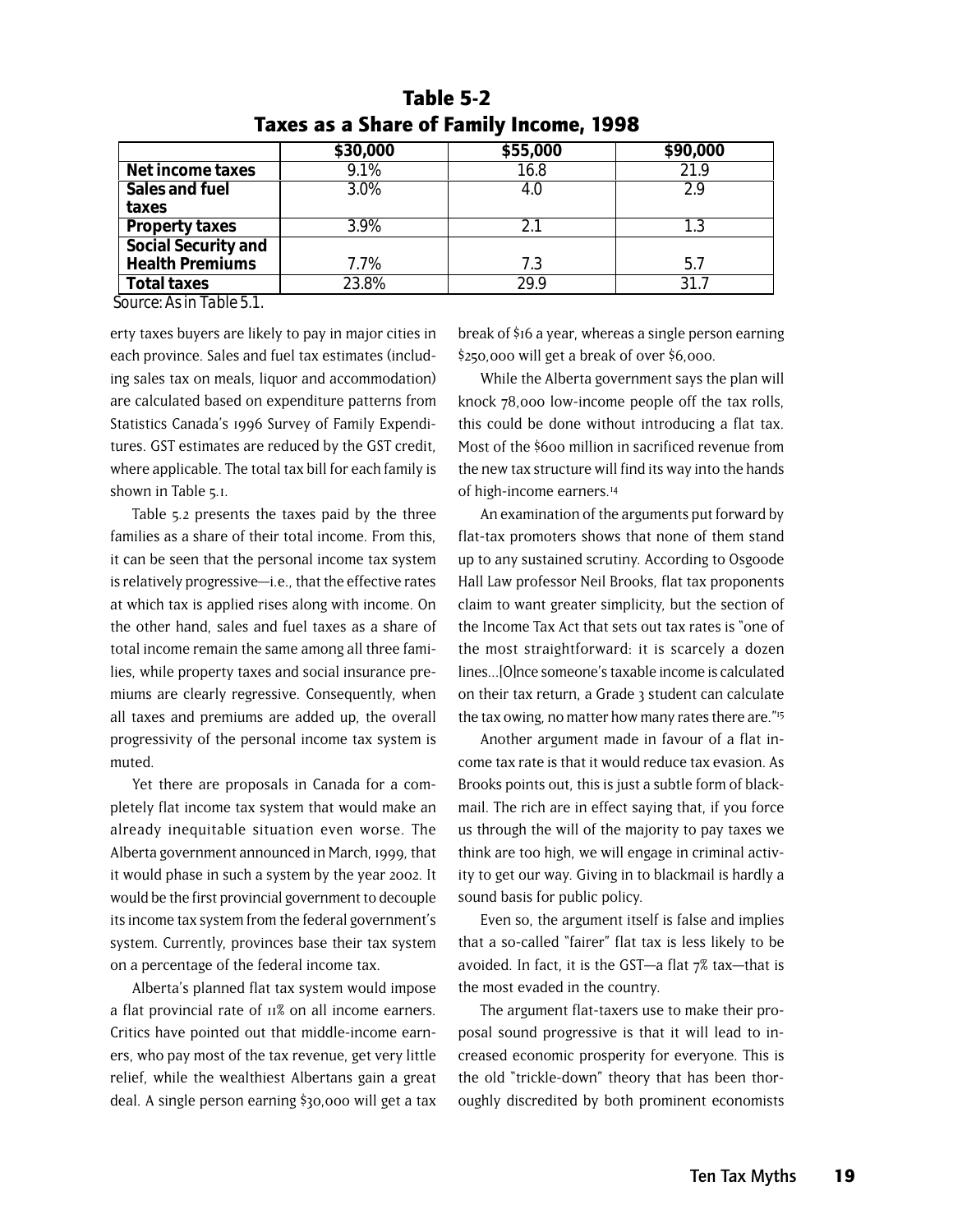and all available evidence. As Brooks points out, the last 50 years have been marked by ever lower taxes on the wealthy and lower rates of economic growth— "a troubling coincidence to those who argue that reducing the top marginal tax rate is the key to spurring economic growth."

In the 1940s and early 1950s, the top marginal rate was 90% and GDP increased at a yearly rate of 6.2%. In the late 1950s and early 1960s, the top rate was 80% and growth averaged 5.1%. In the 1970s, the top rate was reduced to 60% and growth slipped to 4.2%. Since 1981, the highest rate has been about 50% and growth has averaged just 2.4%.

Brooks points out that these correlations do not imply causation. While the precise relationship between tax rates and economic growth is not clear, there is no evidence that lowering top marginal rates promotes economic growth. If anything, the evidence suggests the opposite—that low taxes retard growth. According to Cornell University economist Robert Frank, "If you only look at the evidence, countries with low taxes on the wealthy—and here the U.K. and U.S. stand out—have slower growth rates than countries in which the tax system is more progressive.

"Countries in which the inequality of reward is lower actually have higher growth rates in productivity. If you look over time, in the U.S., the inequality between rich and poor has grown over the past 25 years, and yet that period has been a period of slower growth than in the past."<sup>16</sup>

Of the 29 industrialized countries in the OECD, only Canada, New Zealand and Australia have no inheritance tax. These taxes typically kick in at a very high rate and affect only the wealthiest 5-to-10% of the population. The absence of an inheritance tax (also called a wealth transfer tax) in Canada is an enormous advantage to the wealthy, a gift from other taxpayers of \$3 billion a year to the richest Canadians.

Nearly half the OECD countries also apply a net wealth tax on their wealthiest citizens, amounting to 1-to-2% of their net worth each year. These taxes, applied to a person's net assets or net worth, have a very high exemption rate so that they apply only to the wealthiest 5-to-10% of the population. According to Brooks, such a tax in Canada would easily bring in \$1 billion in additional revenue.

The effect of not having these two taxes has been a huge and growing gap in wealth—a gap that is far greater even than the income gap in the market part of our economy. The failure to tax wealth contributed to a tripling of the number of millionaires in Canada between 1989 and 1997, to 220,000. Estimates are that this number will triple again by 2005.17 And, as the Centre for Social Justice documented in its 1999 study The Growing Gap, the gulf between rich and poor is growing at an unprecedented rate, especially since 1993. This growing gap is in part due to the failure of the tax system to moderate the inequities of the market as it used to do, and in part to the erosion of transfer programs.

The tax system, the calls for deep cuts notwithstanding, has clearly not had a negative affect on the investment activities of wealthy Canadians. On the contrary, they are getting increasingly wealthy as a result of that system. In part, this is because capital gains and dividends income from stocks, a major source of income for the wealthy, are still taxed at preferential rates so that income from investing is taxed at a lower rate than income from working. In addition, the interest paid on money borrowed in order to invest is tax deductible.

In any case, there is no evidence for the claim that wealthy people will automatically invest in jobcreating, productive activity if we reduce their taxes. It is not simply the availability of extra savings that determines the level of productive investment. Demand for goods domestically, and demand for Canada's exports abroad, determine whether or not new plant and equipment come on stream.

In the absence of new demand, investment goes abroad or into speculative activity in the stock market, currency markets, and the like. While individual investors may benefit from this activity, the country as a whole does not.

### The brain drain

One of the most popular myths being promoted by business think-tanks such as the C.D Howe Institute and the Fraser Institute, is the notion that our tax system is so out-of-whack with that of the U.S. that it is causing a huge brain drain to that country.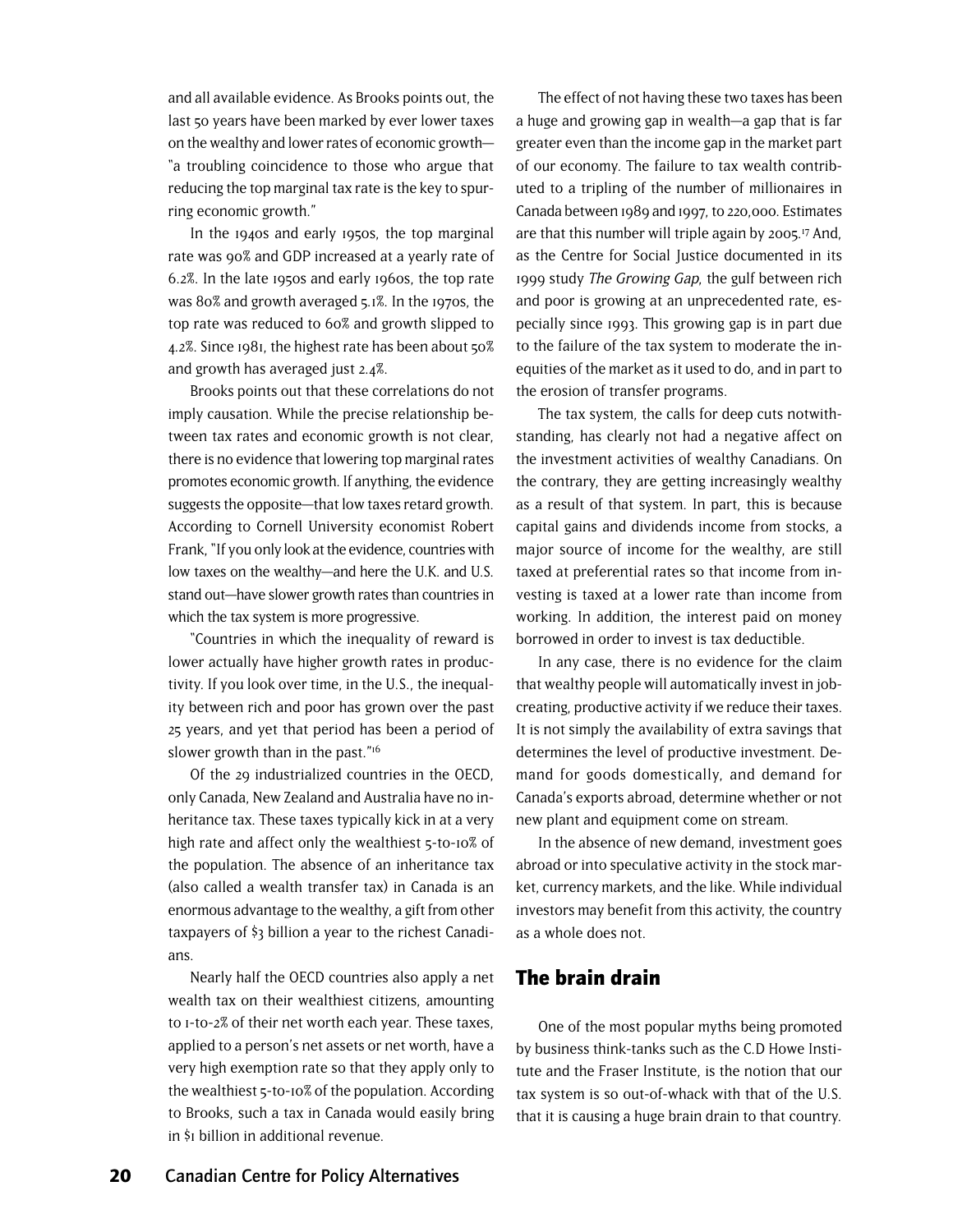Canada's income tax rate is significantly higher than it is in the U.S. and this is the alleged source of the "exodus" of high-income earners to that country.

This claim, however, is grossly misleading, focusing as it does on a very small part of the picture, in a very short time frame, and intended to create a crisis atmosphere. Once created, the "crisis" can only be dealt with by an immediate and dramatic decrease in taxes.

According to an October 1998 StatsCan study, there has been a net outflow of university-educated people from Canada to the U.S. in the 1990s of approximately 8,500 per year. But, overall, Canada benefits from an enormous brain gain from other countries. During this same period, Canada received 32,800 university educated immigrants—a net gain of 24,300 highly educated workers. This holds true for engineers, computer scientists and natural scientists.

The StatsCan study concluded that, while Canada was losing a small number of skilled workers in key occupations to the U.S., "the numbers are: small in a historical sense, small relative to the stock of workers in these occupations, small relative to the new supply of workers in these disciplines, manifold smaller than the influx of immigrants into these occupations."

It is not at all clear that even those who are leaving are doing so because of high taxes. The fact is that U.S. universities and some high-tech companies are prepared to pay higher salaries, sometimes much higher, to get skilled labour. The U.S. is 10 times the size of Canada and has that many more opportunities, so it is hardly surprising that some Canadians would be attracted there.

The extent to which there is a small brain drain now has more to do with Canada's macroeconomic policies than with its tax policy. The Canada-U.S. free trade deal and NAFTA have made it easier for professionals to work in the US. And our disastrous zeroinflation policies of the 1990s were in large part responsible for driving our unemployment rate up nearly twice as high as the rate in the U.S.

Add to that the draconian deficit reduction policies that gutted the civil service, and you have the explanation for the vast majority of the so-called brain drain. Most are not leaving private sector employment; they are unemployables in a public service cut to the bone.

StatsCan figures show that cuts to Medicare, the slashing of university budgets, and the gutting of federally-funded research and development have left thousands of highly educated Canadians with nowhere to work. Tax levels don't even enter the picture. As much as 40% of the graduating classes of nursing colleges go directly to the U.S. If Canada were serious about reversing the current net outflow of skilled workers to the U.S., it would reverse the severe cuts to post-secondary institutions and research councils, and implement policies explicitly aimed at reducing unemployment.

The constant whining by high-tech firms about the exodus of highly-skilled workers tells more about the firms themselves than about the tax system. First, they are unwilling to pay as much as their American counterparts. The low Canadian dollar is partly to

|                                           | <b>Emigration to</b><br>US | Immigration<br>from US | Worldwide<br>Immigration<br>into Canada | <b>Net Gain or</b><br>(Drain) |
|-------------------------------------------|----------------------------|------------------------|-----------------------------------------|-------------------------------|
| <b>Engineers</b>                          | 506                        | 93                     | 8,278                                   | 7,772                         |
| Computer<br><b>Scientists</b>             | 148                        | 113                    | 6,467                                   | 6,319                         |
| <b>Natural</b><br><b>Scientists</b>       | 195                        | 61                     | 2,194                                   | 1,999                         |
| <b>Nurses</b>                             | 1,104                      | 28                     | 421                                     | (683)                         |
| <b>Physicians</b><br>$\sim$ $\sim$ $\sim$ | 522<br>$\sim$              |                        | 342                                     | (180)                         |

# Table 5.3 Canadian Immigration and Emigration, Selected Occupations (1996)

*Source: Statistics Canada*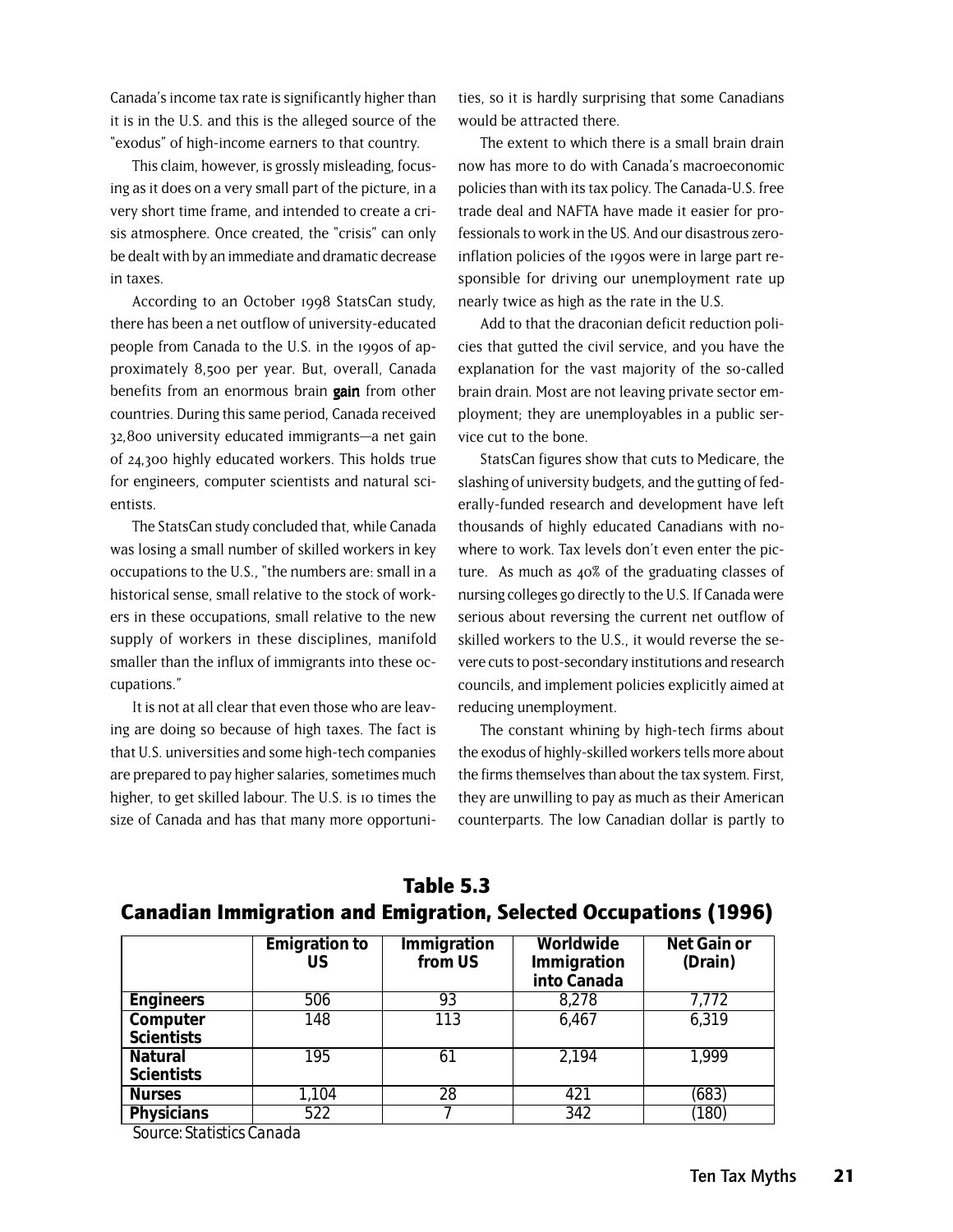blame; but Canadian firms could still afford to compete overall because the Canadian corporate income tax system is more generous  $-27.4\%$  compared to the U.S. effective rate of 40%.

Labour costs in Canada are also much lower than those in the U.S. in general, in part because our publicly-funded Medicare saves employers millions in medical premiums that U.S. employers are obliged to pay.

As Neil Brooks points out, the arguments about flat taxes—and taxes in general—reflect fundamental differences in definitions about what is a good society. He asks: even if there was a significant exodus of high-income individuals because of our higher taxes, "is the loss so serious...that Canadians ought to yield to the pressure...and refashion their public policy to accommodate them?" According to Brooks, this isn't just a matter of tinkering with a single tax policy, but goes to the heart of what we as a democratic society wish to do about the unfair distribution of our national wealth.

The brain drain issue, though exaggerated, highlights what anti-free trade activists argued throughout the debates about the FTA and NAFTA: that these agreements would put pressure on Canada to harmonize its policies with the more free-market policies of the U.S. This is exactly what has happened. Not only are standards of health and education declining toward American standards, but we are now told that we have to harmonize our tax system downwards, as well, to match the U.S. system.

Fortunately, the vast majority of Canadians do not make their decisions exclusively on the basis of how much income they can make or the level of taxes they pay. Most are not attracted to the U.S. because it has a weaker communitarian value system, higher crime rates, and impoverished social programs particularly with respect to Medicare.

Those who stay regardless of higher pay in the U.S. do so because they value what we have built in Canada. Perhaps the real story is not how many Canadians are enticed to move to the U.S., simply on the basis of economic gain, but how many more choose to stay in Canada.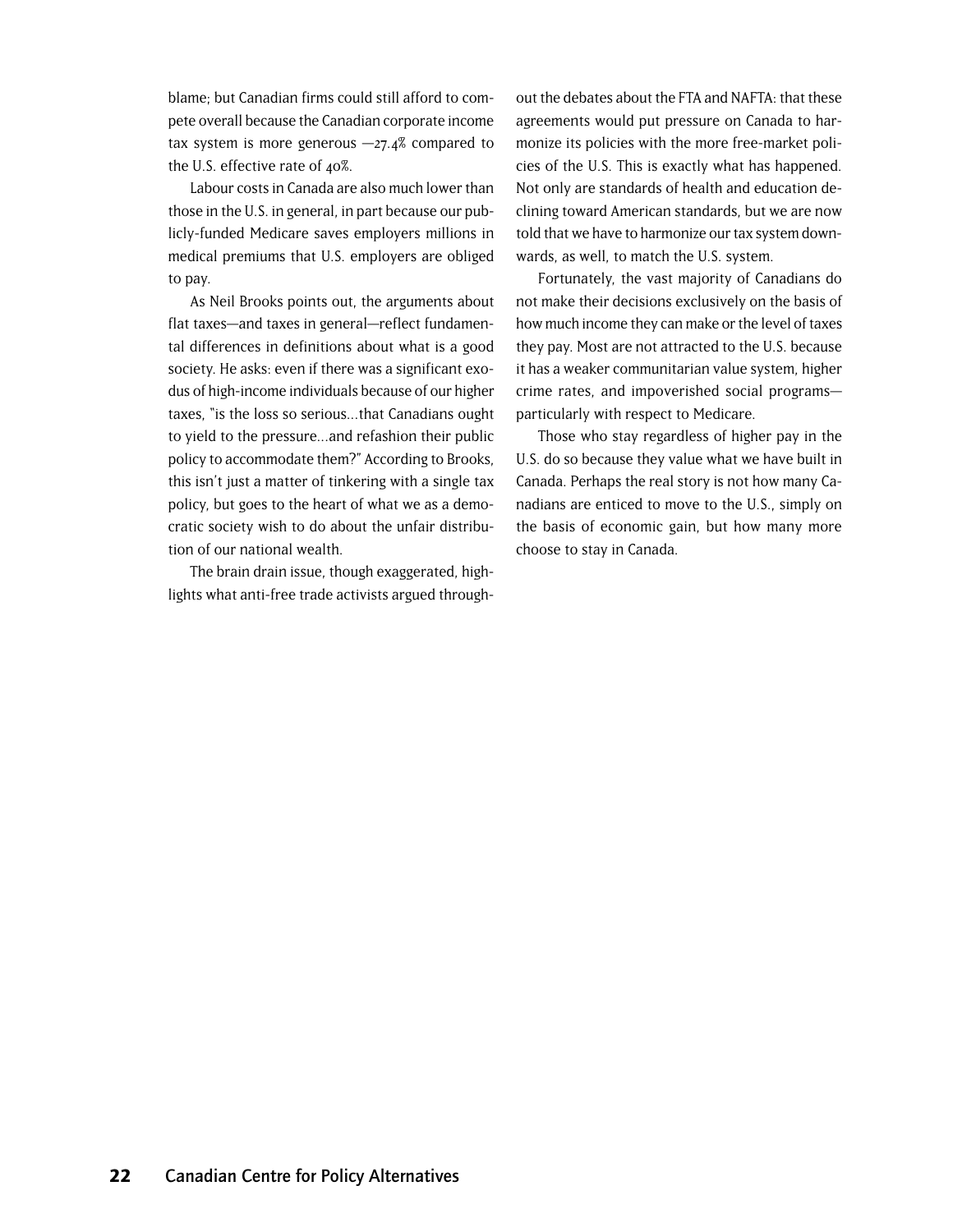# Myth 6<br>"Canada is a very expensive country" in which to do business. One way of getting around this barrier to investment is to provide tax breaks and special tax deductions as incentives."

here are actually two myths in-<br>cluded in this neo-liberal claim.<br>They are easily refuted by two facts: First,<br>Canada is one of the least expensive countries in here are actually two myths included in this neo-liberal claim. They are easily refuted by two facts: First, the developed world in which to set up and run a business. And second, tax breaks, of which there are still dozens in the Canadian system, are extremely ineffective in promoting new investment.

The study by KPMG referred to earlier, "The Competitive Alternative," compared the costs of doing business in Canada, the U.S., the U.K., France, Germany, Italy and Sweden. In nearly every category of costs, Canada came out lowest. It ranked No. 1 in lowest initial investment costs, 15% cheaper than the U.S., and No. 1 as well in lowest annual costs following initial set-up. The U.S. ranked fourth, the U.K. third, Sweden second, Italy fifth, Germany seventh, and France sixth.18

Comparing Canada with the U.S., our main competitor for investment dollars, Canada had lower costs in the areas of labour, electricity, marine transport, telecommunications, interest, depreciation, income and other taxes. The only area where Canada was more expensive was land transport. Overall, Canada came in almost 6% cheaper than the U.S., a significant cost difference when you consider that most industries do well to make a return on investment of 12%.

Part of the advantage enjoyed by Canadian companies is Canada's publicly-funded Medicare system. A study by Bryne Purchase of Queen's University shows that employer-paid health benefits account for between 5% and 20% of total payroll costs for U.S. companies. "For the Big Three U.S.-owned automakers, the employee health care cost differ-

ential between Canada and the United States is reportedly over \$8 per hour." In the agri-business sector, health care costs are as much as \$13,000 a year higher south of the border.<sup>19</sup>

The KPMG study reinforced a yearly survey done by KPMG comparing the costs of doing business in the U.S. and Canada. The study looks at between six and 13 locations in each country. In each year that the study has been done, starting in 1995, all of the Canadian cities studied were cheaper than any of the American locations. In other words, even the most expensive Canadian city was a cheaper location in which to do business than the cheapest American location surveyed.

Even if it were true that Canada was an expensive place to do business, the use of tax breaks and incentives to spur investment is notoriously ineffective. The history of using the tax system to encourage investment is one of wasted billions in government revenue and citizens' tax dollars.

The most comprehensive effort at tax incentives was undertaken in the early 1970s by then Finance Minister John Turner. Reduced corporate taxation and a series of tax breaks, including the rapid depreciation of new machinery for tax purposes, were intended to give a significant boost to manufacturing capital investment and a big increase in employment.

In 1977, some eight years after the first measures were introduced, employment in manufacturing had actually **dropped** by  $1.5\%$ —a far cry from the 250,000 new jobs the minister claimed would be the result. Most manufacturing sectors were plagued by overcapacity and no company in that situation was going to put extra cash flow (through tax breaks) into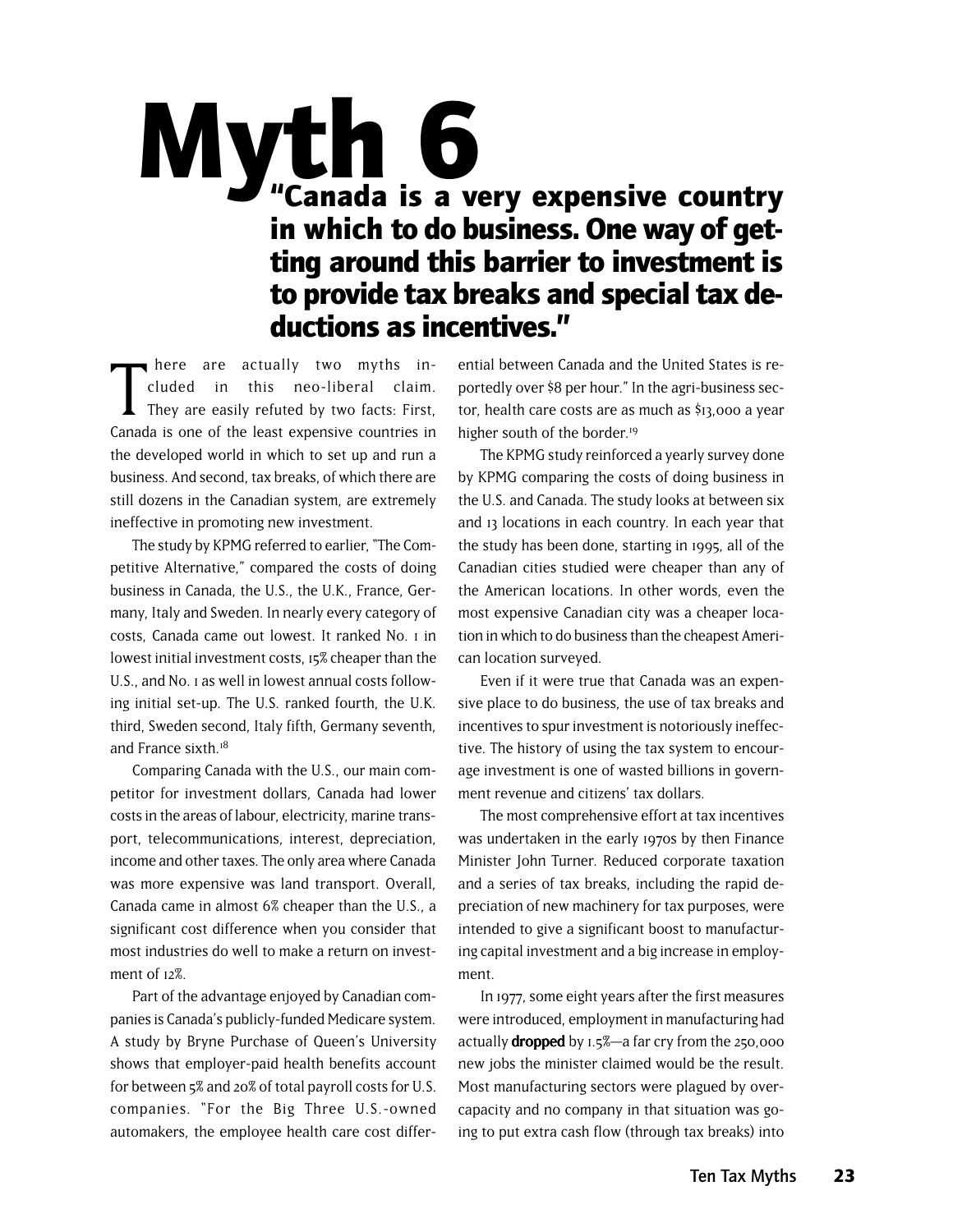new productive capacity. Most of the money found its way into corporate coffers and ended up going to shareholders' dividends.

According to numerous studies of the effectiveness of investment tax incentives, surveyed by Memorial University's Douglas May, for every dollar forgone in tax revenues to spur investment, only 20 cents worth of actual new investment was created. Some studies suggested that the figure was even lower.

Even worse was their record at "reducing unit costs"—an objective aimed at making Canadian manufacturers more competitive internationally. In this area, May demonstrated that the tax incentives reduced unit costs by a minuscule 0.5%.

One of the unforeseen results of these tax incentives was their negative impact on employment. By giving tax breaks to companies buying new equipment and machinery, the government made such machinery relatively less expensive than labour. Where a company might otherwise have hired more workers, or kept them on, this particular tax break made it more economical to upgrade the equipment and lay off workers.

Yet, despite these extremely poor results, the tax incentives have continued to this day—and every year the Canadian government loses many millions in revenue it would otherwise collect. In the first half of the 1980s, the big five banks alone were given \$2.8 billion in tax breaks that brought their effective tax rate down to about 2% (compared to the statutory rate of about 40%).<sup>20</sup>

A study by Kirk Falconer showed that, over an eight-year period, from 1980 to 1987, the amount of untaxed corporate profits totalled nearly \$127 billion. These untaxed profits arose because corporations are able to take advantage of perfectly legal provisions of the corporate income tax system. But, had the statutory rate of taxation been applied, the additional revenue for that period would have amounted to nearly \$60 billion.

In the final year of that study, 93,405 profitable corporations paid no tax at all. Most of the tax breaks–84% of the total amount–went to corporations earning over \$1 million in profits.21

While some tax reform was implemented in the mid-1980s, in 1995, the last year for which figures are available, there were still 90,415 profitable corporations with total profits of  $$18.6$  billion<sup>22</sup> that paid no income tax. And these numbers reflect just those corporations that paid no tax at all (or even received a tax credit). Thousands more had their tax bill reduced.

How do these untaxed profits arise? The most detailed analysis of this phenomenon was conducted by the Ontario Fair Tax Commission in 1992. The Commission found that, of \$18.5 billion earned by profitable corporations that paid no tax, \$2 billion was non-taxable because of prior years' losses, \$9 billion was non-taxable because inter-corporate dividends are not taxed, \$850 million represented equity income that is taxed at a corporation's subsidiary, and another \$700 million was untaxed for various other reasons. That left \$6 billion in untaxed profits.

It is worth noting that the lost revenue from these tax breaks were a major contributor to Canada's national debt. Several studies have shown that declining government revenues in the 1970s and 1980s, and not increased spending, laid the foundation for the large accumulated deficits of the 1980s and 1990s. The burden of paying off that debt has fallen, not on the corporations, but on ordinary working people, through their taxes and through eroded social programs.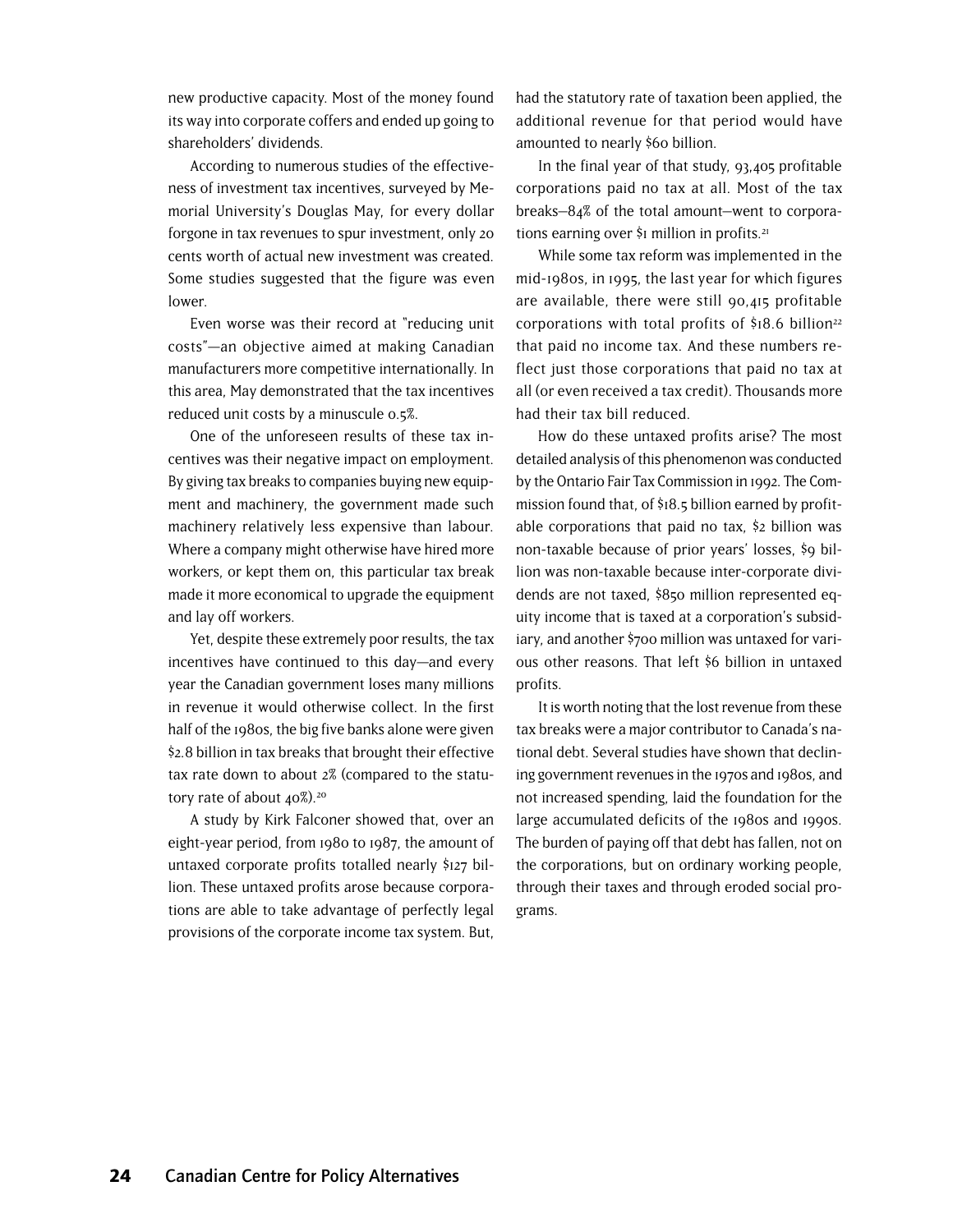# Myth 7<br>"Governments can't create jobs. All they can do is help and encourage the private sector to create jobs."

 $\prod_{\text{max}}$ t is important to look at this argument not only on its merits, but from where it comes. The political parties, commentators, and corporate think-tanks promoting this notion have for over 10 years demonstrated a complete lack of interest in Canada's appallingly high unemployment rate. In fact, they have all supported our high-interest rate policy that deliberately maintains a high unemployment rate.

Instead of any real concern about unemployment, the tax-cutters are much more interested in ensuring that social programs and transfers to the provinces are increasingly starved of their necessary funding. The best way to ensure this is to systematically reduce the government's revenue. That would, in addition, maintain Canada's high debt level, always a useful tool to support the demand for more spending cuts.

But do tax cuts really create jobs and stimulate growth? It depends. It depends on who gets the tax cuts. Personal tax cuts at the lower end of the income scale do have a stimulating effect because poor people tend to spend every extra dollar they receive.

Tax cuts at the high end, however, have a much less stimulative effect because wealthy individuals are already saving much of their income. Any extra income is likely to be saved, as well. It is argued that the wealthy will invest their extra money and create jobs but, as we saw earlier, this argument doesn't hold up in an economy where demand is stagnant and kept stagnant by government policies—and export markets are down.

If those recommending tax cuts were really interested in creating jobs, they would be calling for revenue-neutral tax changes—i.e., reform of the tax structure that would maintain the current levels of total revenue necessary for government programs, but shift the burden away from low- and moderateincome earners. But this is not what they are calling for. Common to all these proposals is the lowering of total revenue, and thus of the ability of the government to provide for citizens. The more honest of the would-be tax cutters, like the Reform Party, call for simultaneous tax cuts and lower government spending.

The other problem with tax cuts to higher- and even middle- income earners is that Canadians now have record levels of debt, a result of trying to maintain their standard of living on ever-decreasing real incomes. Much of the tax cut money would likely go to paying down these high debt levels and decreasing the level of new borrowing.

# Governments do create jobs millions of them

If you think about the argument that governments can't create jobs, it's pure nonsense. Teachers, university professors, nurses, doctors, parks workers, civic employees, those employed by Crown corporations such as utilities—all are doing jobs "created" by government and paid for with tax revenue.

The question really comes down to which is the best and most socially useful way to create jobs. Tax cuts can have a stimulative effect, but how do tax cuts compare to government spending on hiring more nurses and teachers and child care workers? Or maintaining highways and buying new transit buses?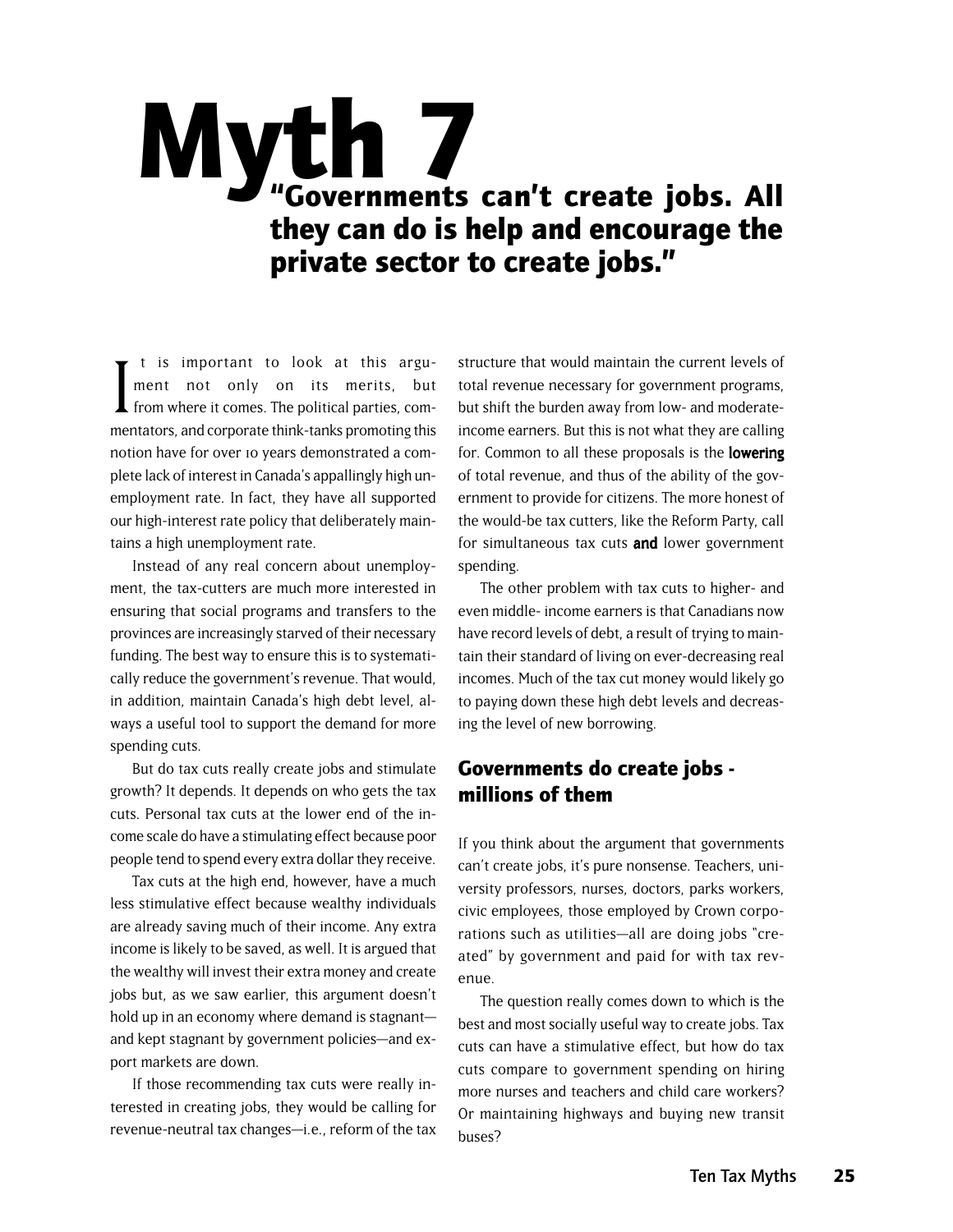A study by the Ottawa economic forecasting firm Informetrica compared the job-creation effectiveness of government spending to that of tax-cutting. Government spending turns out to be a far more effective job creation tool, especially in the areas of social spending, than cutting taxes. The study compared the job-creating effectiveness of tax cuts of \$100 million to government spending of the same amount, tallied over three years. Spending on additional government employment, health and education would each result in 70,000 new jobs over the three years. The same amount spent on day care would create 130,000 jobs, and on goods and services in the private sector, 59,000 jobs.

Tax cuts didn't do nearly as well. The best job creation tax cut was in the GST, where a \$100 million cut would produce 53,000 new jobs. An across-the-board personal income tax cut creates 40,000 jobs, and a corporate tax cut 22,000.23

Besides the actual numbers, Canadians need to judge these job creation techniques by what else they produce. Tax cuts are not neutral; they mean fewer public services, poorer communities, a weaker safety net for the most vulnerable, fewer public parks—in other words, less public space. Private, individual consumption would go up, yes, but part of this increase would be spent to make up for the lost public services. What good does it do poor people to get a small tax cut if they have to spend more on health services that used to be covered by Medicare, or school supplies that used to be paid for by the school?

The assumption behind tax cuts is that people only want choices in their private purchases. But clearly people want choices in public services just as much: witness the strong support for Medicare and public education. As tax policy professor Neil Brooks asks, where is the evidence that people want more cars and fewer buses, more private theme parks and fewer wilderness areas, more toll roads and fewer public highways, more private clinics and fewer hospitals? In fact, the evidence strongly suggests just the opposite.

Part of the call for tax cuts is tied to the notion that the government is taking money "out of the economy." The Reform Party repeatedly talks about government jobs not being "real jobs." Both these notions are just silly. If true, we would have to see a job in tobacco advertising as a "real job" and that of a nurse treating cancer patients as not real. In fact, government jobs are so prevalent in the economy that 23 of the 51 Reform MPs elected in 1993, now so critical of government jobs, had themselves previously worked at such jobs.

As for taxes taking money out of the economy, just the opposite is true. Millions of jobs result from government spending. A study done by David Robertson in 1985 demonstrated just how many jobs. While the study is now somewhat dated, the conclusions still hold. That year, governments in Canada spent \$86 billion in the private sector—accounting for 6% of the total output of all services, 14% of utilities and transportation; 21.6% of publishing and printing; 48% of redimix concrete—and so on, throughout the economy.24

This government spending in the private sector accounted for over one million jobs. In addition, \$30 billion in government salaries spent in the economy created another half million jobs, and transfer payments (another \$30 billion) a similar number. These were direct jobs and did not count the multiplier effect of those government dollars working their way through the economy. If UI payments were included, the numbers would be even larger.

Another action the government could take is to further lower interest rates. While we often hear that Canada is now enjoying the lowest interest rates in 15 years, this is extremely misleading. Real interest rates are calculated by subtracting the inflation rate from the official rate set by the Bank of Canada. With the inflation rate under 1%, the real interest rate in Canada at the end of 1998 was 5.5%—over twice the historic rate maintained through most of the postwar period up until 1980.

The long-term real interest rate averaged 1.6% between 1950 and 1980. Between 1990 and 1997, it averaged 6.8%. In fact, real interest rates are now higher than they were in the early 1980s when nominal rates were up to  $20\%$ . (See Table 4.3.)

If we are to deal seriously with the jobs issue, we must examine where Canada's unemployment—twice the U.S. rate—comes from. Analysts of all political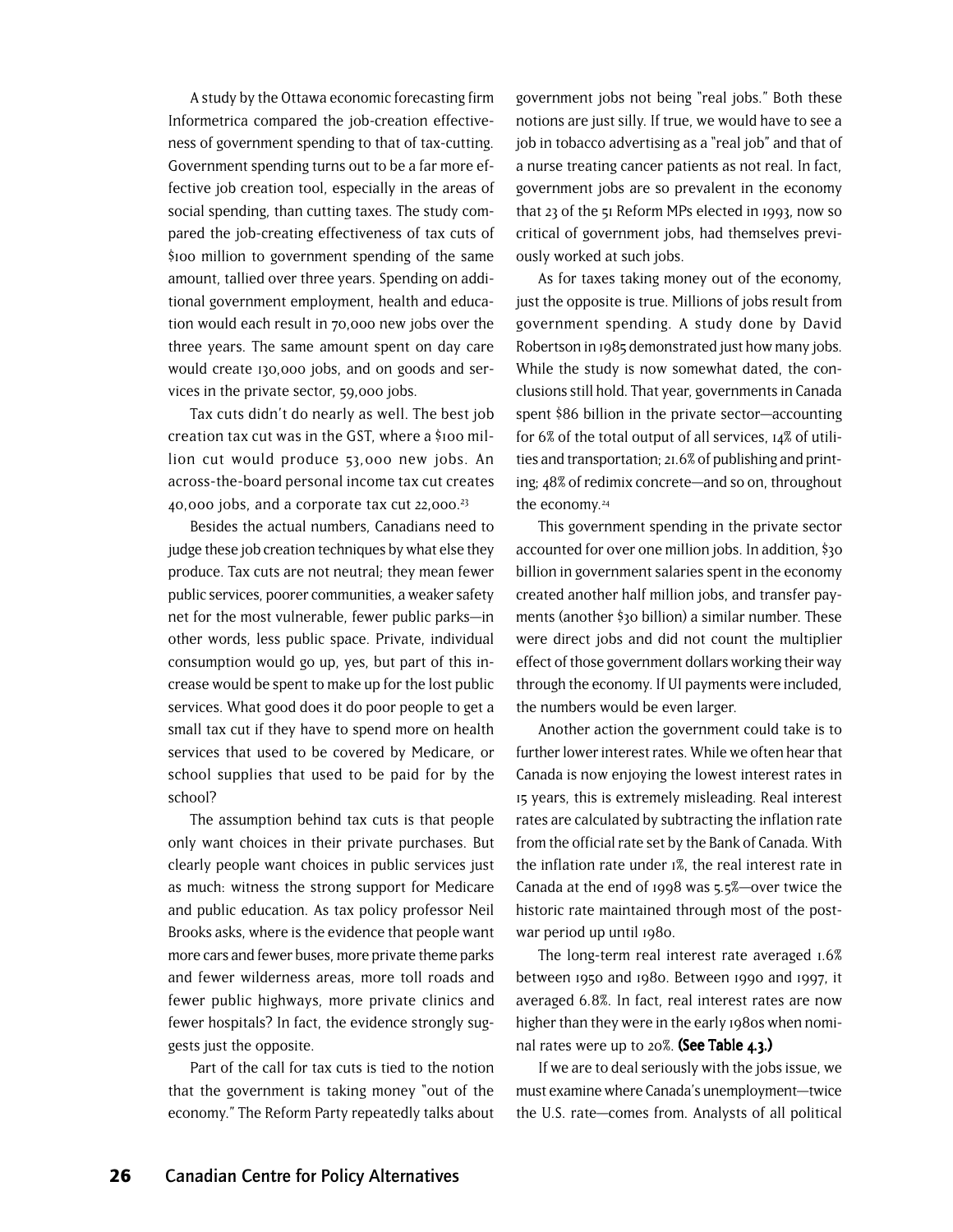### The productivity connection

One of the more recent buzz-words in the anti-tax campaign has been productivity. This is the measure of how productive the average worker is, usually calculated as output per employed person. Measuring and comparing productivity between countries is complicated, and not without controversy. The OECD claimed in a 1999 report that Canada's productivity was lagging far behind that of the U.S. But, subsequently, Statistics Canada produced figures that showed just the opposite, confirming numbers produced by the Ottawa-based Centre for the Study of Living Standards.

In the midst of this debate, anti-tax crusaders selectively relied on the OECD data to make the case that Canada must lower taxes to increase productivity. In truth, tax levels have very little to do with productivity.

Productivity is determined by a number of factors, including the skill of the work force, the modernization of plant and equipment, and the application of new technologies. Increasing productivity therefore depends upon private and public investments in technology, research, education and training. Taxes simply have no discernible impact. A Standard and Poor's DRI study notes that "[l]ow-tax countries have widely varying productivity performances. This implies that there are a number of other factors...that are important."<sup>22</sup>

In fact, if low taxes were the solution, there would be no controversy over Canada's productivity performance. There are already very generous tax breaks for corporate research and development in Canada. Large companies, like Nortel, which grab the lion's share of such tax breaks, end up with extremely low effective income tax rates. For example, Nortel paid income tax at an effective rate of 6% on its profits of \$583 million in 1994. But Nortel uses its tax breaks to develop technology and then export production jobs to low-wage countries, thus **undermining** efforts to improve Canadian productivity. As of 1995, the Canadian taxpayer had subsidized each job remaining at Nortel's Canadian operations to the tune of \$140,000.<sup>26</sup>

stripes have identified Canada's extremely aggressive deficit reduction efforts and its high interest policies as the key culprits. Jeff Rubin, chief economist with CIBC's Wood Gundy brokerage firm, stated in 1997 that Canada would have been much closer to the "full-employment U.S. economy" had governments not gone overboard on cuts to government spending.

The enormous cuts to social spending, combined with ruinously high interest rates, created a completely unnecessary high level of unemployment that cost the Canadian economy \$400 billion in forgone national income between 1990 and 1996, according to Professor Pierre Fortin, former President of the Canadian Economics Association. It stands to reason that bringing interest rates down to the historic real rate (inflation plus 2%, or about a 3% Bank of Canada rate) and reinstating social spending to 1980s levels would do more for job creation and economic stimulus than any combination of tax cuts.

A recent example of the power of governments to affect jobs and growth was the B.C. economy in 1998. Widely characterized as being in a recession because of weak resource sectors, the province's economy baffled pundits by scoring the fastest job growth in the country, even ahead of alleged powerhouses Alberta and Ontario, to which it was unfavourably compared.

The puzzle was not that difficult to solve. The B.C. government increased funding in health and education, and, partly because of that, job growth in the public sector rose by 11.7% with only a minor increase in the deficit. The result was a 3.6% job growth rate, compared to Alberta's 3.1% and Ontario's 3.5%.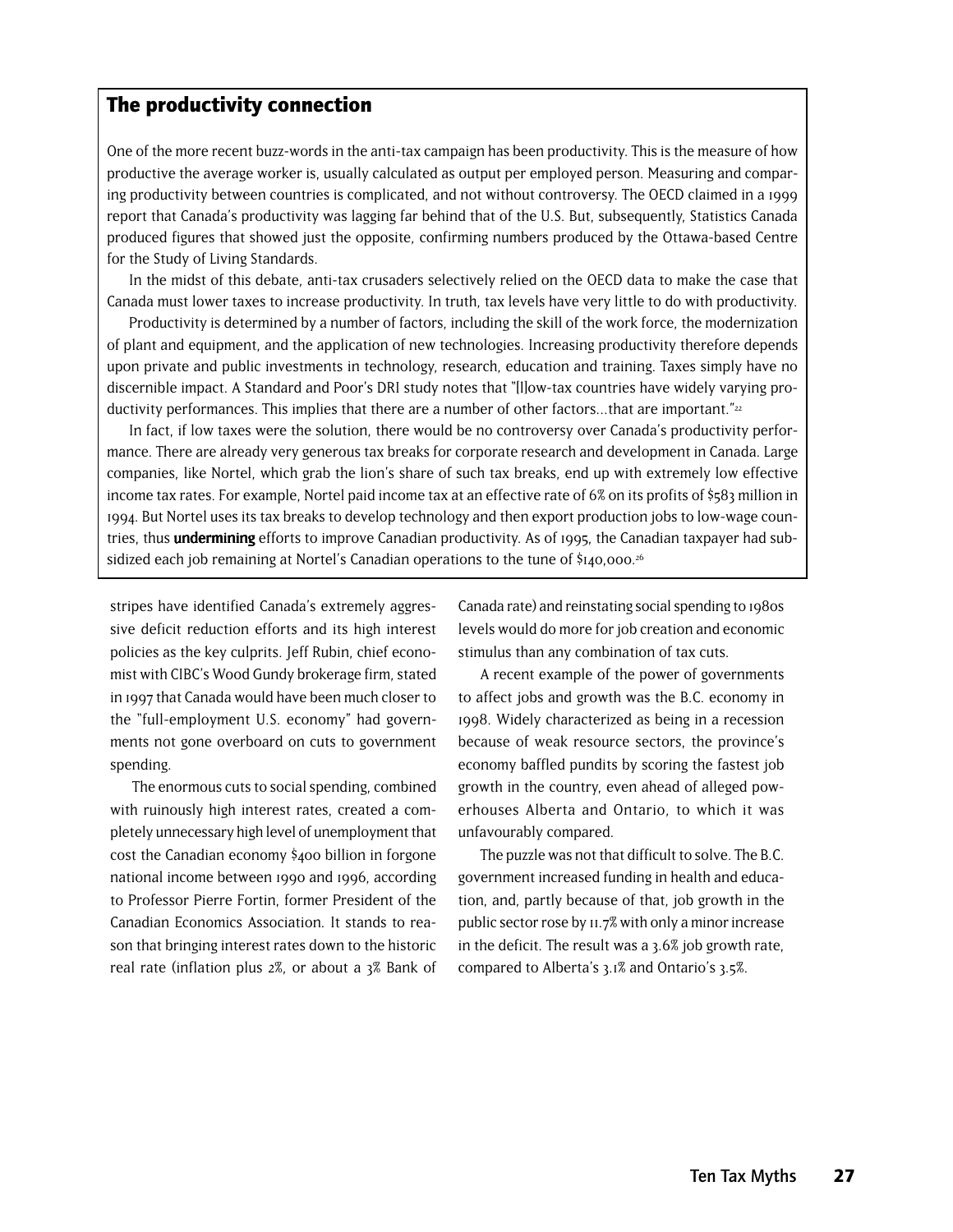# "The stimulative effects on the economy of reducing taxes—especially on the wealthy—would lead to an increase in government revenue, not a decrease." Myth 8

hose calling for major tax cuts<br>have anticipated that public sup-<br>port for social programs translate into public<br>resistance to cuts—so they claim we can have hose calling for major tax cuts have anticipated that public support for social programs translate into public both. This seemingly contradictory argument promises the sky: lower taxes (appealing to tax-cutters) and more revenue (appealing to those concerned about funding for social programs.) It is an attractive idea, except that it's a promise that can't be kept. In times of high economic growth rates, revenue can increase in spite of tax cuts. But there is simply no evidence that revenue increases because of tax cuts.

This argument is part of the ideological arsenal of what in the 1980s were called economic "supply-siders." Until the advent of these neo-liberal economic theorists, it was widely accepted that it was the level of demand in an economy that determined whether or not economic growth took place. Up until the late 1970s, governments were concerned about the level of unemployment because people who weren't working weren't spending money in the economy (or were spending less) and that meant "demand" was down.

It also meant that tax revenue was down because unemployed workers paid less in taxes, as did companies selling fewer goods and services and making lower profits. Policies to lower unemployment were seen by "demand-siders" as the way to increase tax revenue.

Supply-siders, on the other hand, argued that, if you freed up money by lowering taxes on the wealthy, they would invest that money (to make more money) and in the process create new productive capacity. In other words, if you stimulated the supply side of the economic equation (create more goods and services and people will buy them), the economy would grow and so would tax revenue (as well as jobs and investment).

In this scenario, the stimulation of demand was much less important, and in fact the whole question of unemployment became less important. Controlling inflation was seen as paramount because inflation ate into the value of assets, which were the key to supply-side stimulation.

When the numbers were in, particularly in the U.S. where this economic experiment was conducted with the greatest enthusiasm, the supply-siders were simply proven wrong. President Ronald Reagan made major tax cuts, claiming they would stimulate growth and increase government revenues. Instead, over Reagan's two terms, revenues fell and annual federal deficits and resulting debt soared to record levels. The wealthy did not go on an investment spree. Far from it. Gross investment in relation to total GDP actually fell. Supply-side policies were subsequently ridiculed as "voodoo economics" by pro-business U.S. President George Bush.

A recent study conducted by the B.C. office of the CCPA came up with similar conclusions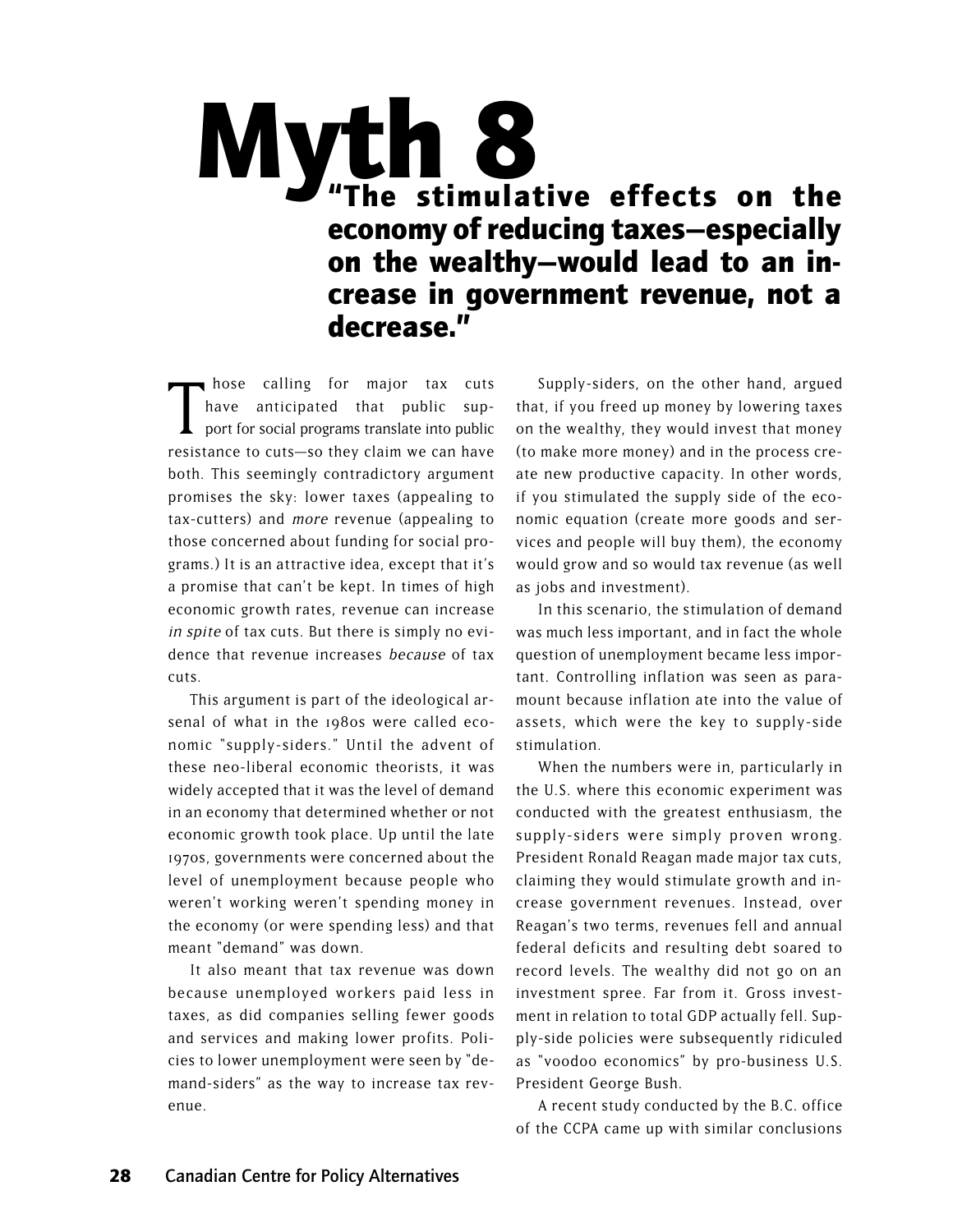about tax cuts and revenue growth. In A Tale of Two Provinces: A Comparative Study of Economic and Social Conditions in British Columbia and Alberta, Seth Klein and Catherine Walshe show that government revenues grew faster in B.C., where tax cuts were minimal, than they did in Alberta, where tax cuts were deep and extensive.

The study revealed that, while revenue in both provinces grew between 1993-94 and 1996-97, it actually grew faster in B.C. than it did in Alberta. This was the case even though Alberta enjoyed faster economic growth, and growth in corporate profits. Both corporate and personal income tax revenues increased at a slower pace. Given that the Alberta economy was growing due to other factors (the ideal situation for the supply-side theory to prove itself), the fact that revenue grew relatively slowly suggests that supply-siders have it completely wrong. The evidence suggests that tax cuts had exactly the effect one would expect: they slowed revenue growth well below the pace it would have achieved without the cuts.

The decline of revenue from general tax reductions is paralleled in the record of selected tax breaks for corporations. Here, too, tax breaks failed to encourage new investment. Responsible CEOs don't invest in new plant and equipment unless they know there is potential new demand for their goods. But, of course, corporations and the wealthy will happily take advantage of tax loopholes and tax cuts if governments are misguided enough to offer them.

The evidence over the years suggests that revenue increases as population increases (increased demand) and as real economic growth occurs. The latter is determined by domestic demand and by the demand for exports, and by where we are in the business cycle. Tax cuts can do nothing to change the lowered demand for Canada's natural resources caused by the Asian economic crisis. Lowering high-end taxes in this situation has a completely predictable effect: lower government revenue.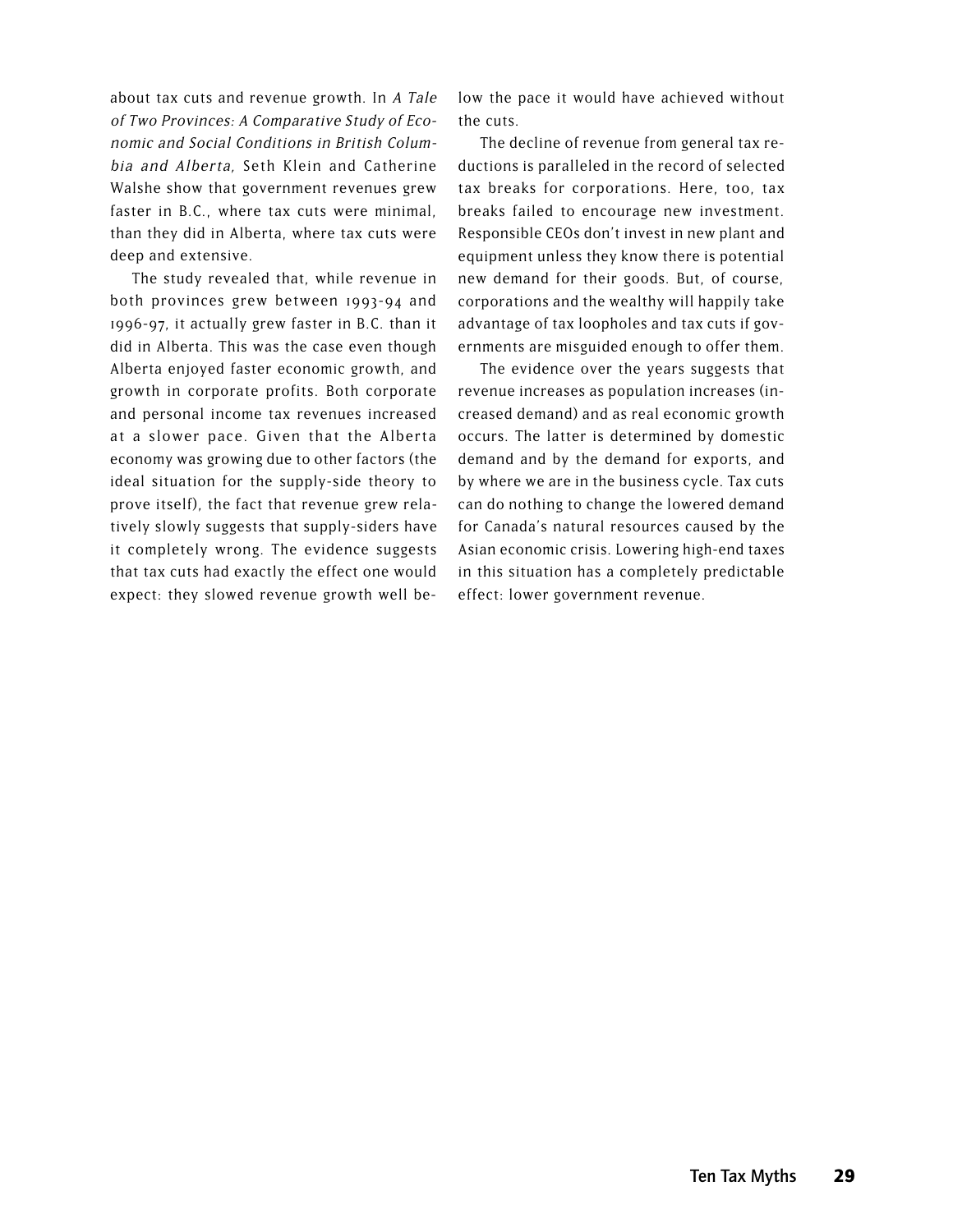# "Cancelling the GST now would be too difficult. It raises a large amount of revenue and is an easy tax to collect. It is fair because it is applied equally to everyone." Myth 9

he arguments against abolishing<br>the GST simply don't stand up to<br>scrutiny—not even those advanced by some<br>advocates of progressive taxation. They have sughe arguments against abolishing the GST simply don't stand up to scrutiny—not even those advanced by some gested that the tax is now a permanent feature of the tax system and that it provides such a large piece of the revenue pie that it should be left alone. Its extremely regressive features, they say, can be moderated by other policies, such as the existing GST rebate to low-income earners.

It is also argued by some of those initially critical of the GST that, unlike some other taxes, it is a difficult tax to evade. And, while the GST is unquestionably regressive, the \$18 billion a year that it raises helps pay for social programs, which are Canada's most effective redistributive mechanisms.

Nevertheless, there are very good reasons to call for the gradual elimination of the GST. First, no one disputes that it is among the most regressive of all taxes,one that puts a disproportionate financial burden on those least able to pay.

It is largely because of the GST and other consumption taxes that Canada now has an almost flat tax system when all taxes are taken into account. Because poor and low-income Canadians spend virtually all of their earnings, they pay the GST on their total disposable income. Middle- and upper-income Canadians escape the tax on that portion of their income they are able to save or invest. The more you earn, the less onerous the GST.

A Carleton University study found that, for those earning less than \$10,000, the GST and other consumption taxes took 14.6% of their income. In sharp contrast, those earning \$100,000 to \$150,000 had only 7% of their incomes eaten up by these taxes. The notion that we can moderate the impact of this tax on the poor implies that we will always have governments in place with the political will to implement such policies. The current GST rebate falls far short of cushioning the harsh impact on the poor, and the rebates have been getting smaller each year, due to inflation. (The rebates are indexed to inflation only if inflation reaches 3%, so that the value of the rebate decreases every year by the amount of inflation below 3%.)

The GST is just one of many measures that, in their effect, transfer wealth from the bottom 80% of the population to the top 20%. By implementing a tax that falls most heavily on those who have to spend all or most of their income to support their families, the government has been able to reduce the tax burden on wealthy Canadians.

As detailed elsewhere in this report, the wealthy in Canada are becoming ever-wealthier, and at an unprecedented rate. The decrease in the high marginal tax rates on the rich has been largely financed by the GST. The GST benefits the wealthy, not just because it is a regressive tax, but also because it transfers billions of dollars in taxes from corporations (replacing the old Manufacturers' Sales Tax) to individuals. Improving the bottom line of corporations benefits the wealthy, the primary beneficiaries of corporate profitability.

There is another reason for targeting the GST for eventual elimination. Of all the taxes that could be cut or eliminated, the GST would have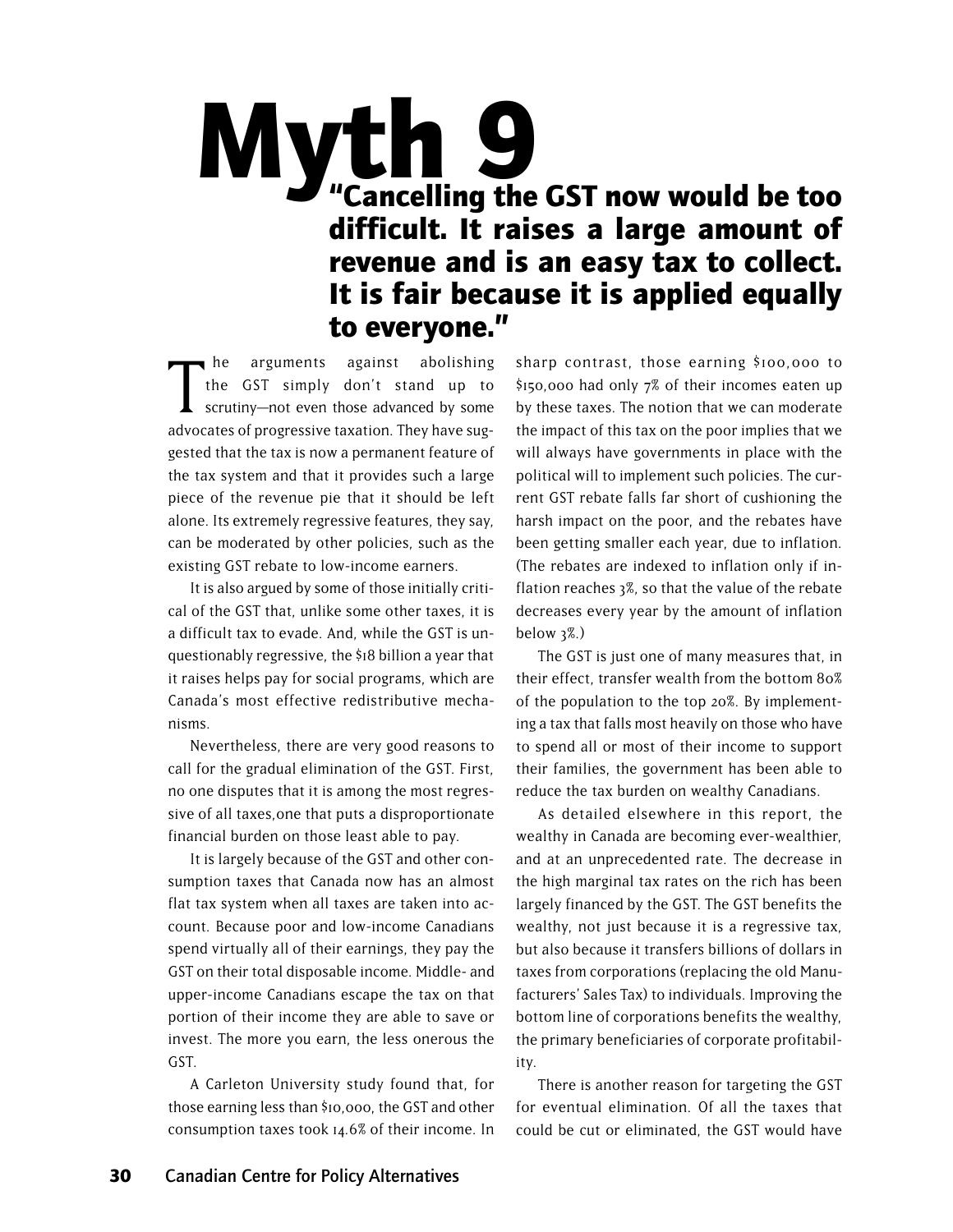the largest impact on job creation. It is the only tax cut that comes close to the job-creation impact of increased government spending. As indicated above, a cut in the GST of \$100 million would result in an increase of 53,000 jobs over three years—more than twice as many as would a corporate tax cut.

### Replacing the GST

There is no question that the government would have to find a major new source of taxation to replace the \$18 billion that the GST currently raises. And there are no simple, one-stop solutions to replacing the GST revenue. Numerous tax reforms need to be implemented—wealth taxes, a minimum corporate tax, additional high rates on very high incomes, and the elimination of questionable tax breaks.

The proposal for a domestic financial transactions tax has attracted some attention from proponents of progressive tax reform. The idea of taxing financial transactions comes from Nobel prize-winning economist James Tobin, whose "Tobin tax" proposal is aimed at currency speculation world-wide. Taxing the \$1.5 - 2 trillion traded every day would raise billions for Third World debt relief and would cool the hot money markets that triggered the Asian financial crisis of 1998.

A domestic version of the Tobin tax, however, is problematic. Such a tax is already being implemented in several countries, including some of the most open free market economies in the world, such as Hong Kong, Singapore and Britain. But the tax raises relatively small amounts of money when compared to the billions brought in by the GST—revenue in the range of \$150-200 million annually. Although the potential tax base is huge— nearly \$20 trillion when all financial transactions are considered—much of this would disappear if a tax were levied. Some would move to other jurisdictions, some would be disguised as non-taxable transactions, and others would no longer take place.

More importantly, nearly three-quarters of such transactions in Canada involve federal and provincial government bonds. The burden of the tax would end up being paid by Canadian citizens, since it would make Canadian bonds less competitive. According to the CCPA's Alternative Budget analysis, such a tax would also destroy the market for 90-day Treasury Bills, a key source of revenue for the federal government. The government would be forced to buy longer-term bonds at higher interest rates.

The goal of eventually getting rid of this regressive tax is nonetheless still achievable, and in the short term it can be made less regressive. As the debt-to-GDP ratio continues to decline, federal finances will improve and less of our revenue will go to paying interest on the debt. That would allow for gradual elimination of the GST through a staged reduction of the 7% rate.

Reforming the tax system to bring in greater revenues from wealth taxes, minimum corporate taxes, and additional tax brackets for very high income earners—and even a moderate financial transactions tax—would accelerate this process.

Alternatively, the GST could be changed into a European-style value-added tax that would build in higher rates of tax on luxury items, while lowering it on necessities. Such a tax could be used to achieve environmental as well as redistributive objectives, e.g., giving tax breaks for products made from recycled materials and taxing toxic products or those putting other stresses on the environment, at higher rates. This would in effect mean a tax shift to green taxes; something environmentalists have been advocating for many years.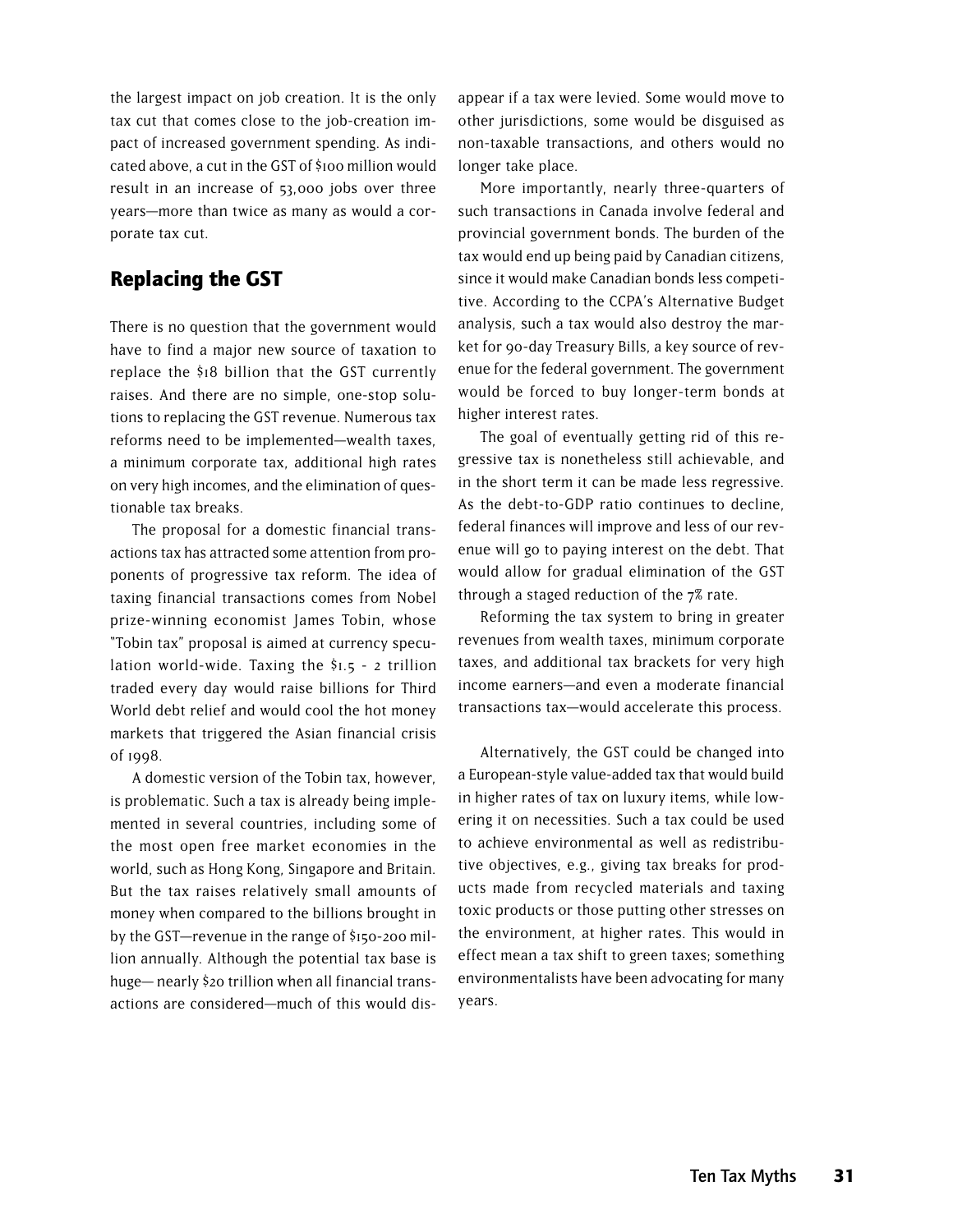# "When asked what governments should do with their surpluses, Canadians say that they want tax cuts. Individual consumers know better than governments how to spend their money." Myth 10

his myth, for the most part, is neo-conserva<br>tive wishful thinking. After years of calculated<br>deficit hysteria and huge cuts to social pro-<br>grams, those wanting to "downsize" government his myth, for the most part, is neo-conserva tive wishful thinking. After years of calculated deficit hysteria and huge cuts to social prowere hoping that people would be eager to demand tax cuts. In Reform Party parlance, the product is no good, so give the customers their money back.

Conrad Black's National Post has taken this wishful thinking to its most absurd level, declaring in an editorial that Canada is in the grip of "tax rage...[which] has many of the characteristics of a forest fire about to jump a lake." (April 1999).

As it turns out, Canadians' strong communitarian values—and sheer practicality are very resilient. Some directed polls, in which people are given a list of options to choose from, suggest tax cuts are popular. But, given openended choices, Canadians consistently choose to put governments' surpluses into Medicare, education, job creation, child poverty, child care, and debt reduction before they choose tax cuts.

A Globe and Mail/Environics poll in late 1996 showed that only 9% of respondents wanted tax cuts—and this figure was only slightly higher (11%) for upper-income Canadians. Thirty-one percent wanted money to go to job creation, 25% to health care, and 13% to children of poor families.

Even in Alberta, where the government is committed to a neo-liberal agenda of downsizing government, polls have shown scant support for tax cuts. The government, in fact, conducted poll after poll in the late 1990s, hoping for better results to justify its ideological commitment to such cuts. In every poll, however, tax cuts were rejected.

Typical of the results was an Environics poll in 1997, in which 37% wanted the Alberta government surplus to go to education (where cuts had been severe), 29% to health care, and 22% to job creation. Only 11% wanted to pay down the debt, and a minuscule 5% wanted tax cuts. It wasn't until 1998, after years of government and media promotion of tax cuts, that opinion began to shift in favour of cuts.<sup>27</sup>

And in Ontario, where the Harris government cut provincial income taxes by 30%, the population is not in favour of further tax cuts. Even at the height of the 1999 provincial election in which the Conservatives were re-elected, an Angus Reid poll showed that only 23% of Ontarians wanted the government to go ahead with its promised additional tax cut. Over half (53%) said they wanted the government to forget the tax cut and spend the equivalent amount of money on health care and education, while 22% said it should be applied to the deficit.<sup>28</sup>

In general, Canadians in 1997 began to turn decisively against neo-liberal ideology and the policies that flow from it. Having been told for a decade that they couldn't have social programs because of the deficit, Canadians are demanding a return to social spending as deficits disappear. The Ekos consulting firm does polling for the federal government, and produces a yearly study called "Rethinking Government." The results in 1997 showed a dramatic turn in favour of activist government.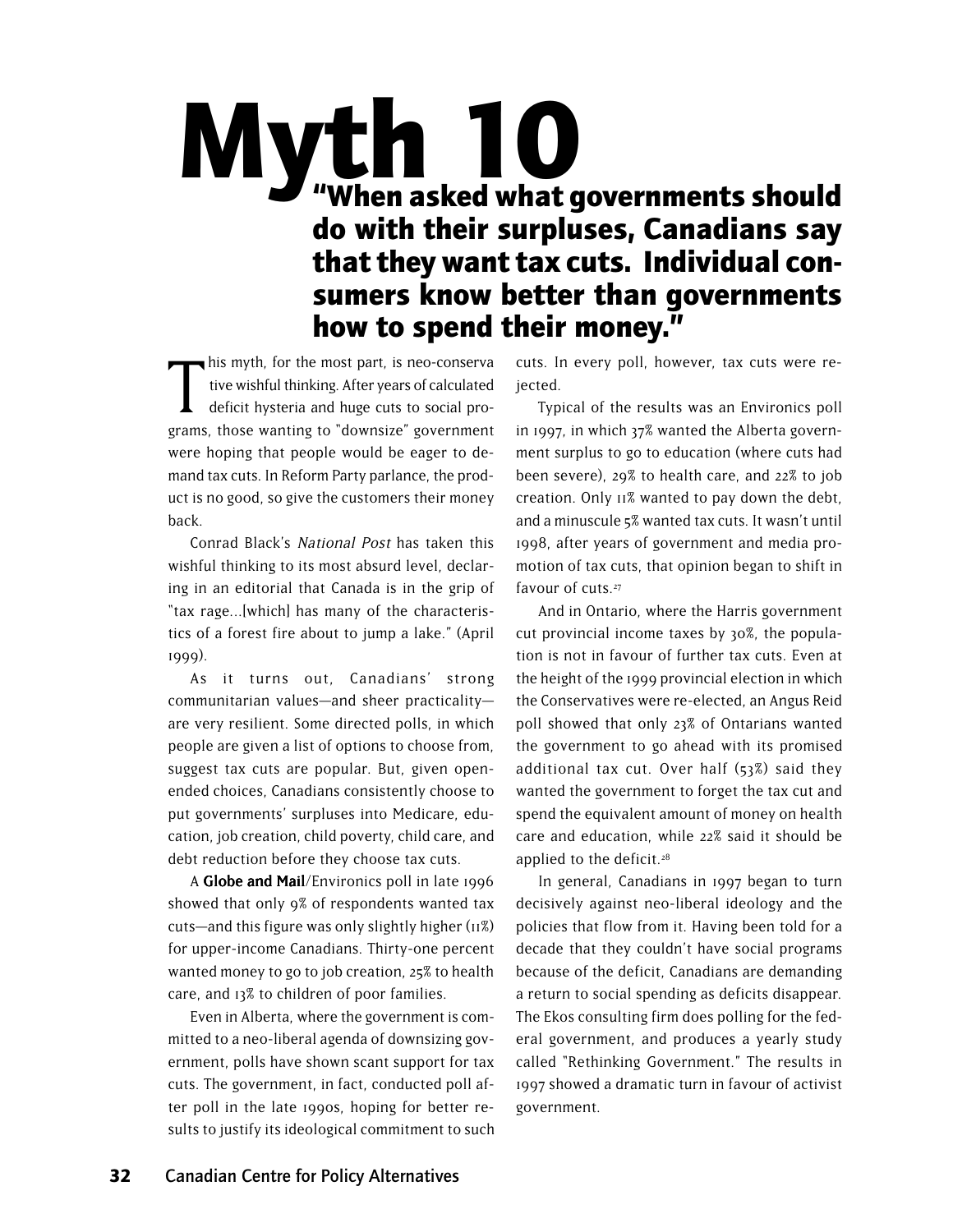For example, in the Ekos 1996 poll, 34% supported two-tier medicare. A year later, that figure had plummeted to 23%, statistically a huge drop. According to the authors of the report, "Despite deep scepticism about the effectiveness, efficiency and fairness of government, Canadians are now looking for a return to an active agenda... On virtually every public indicator and test we examine, the neo-conservative wave—always overstated in terms of public support—is in collapse."29

The Ekos poll shows a steadily declining concern about the level of taxes since the agency began its yearly study in 1994—a result that parallels the decreasing deficit and the concern about the erosion of social programs.

Who pays taxes, and how much we need to collect overall, are questions relating fundamentally to the collective life of Canadians. They are questions about how much of our space we want to be public and how much private. The notion that the "customer wants his/her money back" seeks to portray Canadians not as citizens wanting community solutions to social questions, but simply as customers in the private marketplace, keen to make private consumer choices.

All the polls relating to this broad question show this claim to be false. The Ekos poll (which also shows a major gap in attitudes toward government between the governing élite and the rest of us) demonstrates a strong sense of collective life and an accompanying desire for strong (though fiscally responsible) government. In the words of the Ekos poll authors, "We are finding evidence of rising concern for others and increased receptivity to the role of government as

an agent to address the problems in our collective life."

A large majority (82%) of people polled disagreed with the statement that a stronger economy meant that we didn't have to worry as much about child poverty; 72% said too many people have been hurt by cuts to social programs and "it's now time to strengthen our commitment to the social safety net."

Those forces in Canadian society committed to gutting social programs and ending any progressive role for government see tax cuts as their guarantee that we will not have the money for such activist government. And it is in their interests to portray Canadians as eagerly awaiting the tax-cut windfall. While the poll results are mixed, with many Ontarians supporting the Harris government's cuts, the clear message that governments get when asked is that Canadians are acutely aware of the connection between paying taxes and having a civilized society in which to live.

In fact, they have demonstrated that they are actually willing to pay higher taxes if that is what it takes to ensure that key social objectives are met. According to a poll by Vector Research, this willingness to pay more in taxes attracted 74% of respondents when dealing with child poverty; 57% regarding publicly-funded child care (so that poor parents could work or get training); 68% for training, and 58% for improving public schools.30

Canadians clearly are not persuaded that they need only have choices as customers in the marketplace to achieve their aspirations. They see themselves as citizens in a collective undertaking and are willing to pay to make it work.